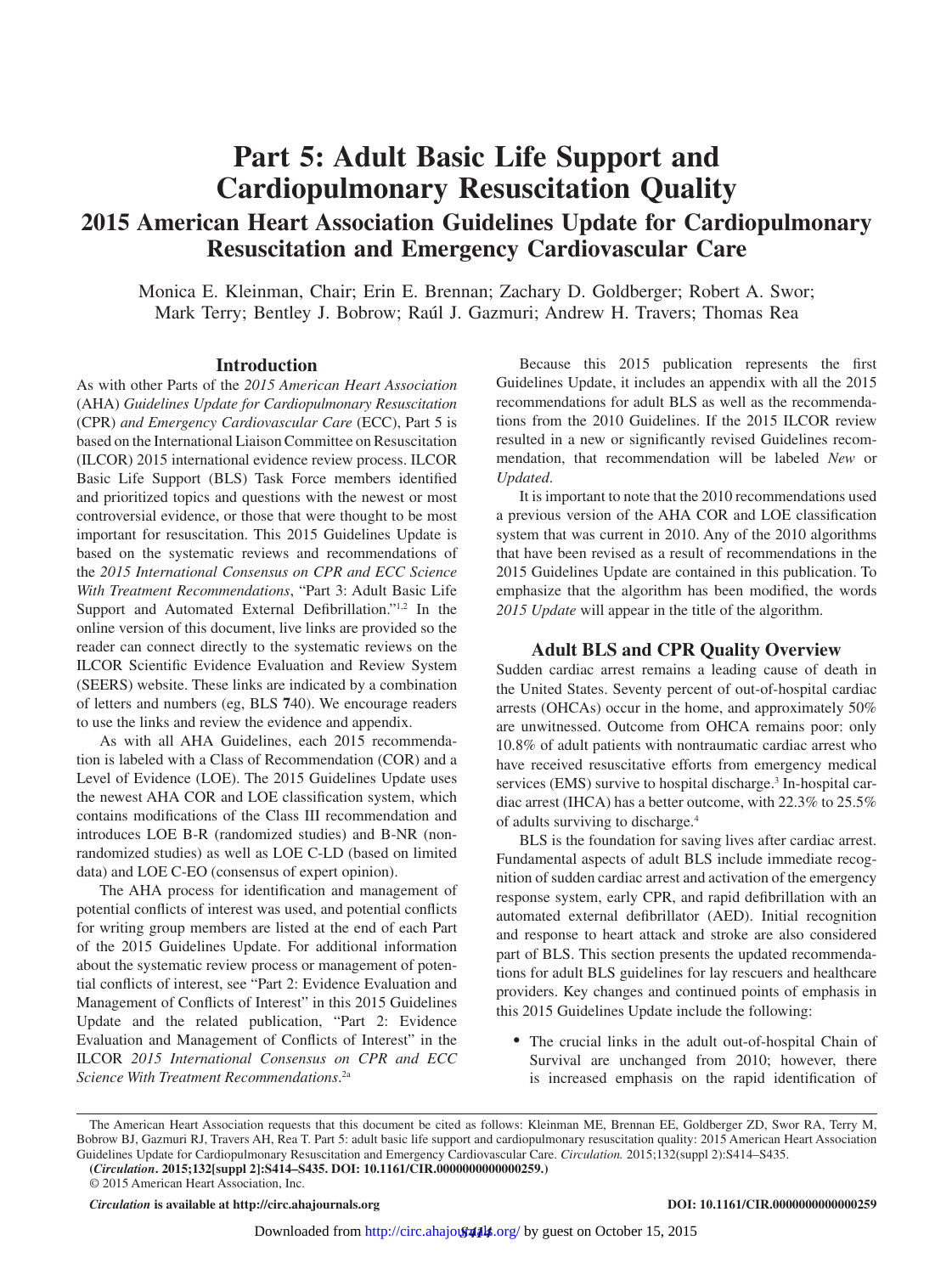potential cardiac arrest by dispatchers, with immediate provision of CPR instructions to the caller.

- This Guidelines Update takes into consideration the ubiquitous presence of mobile phones that can allow the rescuer to activate the emergency response system without leaving the victim's side. For healthcare providers, these recommendations allow flexibility for activation of the emergency response to better match the provider's clinical setting.
- More data are available showing that high-quality CPR improves survival from cardiac arrest, including
	- Ensuring chest compressions of adequate rate
	- Ensuring chest compressions of adequate depth
	- Allowing full chest recoil between compressions
	- Minimizing interruptions in chest compressions
	- Avoiding excessive ventilation
- • This Guidelines Update includes an updated recommendation for a simultaneous, choreographed approach to performance of chest compressions, airway management, rescue breathing, rhythm detection, and shocks (if indicated) by an integrated team of highly trained rescuers in applicable settings.

When the links in the Chain of Survival are implemented in an effective way, survival can approach 50% in EMS-treated patients after witnessed out-of-hospital ventricular fibrillation (VF) arrest.5,6 Unfortunately, survival rates in many out-ofhospital and in-hospital settings fall far short of this figure. For example, survival rates after cardiac arrest due to VF vary from approximately 5% to 50% in both out-of-hospital and inhospital settings.<sup>7–9</sup> This variation in outcome underscores the opportunity for improvement in many settings. The remaining links in the AHA Chain of Survival, namely advanced life support and integrated postarrest care, are covered in later Parts of this 2015 Guidelines Update (see "Part 7: Adult Advanced Cardiovascular Life Support" and "Part 8: Post–Cardiac Arrest Care").

## **Adult BLS Sequence—Updated**

The steps of BLS consist of a series of sequential assessments and actions, which are illustrated in a simplified BLS algorithm that is unchanged from 2010.<sup>10</sup> The intent of the algorithm is to present the steps of BLS in a logical and concise manner that is easy for all types of rescuers to learn, remember, and perform. Integrated teams of highly trained rescuers may use a choreographed approach that accomplishes multiple steps and assessments simultaneously rather than in the sequential manner used by individual rescuers (eg, one rescuer activates the emergency response system while another begins chest compressions, a third either provides ventilation or retrieves the bag-mask device for rescue breaths, and a fourth retrieves and sets up a defibrillator). Moreover, trained rescuers are encouraged to simultaneously perform some steps (ie, checking for breathing and pulse at the same time) in an effort to reduce the time to first compressions. BLS assessments and actions for specific types of rescuers are summarized in Table 1.

## **Immediate Recognition and Activation of the Emergency Response System[BLS 740](https://volunteer.heart.org/apps/pico/Pages/PublicComment.aspx?q=740), [BLS 359—](https://volunteer.heart.org/apps/pico/Pages/PublicComment.aspx?q=359)Updated**

Emergency medical dispatch is an integral component of the EMS response.<sup>11</sup> Bystanders (lay responders) should immediately call their local emergency number to initiate a response any time they find an unresponsive adult victim. Healthcare providers should call for nearby help upon finding the victim unresponsive, but it would be practical for a healthcare provider to continue to assess for breathing and pulse simultaneously before fully activating the emergency response system.

For OHCA, a recent Scientific Statement recommended that all emergency dispatchers have protocols to guide the lay rescuer to check for breathing and to perform the steps of CPR, if needed.12 When dispatchers ask bystanders to determine if breathing is present, bystanders often misinterpret agonal gasps or abnormal breathing as normal breathing. This erroneous information can result in failure by dispatchers to identify potential cardiac arrest and failure to instruct bystanders to initiate CPR immediately.<sup>13-18</sup> An important consideration is that brief, generalized seizures may be the first manifestation of cardiac arrest.17,18

#### *2015 Evidence Review*

Patients who are unresponsive and not breathing normally have a high likelihood of being in cardiac arrest.<sup>15,18-25</sup> Dispatcher CPR instructions substantially increase the likelihood of bystander CPR performance<sup>26</sup> and improve survival from cardiac arrest.<sup>27-29</sup>

## *2015 Recommendations—Updated*

It is recommended that emergency dispatchers determine if a patient is unresponsive with abnormal breathing after acquiring the requisite information to determine the location of the event (Class I, LOE C-LD). If the patient is unresponsive with abnormal or absent breathing, it is reasonable for the emergency dispatcher to assume that the patient is in cardiac arrest (Class IIa, LOE C-LD). Dispatchers should be educated to identify unresponsiveness with abnormal breathing and agonal gasps across a range of clinical presentations and descriptions (Class I, LOE C-LD).

The role of dispatcher-guided CPR and recommendations for dispatcher training are more fully described in "Part 4: Systems of Care and Continuous Quality Improvement."

## **Pulse Check**

As recommended in the 2010 Guidelines, healthcare providers will continue to check for a pulse, limiting the time to no more than 10 seconds to avoid delay in initiation of chest compressions. Ideally, the pulse check is performed simultaneously with the check for no breathing or only gasping, to minimize delay in detection of cardiac arrest and initiation of CPR. Lay rescuers will not check for a pulse.

## **Early CP[RBLS 661—](https://volunteer.heart.org/apps/pico/Pages/PublicComment.aspx?q=661)Updated**

Begin chest compressions as quickly as possible after recognition of cardiac arrest. The 2010 Guidelines included a major change for trained rescuers, who were instructed to begin the CPR sequence with chest compressions rather than breaths **(C-A-B versus A-B-C)** to minimize the time to initiation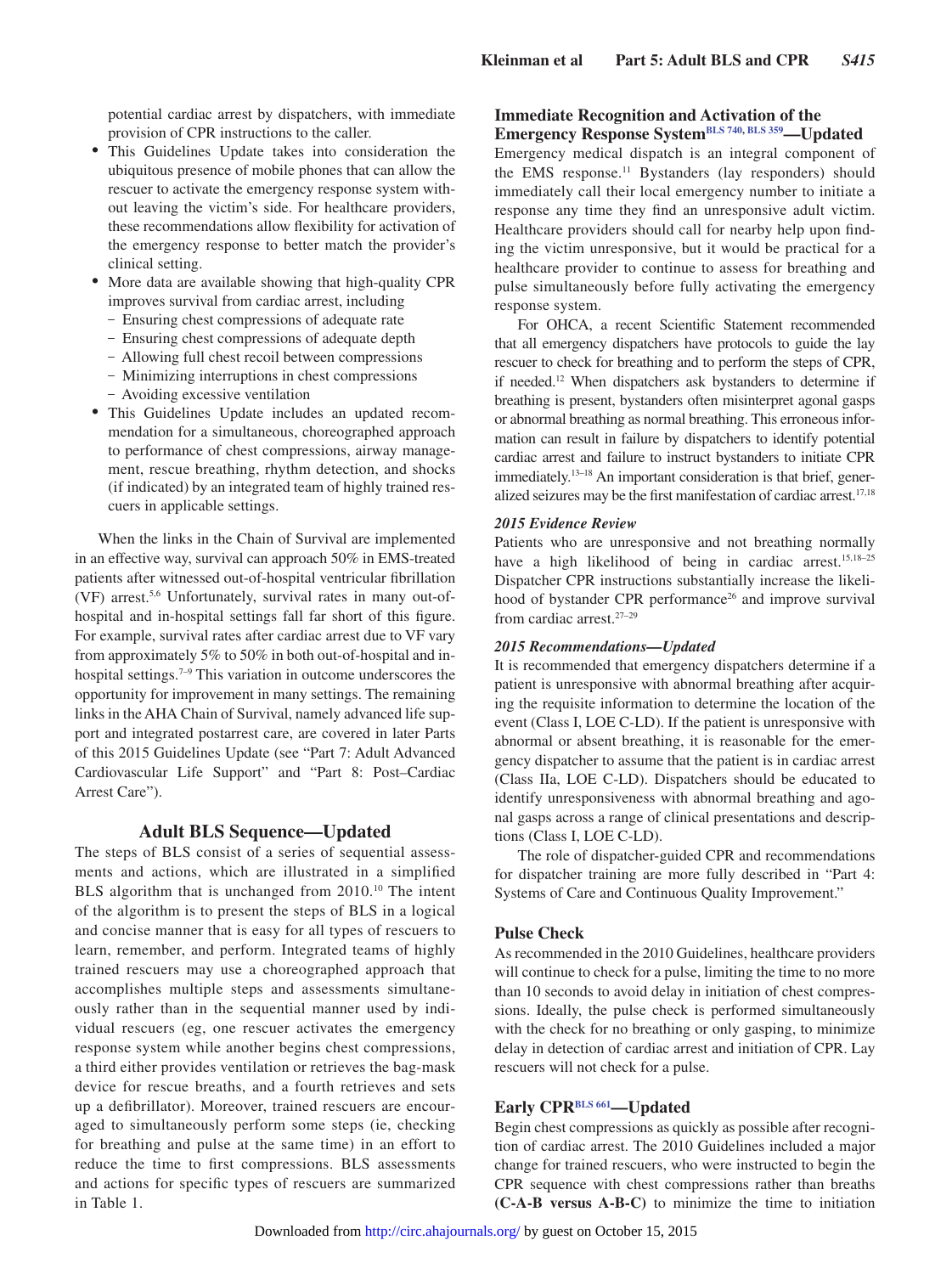| <b>Basic Life Support Sequence</b><br>Table 1. |
|------------------------------------------------|
|------------------------------------------------|

| Step           | Lay Rescuer Not Trained                                                                                                                                           | Lay Rescuer Trained                                                                                                                                                                                   | <b>Healthcare Provider</b>                                                                                                                                                                                                                                                                                                                                            |
|----------------|-------------------------------------------------------------------------------------------------------------------------------------------------------------------|-------------------------------------------------------------------------------------------------------------------------------------------------------------------------------------------------------|-----------------------------------------------------------------------------------------------------------------------------------------------------------------------------------------------------------------------------------------------------------------------------------------------------------------------------------------------------------------------|
|                | Ensure scene safety.                                                                                                                                              | Ensure scene safety.                                                                                                                                                                                  | Ensure scene safety.                                                                                                                                                                                                                                                                                                                                                  |
| $\overline{2}$ | Check for response.                                                                                                                                               | Check for response.                                                                                                                                                                                   | Check for response.                                                                                                                                                                                                                                                                                                                                                   |
| 3              | Shout for nearby help. Phone or ask someone<br>to phone 9-1-1 (the phone or caller with the<br>phone remains at the victim's side, with the<br>phone on speaker). | Shout for nearby help and activate the<br>emergency response system (9-1-1, emergency<br>response). If someone responds, ensure that<br>the phone is at the side of the victim if at all<br>possible. | Shout for nearby help/activate the resuscitation<br>team; can activate the resuscitation team at this<br>time or after checking breathing and pulse.                                                                                                                                                                                                                  |
| 4              | Follow the dispatcher's instructions.                                                                                                                             | Check for no breathing or only gasping; if none,<br>begin CPR with compressions.                                                                                                                      | Check for no breathing or only gasping and<br>check pulse (ideally simultaneously). Activation<br>and retrieval of the AED/emergency equipment<br>by either the lone healthcare provider or by the<br>second person sent by the rescuer must occur<br>no later than immediately after the check for<br>no normal breathing and no pulse identifies<br>cardiac arrest. |
| 5              | Look for no breathing or only gasping, at the<br>direction of the dispatcher.                                                                                     | Answer the dispatcher's questions, and follow<br>the dispatcher's instructions.                                                                                                                       | Immediately begin CPR, and use the AED/<br>defibrillator when available.                                                                                                                                                                                                                                                                                              |
| 6              | Follow the dispatcher's instructions.                                                                                                                             | Send the second person to retrieve an AED, if<br>one is available.                                                                                                                                    | When the second rescuer arrives, provide<br>2-person CPR and use AED/defibrillator.                                                                                                                                                                                                                                                                                   |

AED indicates automated external defibrillator; and CPR, cardiopulmonary resuscitation.

of chest compressions. The 2015 ILCOR BLS Task Force reviewed the most recent evidence evaluating the impact of this change in sequence on resuscitation.

#### *2015 Evidence Review*

Additional evidence published since 2010 showed that beginning the CPR sequence with compressions minimized time to first chest compression.30–32

#### *2015 Recommendation—Updated*

Similar to the 2010 Guidelines, it may be reasonable for rescuers to initiate CPR with chest compressions (Class IIb, LOE C-LD). The characteristics of effective chest compressions are described in the following section on BLS skills. As in the 2010 sequence, once chest compressions have been started, a trained rescuer delivers rescue breaths by mouth-to-mask or bag-mask device to provide oxygenation and ventilation. Recommendations regarding the duration of each breath and the need to make the chest rise were not updated in 2015.

## **Early Defibrillation With an AED**

After activating the emergency response system, the lone rescuer retrieves an AED (if nearby and easily accessible) and then returns to the victim to attach and use the AED and provide CPR. When 2 or more trained rescuers are present, 1 rescuer begins CPR, starting with chest compressions, while a second rescuer activates the emergency response system and gets the AED (or a manual defibrillator in most hospitals) and other emergency equipment. The AED or manual defibrillator is used as rapidly as possible, and both rescuers are expected to provide CPR with chest compressions and ventilation. The sequence for using an AED has not been updated from the 2010 Guidelines.

## **Rescuer-Specific CPR Strategies: Putting It All Together[BLS 359](https://volunteer.heart.org/apps/pico/Pages/PublicComment.aspx?q=359), [BLS 372](https://volunteer.heart.org/apps/pico/Pages/PublicComment.aspx?q=372)**

This section summarizes the sequence of CPR interventions to be performed by 3 types of prototypical rescuers after they

activate the emergency response system. The specific steps for rescuers and healthcare providers (compression-only [Hands-Only™] CPR, conventional CPR with rescue breaths, and CPR with AED use) are determined by the rescuer's level of training.

## **Untrained Lay Rescuer—Updated**

Bystander CPR may prevent VF from deteriorating to asystole, and it also increases the chance of defibrillation, contributes to preservation of heart and brain function, and improves survival from OHCA.<sup>33</sup> Bystander CPR rates remain unacceptably low in many communities. Because compression-only CPR is easier to teach, remember, and perform, it is preferred for "just-in-time" teaching for untrained lay rescuers.

#### *2015 Evidence Review*

When telephone guidance is needed, survival is improved when compression-only CPR is provided as compared with conventional CPR for adult victims of cardiac arrest.34 Multiple studies have shown no difference in survival when adult victims of OHCA receive compression-only CPR versus conventional CPR.27,29,35–42

#### *2015 Recommendations—Updated*

Untrained lay rescuers should provide compression-only CPR, with or without dispatcher assistance (Class I, LOE C-LD). The rescuer should continue compression-only CPR until the arrival of an AED or rescuers with additional training (Class I, LOE C-LD).

## **Trained Lay Rescuer**

The 2010 Guidelines recommended that trained rescuers should provide rescue breaths in addition to chest compressions because they may encounter victims with asphyxial causes of cardiac arrest or they may be providing CPR for prolonged periods of time before additional help arrives.

#### *2015 Recommendations—Updated*

All lay rescuers should, at a minimum, provide chest compressions for victims of cardiac arrest (Class I, LOE C-LD). In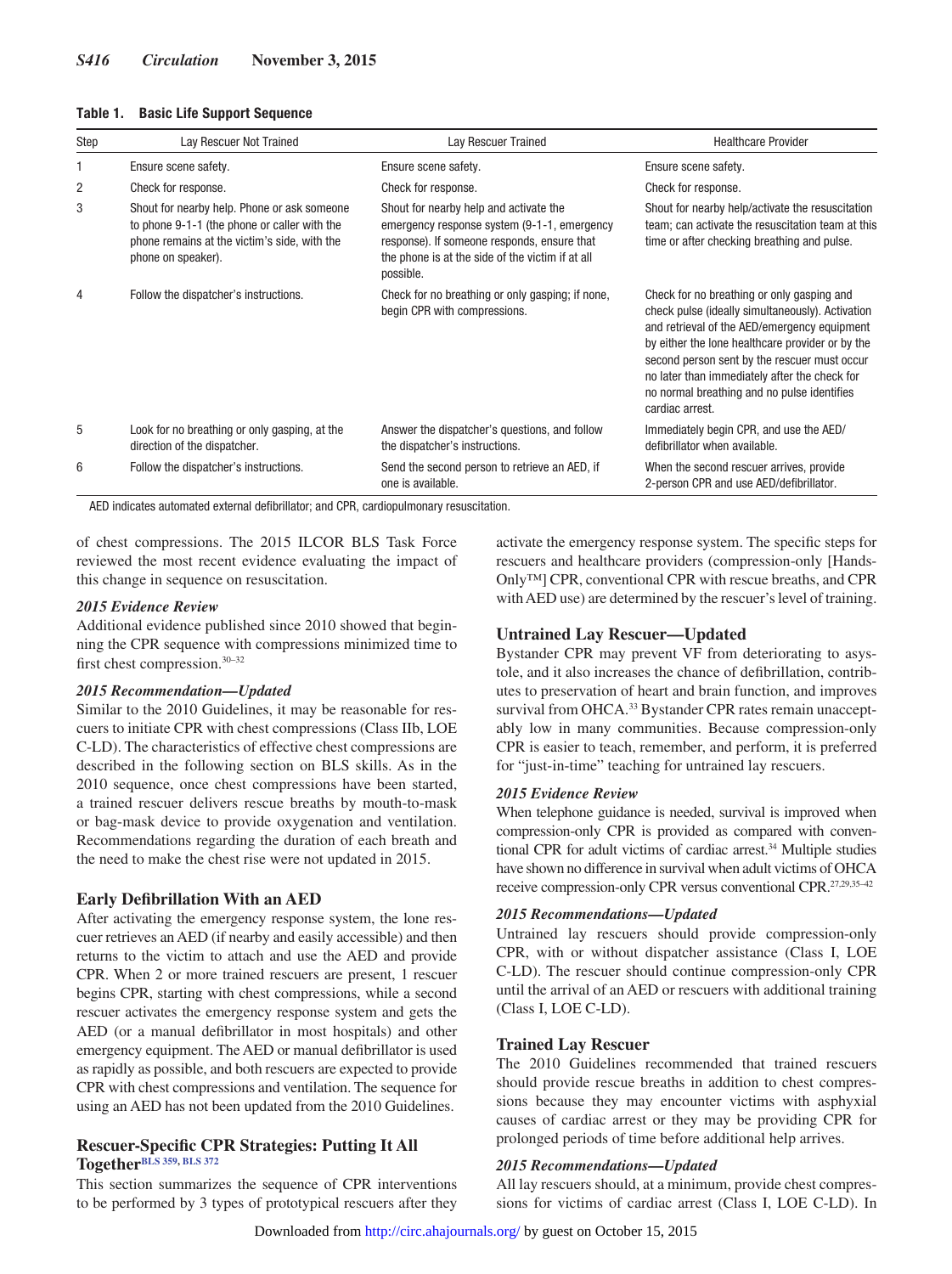addition, if the trained lay rescuer is able to perform rescue breaths, he or she should add rescue breaths in a ratio of 30 compressions to 2 breaths. The rescuer should continue CPR until an AED arrives and is ready for use or EMS providers take over care of the victim (Class I, LOE C-LD).

## **Healthcare Provider—Updated**

Optimally, all healthcare providers should be trained in BLS. As in past Guidelines, healthcare providers are trained to provide both compressions and ventilation.

## *2015 Evidence Review*

There is concern that delivery of chest compressions without assisted ventilation for prolonged periods could be less effective than conventional CPR (compressions plus breaths) because the arterial oxygen content will decrease as CPR duration increases. This concern is especially pertinent in the setting of asphyxial cardiac arrest.36 For the 2015 ILCOR evidence review, the Adult BLS Task Force reviewed observational studies and randomized controlled trials (RCTs), including studies of dispatcher-guided CPR; much of the research involved patients whose arrests were presumed to be of cardiac origin and in settings with short EMS response times. It is likely that a time threshold exists beyond which the absence of ventilation may be harmful, $35,37$  and the generalizability of the findings to all settings must be considered with caution.

#### *2015 Recommendation—Updated*

It is reasonable for healthcare providers to provide chest compressions and ventilation for all adult patients in cardiac arrest, from either a cardiac or noncardiac cause (Class IIa, LOE C-LD). In addition, it is realistic for healthcare providers to tailor the sequence of rescue actions to the most likely cause of arrest. For example, if a lone healthcare provider sees an adolescent suddenly collapse, the provider may assume that the victim has had a sudden arrhythmic arrest and call for help, get a nearby AED, return to the victim to use the AED, and then provide CPR.

## **Delayed Ventilation**BLS 360

Several EMS systems have tested a strategy of initial continuous chest compressions with delayed positive-pressure ventilation for adult OHCA.

## *2015 Evidence Review*

During adult OHCA, survival to hospital discharge was improved by the use of an initial period of continuous chest compressions.43,44 Three observational studies showed improved survival with favorable neurologic status when EMS providers performed a set of continuous chest compressions with delayed ventilation for victims with witnessed arrest or shockable rhythm.<sup>45-47</sup> These studies were performed in systems that use priority-based, multitiered response in both urban and rural communities, and all included a "bundled" package of care that included up to 3 cycles of passive oxygen insufflation, airway adjunct insertion, and 200 continuous chest compressions with interposed shocks. Providers received additional training with emphasis on provision of high-quality chest compressions.

## *2015 Recommendation—New*

For witnessed OHCA with a shockable rhythm, it may be reasonable for EMS systems with priority-based, multitiered response to delay positive-pressure ventilation by using a strategy of up to 3 cycles of 200 continuous compressions with passive oxygen insufflation and airway adjuncts (Class IIb, LOE C-LD).

## **Adult BLS Skills**

The sequence of BLS skills for the healthcare provider is depicted in the BLS Healthcare Provider Adult Cardiac Arrest Algorithm (Figure 1). There are minor changes to the 2010 Guidelines as the result of new evidence regarding compression rate, feedback received from the training network, and new evidence regarding the incidence of opioid overdose and the effects of naloxone-administration programs.

## **Verify Scene Safety**

Rescuers arriving on the scene of an emergency should verify that the environment in which they are approaching a patient is safe for the provider. This is accomplished by a quick scan of the patient's location and surroundings to make sure there are no imminent physical threats such as toxic or electrical hazards.

## *Recognition of Arres[tBLS 359,](https://volunteer.heart.org/apps/pico/Pages/PublicComment.aspx?q=359) [BLS 740—](https://volunteer.heart.org/apps/pico/Pages/PublicComment.aspx?q=740)Updated*

The necessary first step in the treatment of cardiac arrest is immediate recognition. Initial major steps for bystanders remain unchanged from the 2010 Guidelines. CPR training, both formal classroom training and "just-in-time" training such as that given through a dispatch center, should emphasize how to recognize occasional gasps. Dispatchers should instruct rescuers to provide CPR if the victim is unresponsive with no normal breathing, even when the victim demonstrates occasional gasps (Class I, LOE C-LD).

#### *Scenario: Pulse Present, Normal Breathing*

Closely monitor the patient, and activate the emergency response system as indicated by location and patient condition.

#### *Scenario: Pulse Present, No Normal Breathing[BLS 811](https://volunteer.heart.org/apps/pico/Pages/PublicComment.aspx?q=811), [BLS 891](https://volunteer.heart.org/apps/pico/Pages/PublicComment.aspx?q=891)—Updated*

This topic was last reviewed in 2010. The 2015 ILCOR systematic review addressed whether bystander-administered naloxone to patients with suspected opioid-associated cardiopulmonary arrest affected resuscitation outcomes. The evaluation did not focus on opioid-associated respiratory arrest.

The authors acknowledge the epidemiologic data demonstrating the large burden of disease from lethal opioid overdoses as well as targeted national strategies for bystanderadministered naloxone for people at risk. Since the 2014 US Food and Drug Administration approval of the use of a naloxone autoinjector by lay rescuers and healthcare providers, <sup>48</sup> the training network has requested information regarding the best way to incorporate such a device in the BLS sequence. In response to requests, the ILCOR BLS Task Force performed an additional search for evidence of effectiveness of the use of naloxone for opioid overdose.

#### *2015 Summary of Evidence*

There were no published studies to determine if adding intranasal or intramuscular naloxone to conventional CPR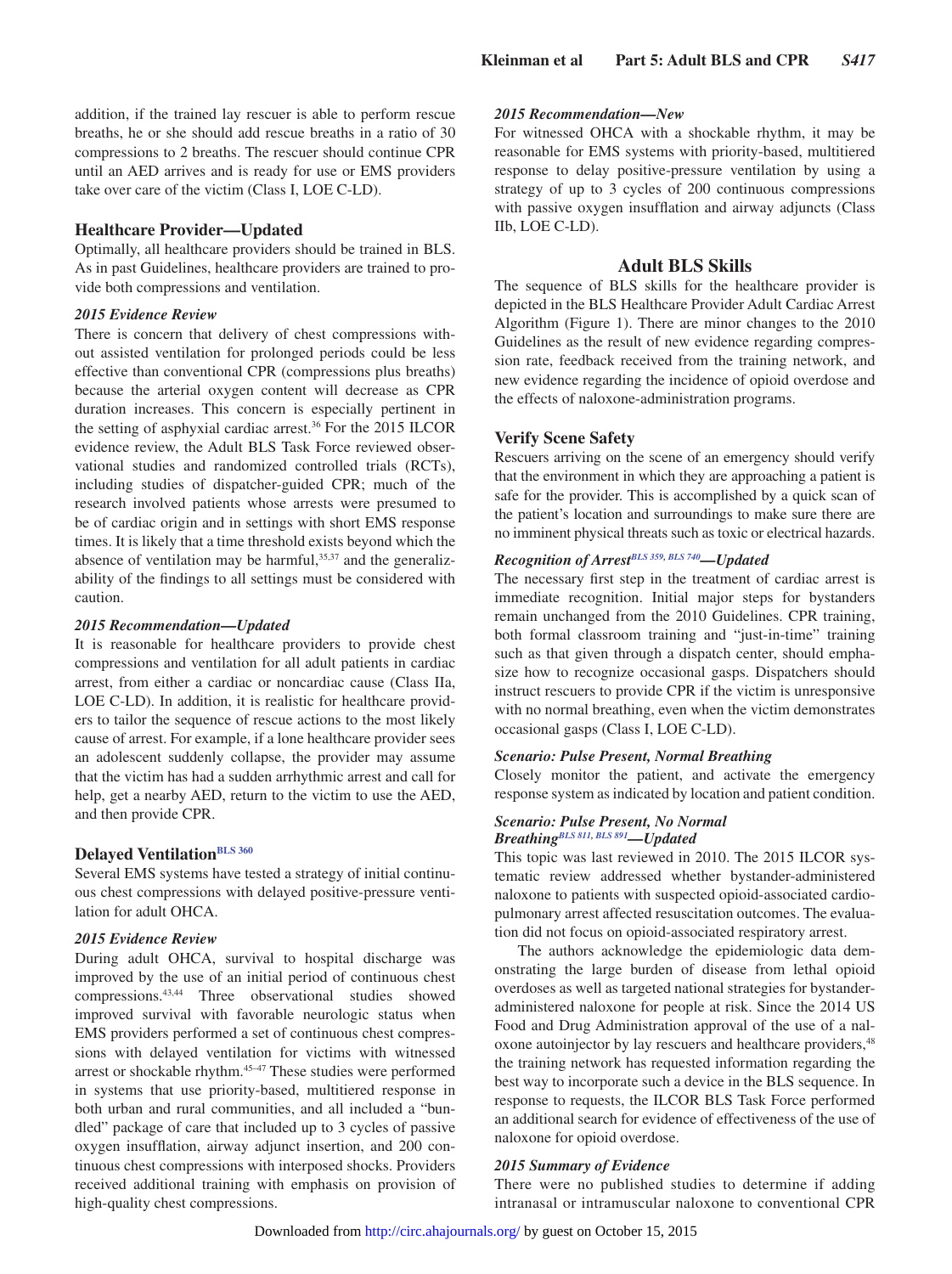#### BLS Healthcare Provider Adult Cardiac Arrest Algorithm—2015 Update



© 2015 American Heart Association

**Figure 1.** BLS Healthcare Provider Adult Cardiac Arrest Algorithm—2015 Update.

is superior to conventional CPR alone for the management of adults and children with suspected opioid-associated cardiac or respiratory arrest in the prehospital setting. However, the additional search for available evidence regarding overdose education and naloxone distribution programs yielded 3 observational before-and-after studies. One study observed a dose-response effect with 0.73 (95% confidence interval [CI], 0.57–0.91) and 0.54 (95% CI, 0.39–0.76) adjusted rate ratios for lethal overdose in communities with low and high implementation, respectively.49 The remaining 2 observational studies reported reductions in rate ratios for lethal overdose of 0.62 (95% CI,  $0.54-0.72$ <sup>50</sup> and  $0.70$  (95% CI, 0.65-0.74) in individual communities that implemented programs to address opioid overdose.51

#### *2015 Recommendations—New*

For a patient with known or suspected opioid overdose who has a definite pulse but no normal breathing or only gasping (ie, a respiratory arrest), in addition to providing standard BLS care, it is reasonable for appropriately trained BLS healthcare providers to administer intramuscular or intranasal naloxone (Class IIa, LOE C-LD). For patients in cardiac arrest, medication administration is ineffective without concomitant chest compressions for drug delivery to the tissues, so naloxone administration may be considered after initiation of CPR if there is high suspicion for opiate overdose (Class IIb, LOE C-EO). It is reasonable to provide opioid overdose response education with or without naloxone distribution to persons at risk for opioid overdose (or those living with or in frequent contact with such persons) (Class IIa, LOE C-LD). Information regarding lay rescuer education and the use of naloxone for known or suspected victims of opioid overdose is discussed in "Part 10: Special Circumstances of Resuscitation."

## *Scenario: Pulse Absent, No Breathing or Only Gasping*

As in the 2010 Guidelines, rescuers should initiate CPR and use an AED as soon as possible. By this point in all potential scenarios, the emergency response system is activated, and a defibrillator and emergency equipment are retrieved or requested.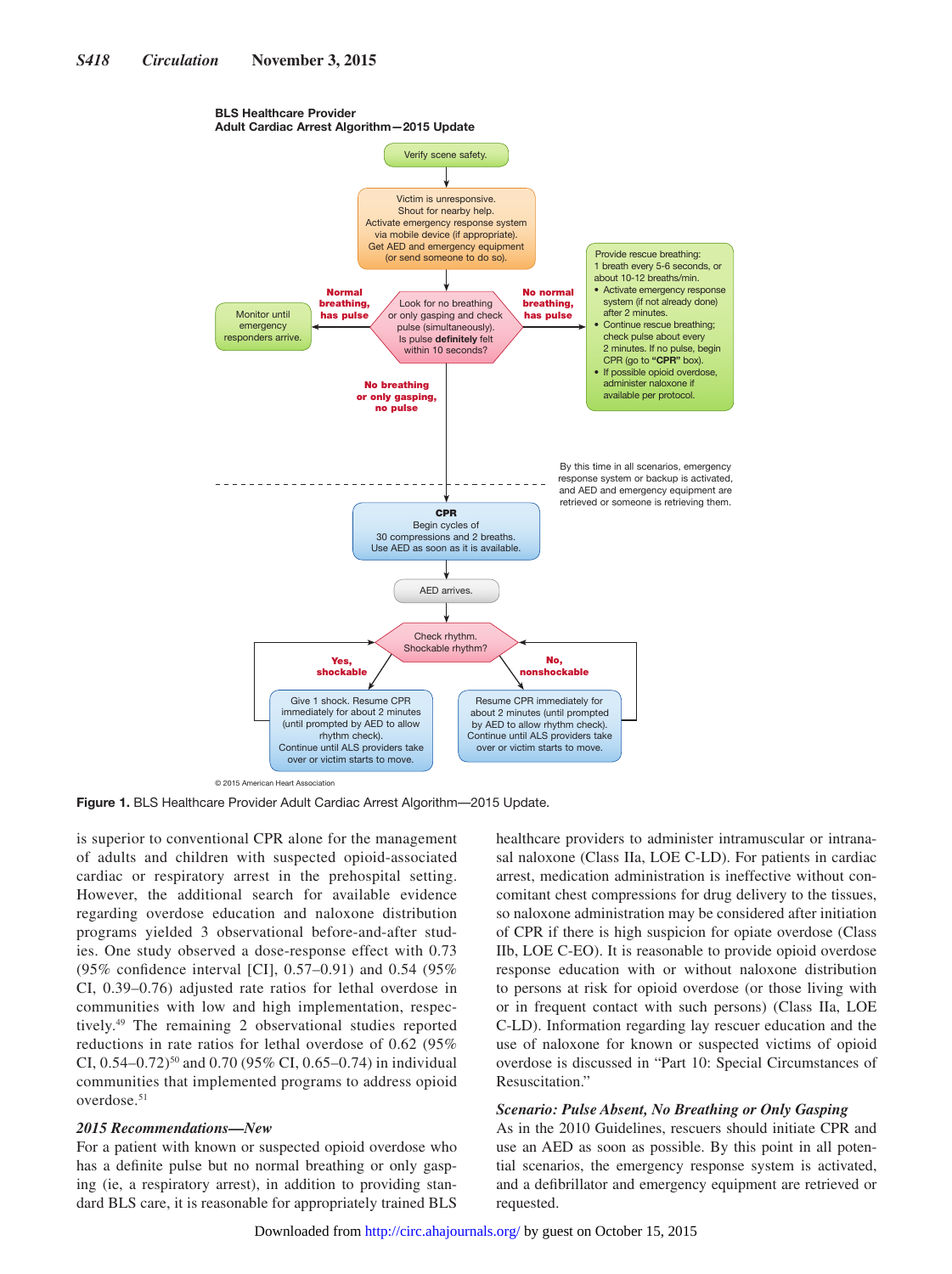#### *Technique: Chest Compressions—Updated*

Chest compressions are the key component of effective CPR. Characteristics of chest compressions include their depth, rate, and degree of recoil. The quality of CPR can also be characterized by the frequency and duration of interruptions in chest compressions—when such interruptions are minimized, the chest compression fraction (percent of total resuscitation time that compressions are performed) is higher. Finally, with high-quality CPR, the rescuer avoids excessive ventilation. These CPR performance elements affect intrathoracic pressure, coronary perfusion pressure, cardiac output, and, in turn, clinical outcomes.

## **Hand Position During Compressions**<sup>BLS 357</sup>—Updated

The 2015 ILCOR systematic review addressed whether hand position placement for chest compressions affected resuscitation outcomes. Different rescuer hand positions alter the mechanics of chest compressions and may, in turn, influence their quality and effectiveness.

#### *2015 Summary of Evidence*

Only a few human studies involving a total of fewer than 100 cardiac arrest patients have evaluated hand position during CPR.52–54 These investigations assessed hand placement on the lower third of the sternum compared with the center of the chest in a crossover design, and they measured physiologic endpoints, such as blood pressure and end-tidal carbon dioxide  $(ETCO<sub>2</sub>)$ . The studies have not provided conclusive or consistent results about the effects of hand placement on resuscitation outcomes.

#### *2015 Recommendation—Unchanged*

Consistent with the 2010 Guidelines, it is reasonable to position hands for chest compressions on the lower half of the sternum in adults with cardiac arrest (Class IIa, LOE  $C-LD$ ).

## **Chest Compression Rate[BLS 343—](https://volunteer.heart.org/apps/pico/Pages/PublicComment.aspx?q=343)Updated**

In the 2010 Guidelines, the recommended compression rate was *at least* 100 compressions per minute. The 2015 Guidelines Update incorporates new evidence about the potential for an upper threshold of rate beyond which outcome may be adversely affected.

The 2015 ILCOR systematic review addressed whether compression rates different from 100/min influence physiologic or clinical outcomes. Chest compression rate is defined as the actual rate used during each continuous period of chest compressions. This rate differs from the number of chest compressions delivered per unit of time, which takes into account any interruptions in chest compressions.

#### *2015 Summary of Evidence*

Evidence involving compression rate is derived from observational human studies that evaluate the relationship between compression rate and outcomes including survival to hospital discharge, return of spontaneous circulation (ROSC), and various physiologic measures, such as blood pressure and end-tidal  $CO<sub>2</sub>$ . These investigations suggest that there may be an optimal zone for the rate of manual chest compressions—between 100/min and 120/min—that on average is associated with improved survival.<sup>55,56</sup> Importantly, there

is an interdependent relationship between compression rate and compression depth during manual chest compressions: as rate increases to greater than 120/min, depth decreases in a dose-dependent manner.<sup>55</sup> For example, the proportion of compressions less than 38 mm (less than 3.8 cm or 1.5 inches) was about 35% for a compression rate of 100 to 119/min but increased to 50% for a compression rate of 120 to 139/min and 70% for a compression rate of greater than 140/min.

#### *2015 Recommendation—Updated*

In adult victims of cardiac arrest, it is reasonable for rescuers to perform chest compressions at a rate of 100/min to 120/min (Class IIa, LOE C-LD).

## **Chest Compression Depth<sup>BLS 366</sup>—Updated**

The 2015 ILCOR systematic review addressed whether a chest compression depth different from 2 inches (5 cm) influences physiologic or clinical outcomes. The depth of chest compression can affect the relative increase in intrathoracic pressure and, in turn, influence forward blood flow from the heart and great vessels to the systemic circulation. In the 2010 Guidelines, the recommended compression depth was *at least* 2 inches (5 cm). The 2015 Guidelines Update incorporates new evidence about the potential for an upper threshold of compression depth beyond which outcomes may be adversely affected.

#### *2015 Summary of Evidence*

Evidence involving compression depth is derived from observational human studies that evaluate the relationship between compression depth and outcomes including survival with favorable neurologic outcome, survival to hospital discharge, and ROSC. Studies often classify compression depth differently, using distinct categories of depth or using an average depth for a given portion of the resuscitation.

Even with this heterogeneity, there is consistent evidence that achieving compression depth of approximately 5 cm is associated with greater likelihood of favorable outcomes compared with shallower compressions.<sup>57-65</sup> In the largest study to date (n=9136), the optimal compression depth with regard to survival occurred within the range of 41 to 55 mm (4.1 to 5.5 cm, or 1.61 to 2.2 inches).<sup>60</sup> Less evidence is available about whether there is an upper threshold beyond which compressions may be too deep. During manual CPR, injuries are more common when compression depth is greater than 6 cm (2.4 inches) than when it is between 5 and 6 cm (2 and 2.4 inches).66 Importantly, chest compressions performed by professional rescuers are more likely to be too shallow (ie, less than 40 mm [4 cm] or 1.6 inches) and less likely to exceed 55 mm (5.5 cm or 2.2 inches).60

#### *2015 Recommendation—Updated*

During manual CPR, rescuers should perform chest compressions to a depth of at least 2 inches or 5 cm for an average adult, while avoiding excessive chest compression depths (greater than 2.4 inches or 6 cm) (Class I, LOE C-LD).

## **Chest Wall Recoi[lBLS 367](https://volunteer.heart.org/apps/pico/Pages/PublicComment.aspx?q=367)**

The 2015 ILCOR systematic reviews addressed whether full chest wall recoil compared with incomplete recoil influenced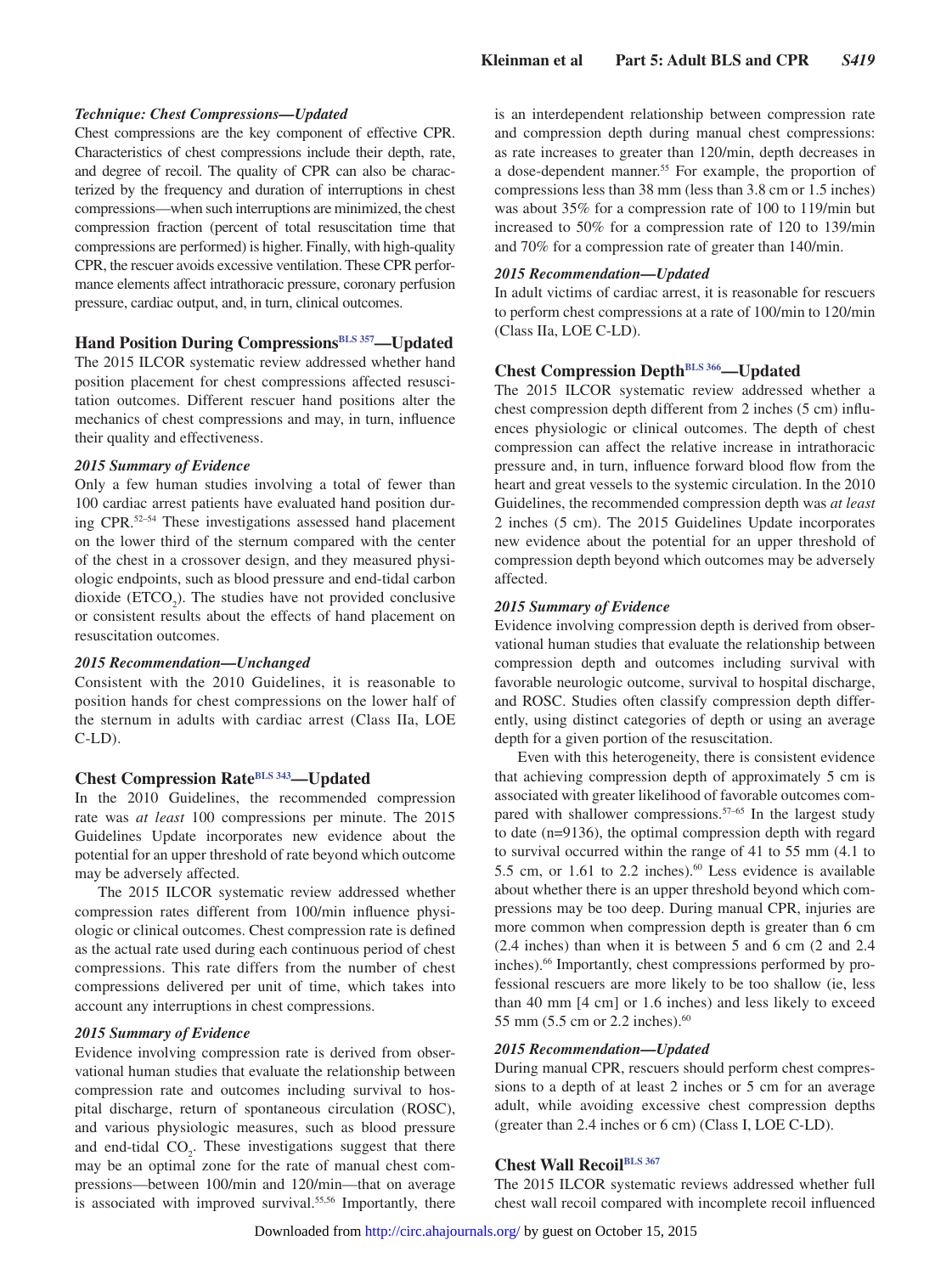physiologic or clinical outcomes. Full chest wall recoil occurs when the sternum returns to its natural or neutral position during the decompression phase of CPR. Chest wall recoil creates a relative negative intrathoracic pressure that promotes venous return and cardiopulmonary blood flow. Leaning on the chest wall between compressions precludes full chest wall recoil. Incomplete recoil could increase intrathoracic pressure and reduce venous return, coronary perfusion pressure, and myocardial blood flow and could potentially influence resuscitation outcomes.67,68 Observational studies indicate that leaning is common during CPR in adults and children. $69,70$ 

#### *2015 Summary of Evidence*

There are no human studies reporting the relationship between chest wall recoil and clinical outcomes. The evidence is derived from 2 animal studies and a pediatric study of patients not in cardiac arrest.67,71,72 In all 3 studies, an increased force of leaning (incomplete recoil) was associated with a dosedependent decrease in coronary perfusion pressure. Based on 2 studies, the relationship between leaning and cardiac output was inconsistent.<sup>67,71</sup>

## *2015 Recommendation—Updated*

It is reasonable for rescuers to avoid leaning on the chest between compressions to allow full chest wall recoil for adults in cardiac arrest (Class IIa, LOE C-LD).

## **Minimizing Interruptions in Chest Compressions[BLS 358](https://volunteer.heart.org/apps/pico/Pages/PublicComment.aspx?q=358)—Updated**

As in the 2010 Guidelines, minimizing interruptions in chest compressions remains a point of emphasis. The 2015 ILCOR systematic review addressed whether shorter compared with longer interruptions in chest compressions influenced physiologic or clinical outcomes. Interruptions in chest compressions can be intended as part of required care (ie, rhythm analysis and ventilation) or unintended (ie, rescuer distraction).

Chest compression fraction is a measurement of the proportion of time that compressions are performed during a cardiac arrest. An increase in chest compression fraction can be achieved by minimizing pauses in chest compressions. The optimal goal for chest compression fraction has not been defined. The AHA expert consensus is that a chest compression fraction of 80% is achievable in a variety of settings.<sup>73</sup>

#### *2015 Summary of Evidence*

Evidence involving the consequences of compression interruptions is derived from observational and randomized human studies of cardiac arrest. These studies provide heterogeneous results. Observational studies demonstrate an association between a shorter duration of compression interruption for the perishock period and a greater likelihood of shock success,<sup>62</sup> ROSC,<sup>74</sup> and survival to hospital discharge.<sup>75,76</sup> Other observational studies have demonstrated an association between higher chest compression fraction and likelihood of survival among patients with shockable rhythms, and return of circulation among patients with nonshockable rhythms.77,78 In contrast, the results of a randomized trial comparing a bundle of changes between the 2000 and 2005 Guidelines showed no survival difference when perishock pauses were reduced.<sup>79</sup> In an investigation of first responders equipped with AEDs, the duration of pauses specific to ventilation was not associated with survival.<sup>80</sup>

## *2015 Recommendations—Updated*

In adult cardiac arrest, total preshock and postshock pauses in chest compressions should be as short as possible (Class I, LOE C-LD). For adults in cardiac arrest receiving CPR without an advanced airway, it is reasonable to pause compressions for less than 10 seconds to deliver 2 breaths (Class IIa, LOE C-LD). In adult cardiac arrest with an unprotected airway, it may be reasonable to perform CPR with the goal of a chest compression fraction as high as possible, with a target of at least 60% (Class IIb, LOE C-LD).

## **Compression-to-Ventilation Ratio[BLS 362—](https://volunteer.heart.org/apps/pico/Pages/PublicComment.aspx?q=362)Updated**

In 2005, the recommended compression-to-ventilation ratio for adults in cardiac arrest was changed from 15:2 to 30:2. The 2015 ILCOR systematic review addressed whether compression-to-ventilation ratios different from 30:2 influenced physiologic or clinical outcomes. In cardiac arrest patients without an advanced airway, chest compressions are briefly paused to provide rescue breaths in order to achieve adequate air entry.

#### *2015 Summary of Evidence*

Evidence involving the compression-to-ventilation ratio is derived from observational before-and-after human studies in the out-of-hospital setting.<sup>81-84</sup> These studies compared the compression-to-ventilation ratio of 30:2 with 15:2 for survival and other outcomes. However, the treatment of the comparison groups also differed in other respects that typically reflected changes from the 2000 to 2005 Guidelines, such as an increase in the duration of CPR cycles between rhythm analyses from 1 to 2 minutes. Overall, outcomes were typically better in the 30:2 group compared with the 15:2 group.

#### *2015 Recommendation—Unchanged*

Consistent with the 2010 Guidelines, it is reasonable for rescuers to provide a compression-to-ventilation ratio of 30:2 for adults in cardiac arrest (Class IIa, LOE C-LD).

## **Layperson—Compression-Only CPR Versus Conventional CPR[BLS 372](https://volunteer.heart.org/apps/pico/Pages/PublicComment.aspx?q=372) (Chest Compressions Plus Rescue Breaths)—Updated**

The 2015 ILCOR systematic review addressed whether layperson CPR consisting of chest compressions alone compared with conventional CPR (compressions plus rescue breaths) influenced physiologic or clinical outcomes.

## *2015 Summary of Evidence*

Evidence comparing layperson compression-only CPR with conventional CPR is derived from RCTs of dispatcher-guided CPR and observational studies. There were no short-term survival differences in any of the 3 individual randomized trials comparing the 2 types of dispatcher instructions.27,29,85 Based on meta-analysis of the 2 largest randomized trials (total n=2496), dispatcher instruction in compression-only CPR was associated with long-term survival benefit compared with instruction in chest compressions and rescue breathing.<sup>34</sup>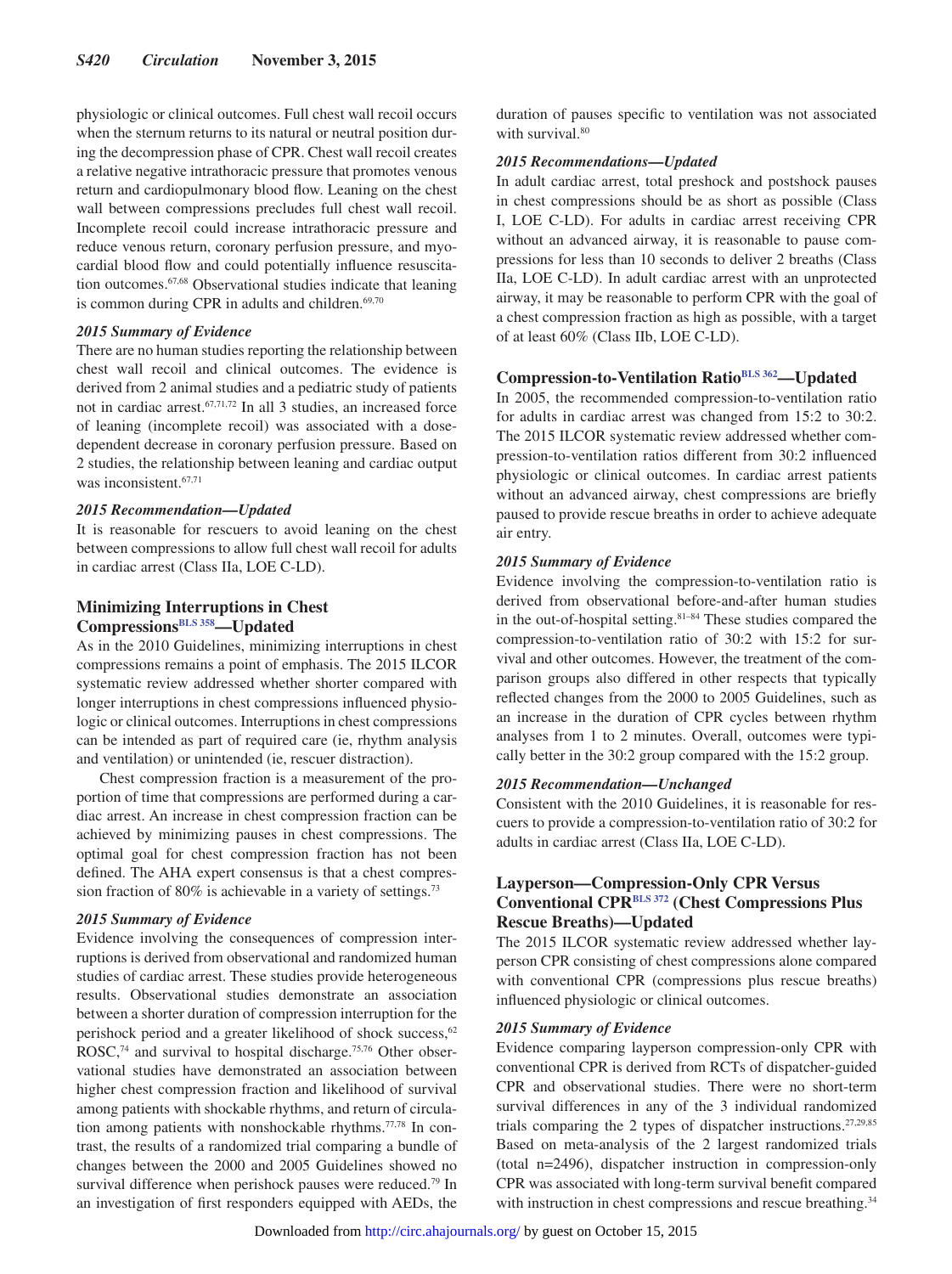Among the observational studies, survival outcomes were not different when comparing the 2 types of CPR.<sup>35-42,86-90</sup>

## *2015 Recommendations—Updated*

The following recommendations are consistent with 2010 Guidelines involving layperson CPR. Dispatchers should provide chest compression–only CPR instructions to callers for adults with suspected OHCA (Class I, LOE C-LD). For lay rescuers, compression-only CPR is a reasonable alternative to conventional CPR in the adult cardiac arrest patient (Class IIa, LOE C-LD). For trained lay rescuers, it is reasonable to provide ventilation in addition to chest compressions for the adult in cardiac arrest (Class IIa, LOE C-LD).

## **Managing the Airway**

A significant change in the 2010 Guidelines was the initiation of chest compressions before ventilation (ie, a change in the sequence from A-B-C to C-A-B). The prioritization of circulation (C) over ventilation reflected the overriding importance of blood flow generation for successful resuscitation and practical delays inherent to initiation of rescue breaths (B). Physiologically, in cases of sudden cardiac arrest, the need for assisted ventilation is a lower priority because of the availability of adequate arterial oxygen content at the time of a sudden cardiac arrest. The presence of this oxygen and its renewal through gasping and chest compressions (provided there is a patent airway) also supported the use of compression-only CPR and the use of passive oxygen delivery.

## **Open the Airway: Lay Rescuer[FA 772](https://volunteer.heart.org/apps/pico/Pages/PublicComment.aspx?q=772)—Updated**

The recommendation for trained and untrained lay rescuers remains the same as in 2010. For victims with suspected spinal injury, rescuers should initially use manual spinal motion restriction (eg, placing 1 hand on either side of the patient's head to hold it still) rather than immobilization devices, because use of immobilization devices by lay rescuers may be harmful (Class III: Harm, LOE C-LD). Spinal immobilization devices may interfere with maintaining a patent airway,<sup>91,92</sup> but ultimately the use of such a device may be necessary to maintain spinal alignment during transport. This treatment recommendation is explored in depth in "Part 15: First Aid."

## **Open the Airway: Healthcare Provider**

A healthcare provider uses the head tilt–chin lift maneuver to open the airway of a victim with no evidence of head or neck trauma. The evidence for this was last reviewed in 2010. For victims with suspected spinal cord injury, this evidence was last reviewed in 2010 and there is no change in treatment recommendation.

## **Rescue Breathing—Updated**

The 2015 Guidelines Update makes many of the same recommendations regarding rescue breathing as were made in 2005 and 2010. Effective performance of rescue breathing or bagmask or bag-tube ventilation is an essential skill and requires training and practice. During CPR without an advanced airway, a compression-to-ventilation ratio of 30:2 is used.

## **Mouth-to-Mouth Rescue Breathing**

The technique for mouth-to-mouth rescue breathing was last reviewed in 2010.10

## **Mouth–to–Barrier Device Breathing**

The technique for mouth–to–barrier device breathing was last reviewed in 2010.10

## **Mouth-to-Nose and Mouth-to-Stoma Ventilation**

The technique for mouth-to-nose and mouth-to-stoma ventilation was last reviewed in 2010.10

#### **Ventilation With Bag-Mask Device**

When using a self-inflating bag, rescuers can provide bagmask ventilation with room air or oxygen. A bag-mask device can provide positive-pressure ventilation without an advanced airway and may result in gastric inflation and its potential complications.

#### *The Bag-Mask Device*

The elements of a bag-mask device are the same as those used in 2010.10

#### *Bag-Mask Ventilation*

Bag-mask ventilation is a challenging skill that requires considerable practice for competency. As long as the patient does not have an advanced airway in place, the rescuers should deliver cycles of 30 compressions and 2 breaths during CPR. The rescuer delivers breaths during pauses in compressions and delivers each breath over approximately 1 second (Class IIa, LOE C-LD).

## **Ventilation With an Advanced Airway**<sup>BLS 808</sup>—**Updated**

When the victim has an advanced airway in place during CPR, rescuers no longer deliver cycles of 30 compressions and 2 breaths (ie, they no longer interrupt compressions to deliver 2 breaths). Instead, it may be reasonable for the provider to deliver 1 breath every 6 seconds (10 breaths per minute) while continuous chest compressions are being performed (Class IIb, LOE C-LD). This represents a simplification of the 2010 Guidelines recommendations, to provide a single number that rescuers will need to remember for ventilation rate, rather than a range of numbers.

## **Passive Oxygen Versus Positive-Pressure Oxygen During CP[RBLS 352—](https://volunteer.heart.org/apps/pico/Pages/PublicComment.aspx?q=352)Updated**

Some EMS systems have studied the use of passive oxygen flow during chest compressions without positivepressure ventilation, an option known as passive oxygen administration.

## *2015 Evidence Summary*

Two studies compared positive-pressure ventilation through an endotracheal tube to continuous delivery of oxygen or air directly into the trachea after intubation by using a modified endotracheal tube that had microcannulas inserted into its inner wall.<sup>93,94</sup> A third study compared bag-mask ventilation to high-flow oxygen delivery by nonrebreather face mask after oropharyngeal airway insertion as part of a resuscitation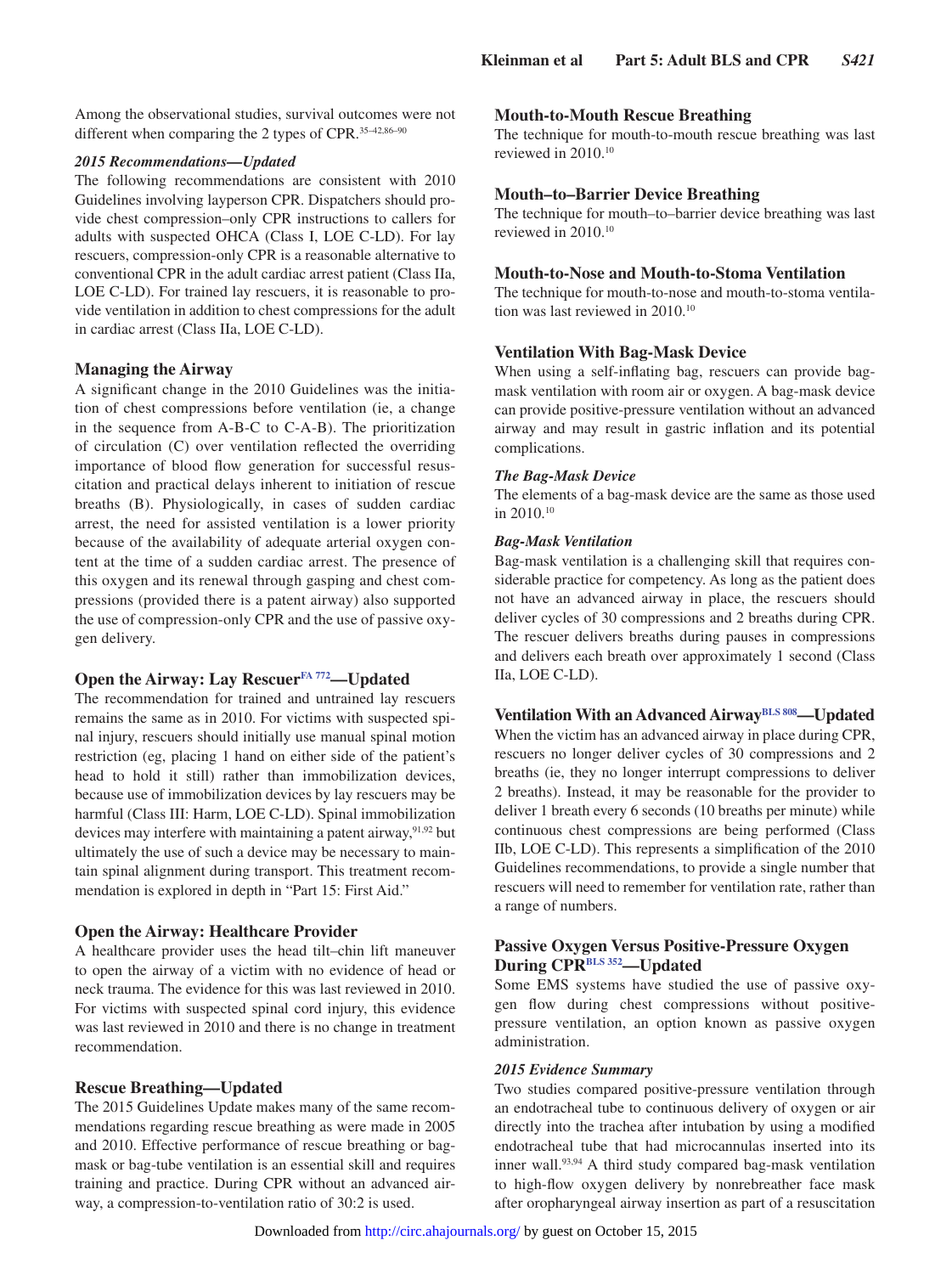bundle that also included uninterrupted preshock and postshock chest compressions and early epinephrine administration.45 Continuous tracheal delivery of oxygen or air through the modified endotracheal tube was associated with lower arterial  $P_{\text{CO}_2}^{93}$  but no additional improvement in ROSC,  $93,94$ hospital admission,<sup>94</sup> or ICU discharge<sup>94</sup> when compared with positive-pressure ventilation. High-flow oxygen delivery via a face mask with an oropharyngeal airway as part of a resuscitation bundle was associated with improved survival with favorable neurologic outcome. This study, however, included only victims who had witnessed arrest from VF or pulseless ventricular tachycardia (pVT).45

#### *2015 Recommendations—New*

We do not recommend the routine use of passive ventilation techniques during conventional CPR for adults (Class IIb, LOE C-LD). However, in EMS systems that use bundles of care involving continuous chest compressions, the use of passive ventilation techniques may be considered as part of that bundle (Class IIb, LOE C-LD).

## **AED Defibrillation**

Ideally, all BLS providers are trained on use of an AED given that VF and pVT are treatable cardiac arrest rhythms with outcomes closely related to the rapidity of recognition and treatment.95 Survival in victims of VF/pVT is highest when bystanders deliver CPR and defibrillation is attempted within 3 to 5 minutes of collapse.8,33,96–99 Accordingly, in 2010, we recommended that BLS providers immediately apply an AED in witnessed OHCA or for monitored patients who develop IHCA. In 2015, the review focused on (1) the evidence surrounding the clinical benefit of automatic external defibrillators in the out-of-hospital setting by laypeople and healthcare providers, and (2) the complex choreography of care needed to ensure high-quality CPR and effective defibrillation.

## **CPR Before Defibrillation**<sup>BLS 363</sup>—Updated

The 2015 ILCOR systematic review addressed whether a specified period (typically 1.5 to 3 minutes) of chest compressions before shock delivery compared with a short period of chest compressions before shock delivery affected resuscitation outcomes. When cardiac arrest is unwitnessed, experts have debated whether a period of CPR might be beneficial before attempting defibrillation, especially in the out-of-hospital setting when access to defibrillation may be delayed until arrival of professional rescuers. Observational clinical studies and mechanistic studies in animal models suggest that CPR under conditions of prolonged untreated VF might help restore metabolic conditions of the heart favorable to defibrillation. Others have suggested that prolonged VF is energetically detrimental to the ischemic heart, justifying rapid defibrillation attempts regardless of the duration of arrest.

#### *2015 Evidence Summary*

Five RCTs,<sup>100–104</sup> 4 observational cohort studies,<sup>105–108</sup> 3 meta-analyses,<sup>109–111</sup> and 1 subgroup analysis of an  $RCT^{112}$ addressed the question of CPR before defibrillation. The duration of CPR before defibrillation ranged from 90 to 180 seconds, with the control group having a shorter CPR interval lasting only as long as the time required for defibrillator deployment, pad placement, initial rhythm analysis, and AED charging. These studies showed that outcomes were not different when CPR was provided for a period of up to 180 seconds before attempted defibrillation compared with rhythm analysis and attempted defibrillation first for the various outcomes examined, ranging from 1-year survival with favorable neurologic outcome to ROSC. Subgroup analysis suggested potential benefit from CPR before defibrillation in patients with prolonged EMS response intervals  $(4 \text{ to } 5 \text{ minutes or longer})^{100}$  and in EMS agencies with high baseline survival to hospital discharge,<sup>112</sup> but these findings conflict with other subset analyses.103 Accordingly, the current evidence suggests that for unmonitored patients with cardiac arrest outside of the hospital and an initial rhythm of VF or pVT, there is no benefit from a period of CPR of 90 to 180 seconds before attempted defibrillation.

#### *2015 Recommendations—Updated*

For witnessed adult cardiac arrest when an AED is immediately available, it is reasonable that the defibrillator be used as soon as possible (Class IIa, LOE C-LD). For adults with unmonitored cardiac arrest or for whom an AED is not immediately available, it is reasonable that CPR be initiated while the defibrillator equipment is being retrieved and applied and that defibrillation, if indicated, be attempted as soon as the device is ready for use (Class IIa, LOE B-R).

## **Analysis of Rhythm During**

## **Compressions[BLS 373](https://volunteer.heart.org/apps/pico/Pages/PublicComment.aspx?q=373)—Updated**

The 2015 ILCOR systematic review addressed whether analysis of cardiac rhythm during chest compressions compared with analysis of cardiac rhythm during pauses in chest compressions affected resuscitation outcomes.

Although the performance of chest compressions during AED rhythm analysis would reduce the time that CPR is paused, motion artifacts currently preclude reliable AED assessment of heart rhythm during chest compressions and may delay VF/pVT identification and defibrillation.

#### *2015 Evidence Summary*

There are currently no published human studies that address whether compressions during manual defibrillator or AED rhythm analysis affect patient outcome. New technology to assess the potential benefit of filtering electrocardiogram (ECG) compression artifacts has not been evaluated in humans.

## *2015 Recommendation—New*

There is insufficient evidence to recommend the use of artifact-filtering algorithms for analysis of ECG rhythm during CPR. Their use may be considered as part of a research protocol or if an EMS system, hospital, or other entity has already incorporated ECG artifact-filtering algorithms in its resuscitation protocols (Class IIb, LOE C-EO).

## **Timing of Rhythm Chec[kBLS 346—](https://volunteer.heart.org/apps/pico/Pages/PublicComment.aspx?q=346)Updated**

The 2015 ILCOR evidence review process considered whether the assessment of rhythm immediately after shock delivery,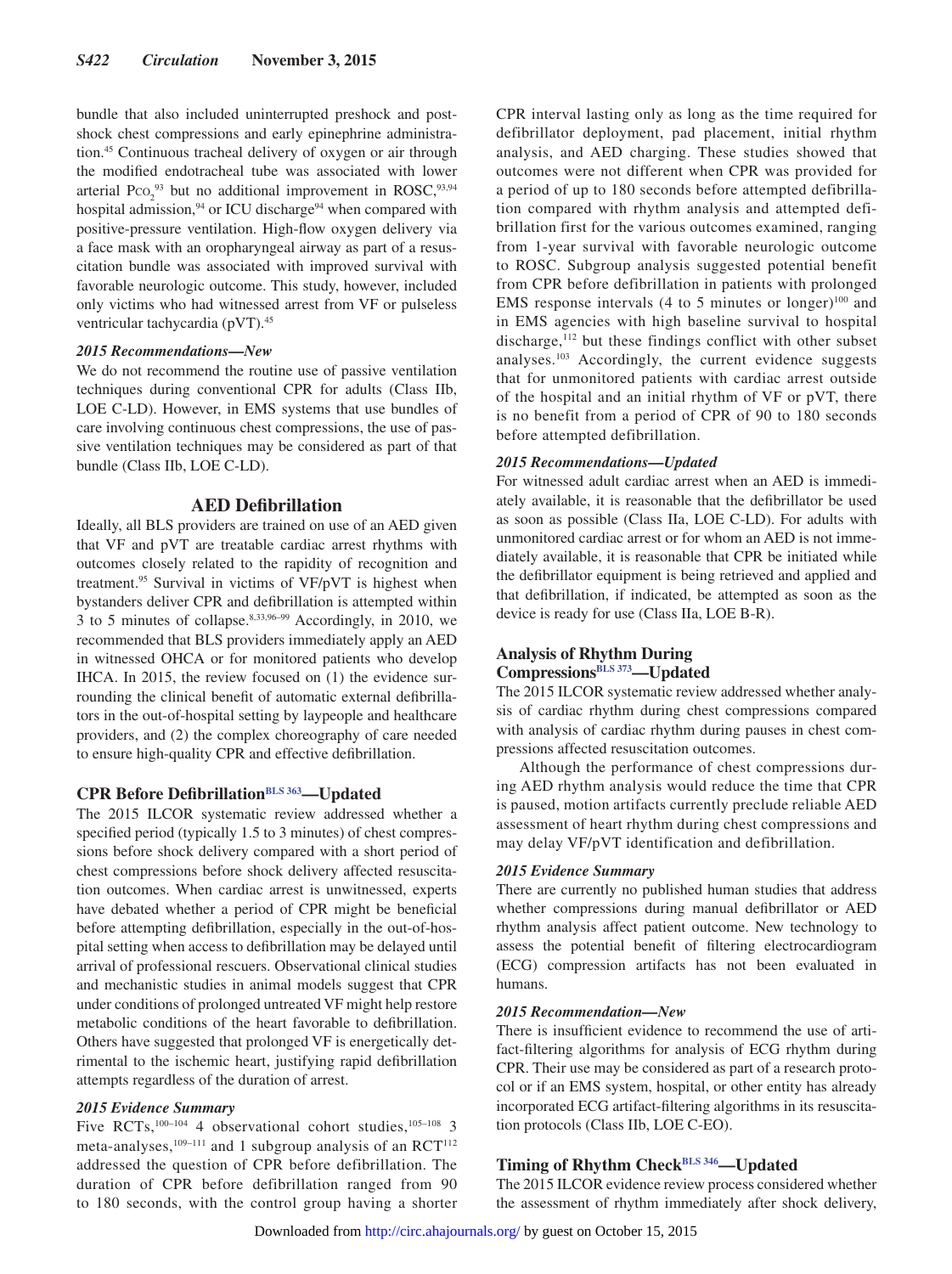as opposed to immediate resumption of chest compressions, affected resuscitation outcomes. In 2010, the Guidelines emphasized the importance of avoiding pauses in cardiac compressions during CPR. Assessment of rhythm after shock delivery lengthens the period of time that chest compressions are not delivered.

## *2015 Evidence Summary*

Three before-and-after observational studies of OHCA<sup>44,47,113</sup> evaluated the impact of omitting a rhythm check immediately after attempted defibrillation as part of a bundle of interventions to minimize pauses in chest compressions (eg, elimination of 3 stacked shocks and postshock rhythm and pulse checks). The observational studies documented improved survival with favorable neurologic outcome at hospital discharge associated with the bundle of care, including resumption of chest compressions immediately after shock delivery. One RCT79 comparing immediate postshock CPR to rhythm checks failed to demonstrate improved ROSC or survival to hospital admission or discharge. One small, low-quality RCT evaluated the ability to identify recurrence of VF and showed no benefit to checking rhythm immediately after defibrillation.<sup>114</sup>

#### *2015 Recommendation—Updated*

It may be reasonable to immediately resume chest compressions after shock delivery for adults in cardiac arrest in any setting (Class IIb, LOE C-LD).

## **CPR Quality, Accountability, and Healthcare Systems**

The quality of CPR in both in-hospital and OHCA events is variable. CPR quality encompasses the traditional metrics of chest compression rate and depth and chest recoil, but it also includes parameters such as chest compression fraction and avoiding excessive ventilation. Other important aspects of CPR quality include resuscitation team dynamics, system performance, and quality monitoring.

Today, despite clear evidence that providing high-quality CPR significantly improves cardiac resuscitation outcomes, few healthcare organizations consistently apply strategies of systematically monitoring CPR quality.<sup>115</sup> As a consequence, there is an unacceptable disparity in the quality of resuscitation care and outcomes, as well an enormous opportunity to save more lives.<sup>59</sup>

Like other urgent healthcare conditions, the use of a relatively simple, iterative continuous quality improvement approach to CPR can dramatically improve CPR quality and optimize outcomes.116–118 Similar to successful approaches toward mitigating medical errors, programs aimed at systemwide CPR data collection, implementation of best practices, and continuous feedback on performance have been shown to be effective.73

## **Chest Compression Feedback[BLS 361—](https://volunteer.heart.org/apps/pico/Pages/PublicComment.aspx?q=361)Updated**

Technology allows for real-time monitoring, recording, and feedback about CPR quality, including both physiologic patient parameters and rescuer performance metrics. This important data can be used in real time during resuscitation, for debriefing after resuscitation, and for system-wide quality improvement programs.73

#### *2015 Evidence Review*

In studies to date, the use of CPR feedback devices has not been shown to significantly improve performance of chest compression depth, chest compression fraction, and ventilation rate.58,61,65,119–121 There is some evidence that the use of CPR feedback may be effective in modifying chest compression rates that are too fast.<sup>61,120</sup> Additionally, there is evidence that CPR feedback decreases the leaning force during chest compressions.70 For the outcome of ROSC, there is conflicting evidence, <sup>61,65,119,120,122-124</sup> with the majority of studies showing no difference in the number of patients that achieved ROSC and only 2 studies showing an increase in ROSC with the use of CPR feedback.<sup>58,65,121,124</sup> However, studies to date have not demonstrated a significant improvement in favorable neurologic outcome<sup>58,120,121,124</sup> or survival to hospital discharge<sup>58,61,119-121,124</sup> related to the use of CPR feedback devices during actual cardiac arrest events.

#### *2015 Recommendation—Updated*

It may be reasonable to use audiovisual feedback devices during CPR for real-time optimization of CPR performance (Class IIb, LOE B-R).

## **Team-Based Resuscitation**

Resuscitation from cardiac arrest most often involves a team of caregivers, with team composition and level of experience varying depending on location (in- versus out-of-hospital), setting (field, emergency department, hospital ward), and circumstances. Despite the varied environments and team members, a designated team leader is needed to direct and coordinate all components of the resuscitation with a central focus on delivering high-quality CPR. The team leader choreographs team activities with an aim to minimize interruptions in CPR and, through the use of real-time feedback, ensures delivery of adequate compression rate and depth, minimization of leaning, and interruptions in chest compressions, and avoidance of excessive ventilation.73 More information on team training is available in "Part 14: Education" and "Part 4: Systems of Care and Continuous Quality Improvement."

## **Duration of Resuscitation**

Investigators have published relatively few studies that examine the impact of resuscitation duration on clinical outcomes, and most of these studies have important limitations. In an older series of 313 IHCA patients, the percentage who survived to discharge was 45% when resuscitation lasted less than 5 minutes and less than 5% when the resuscitation extended beyond 20 minutes.<sup>125</sup> More recently, an analysis from a single-hospital registry in Taiwan suggested that the rate of achieving ROSC was higher than 90% among patients resuscitated for less than 10 minutes but approximately 50% for those resuscitated for 30 minutes or more.<sup>126</sup>

Two observational cohort studies of patients with in-hospital arrests from the Get With The Guidelines®-Resuscitation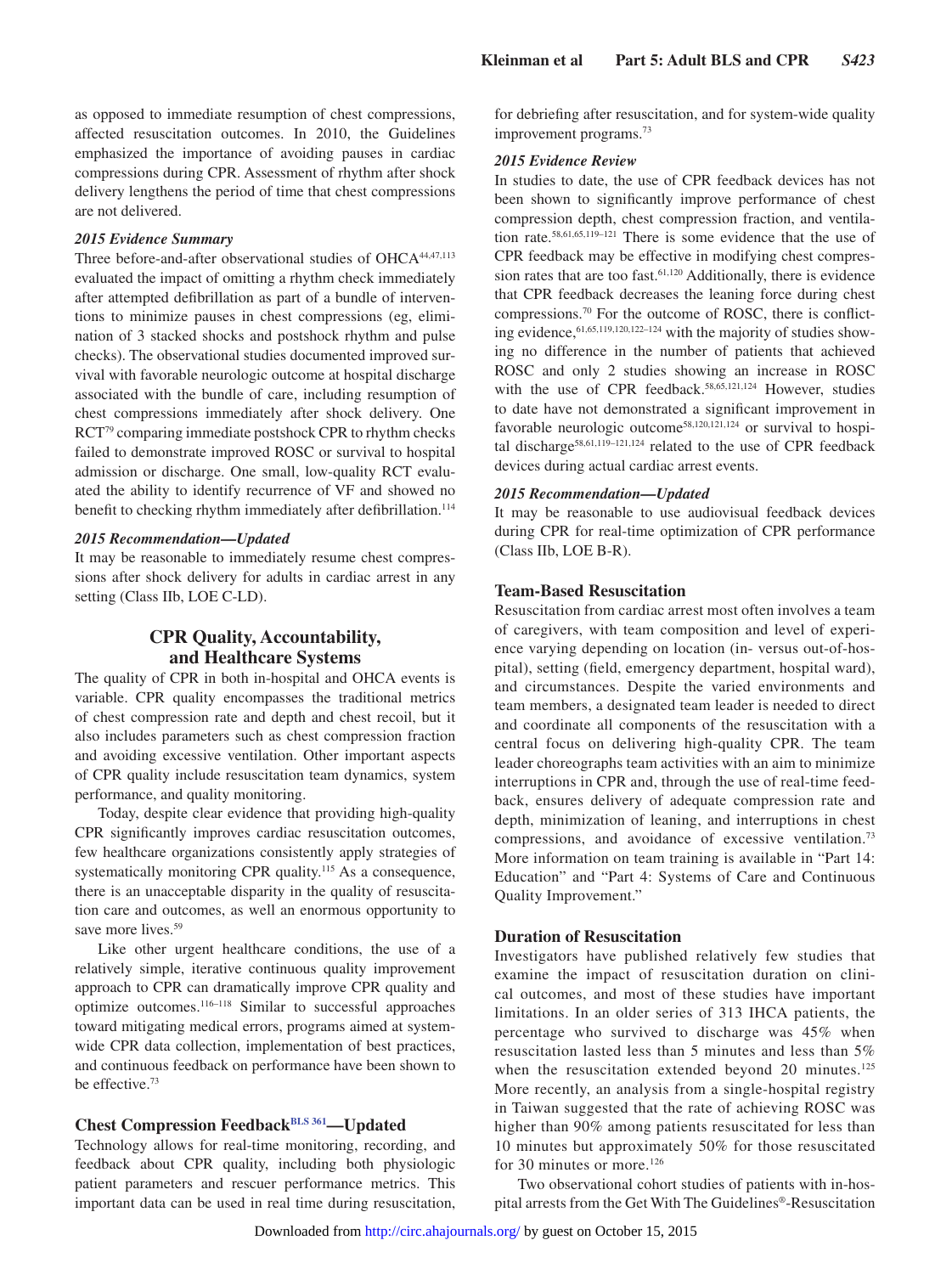registry were recently published suggesting that extending the duration of resuscitation efforts may result in improved cardiac arrest survival. For adult patients, hospitals that systematically practiced longer durations of resuscitation had improved outcomes of ROSC and survival to discharge, with no apparent detriment in neurologic outcomes.127 Another report of pediatric patients demonstrated an intact survival of 16.2% after more than 35 minutes of CPR in certain patient populations.128 While investigators can define neither an optimal duration of resuscitation before the termination of efforts nor which patients may benefit from prolonged efforts at resuscitation, extending the duration of resuscitation may be a means of improving survival in selected hospitalized patients.

## **CPR Registry Data**

Ideally, RCTs will be used to advance the science and practice of resuscitation. However, conducting clinical trials in cardiac arrest patients is exceedingly challenging, given the small number of patients at single-center sites. Moreover, such research confers unique limitations and ethical concerns. Given these challenges, real-world observational data from registries can be a valuable resource for studying and reporting resuscitation processes and outcomes. Registries are available for both in-hospital and out-ofhospital arrests.<sup>129</sup>

Formerly known as the National Registry of Cardiopulmonary Resuscitation, the AHA's Get With The Guidelines-Resuscitation registry is the largest prospective, multicenter, observational registry of IHCA.130,131 At present, more than 600 hospitals in the United States and Canada participate in the registry, and more than 200000 index arrests have been recorded since 2000.

To date, the Get With The Guidelines-Resuscitation registry has provided important insights into several aspects of IHCA. Recent work has highlighted the survival gains by reducing time to defibrillation,<sup>132</sup> reducing racial differences and trends in IHCA incidence and survival,<sup>133</sup> and gathering evidence to support lengthier durations of CPR.134

The Resuscitation Outcomes Consortium (ROC) is a clinical research network designed to evaluate the effectiveness of prehospital emergency care for patients with OHCA or life-threatening injury.135 Data collection began in 2007 and stems from 264 EMS agencies in 11 sites (8 in the United States and 3 in Canada), altogether representing 10% of the North American population. The ROC has afforded insights on several aspects of OHCA,<sup>136-138</sup> including regional variation in incidence and outcomes<sup>7</sup> and chest compression rates.56

The Cardiac Arrest Registry to Enhance Survival (CARES) is a central repository of OHCA events of presumed cardiac etiology treated with CPR and/or defibrillation throughout the United States.<sup>3,139,140</sup> CARES was designed as a quality improvement project, with the aims of providing performance indicators to EMS medical and administrative directors to improve processes and outcomes. As of 2011, it has collected data on more than 31 000 OHCAs from 46 EMS agencies in 36 communities in 20 states.141 CARES has offered important insight into bystander CPR,<sup>142</sup> prehospital termination of resuscitation,<sup>143</sup> and variation in EMS systems of care.144

## **Family Presence During Resuscitation**

Studies that explicitly examined the association between family presence and outcomes have shown mixed results. In an analysis of simulated resuscitations in an urban emergency department, investigators demonstrated that family presence may have a significant effect on physicians' ability to perform critical interventions as well as on resuscitation-based performance outcomes.145 Specifically, the presence of a witness to resuscitation was associated with longer mean times to defibrillation (2.6 versus 1.7 minutes) and fewer shocks (4.0 versus 6.0).

A recent observational study using the Get With The Guidelines-Resuscitation registry demonstrated that implementing a hospital policy that allows family presence had no impact on survival or the processes of attempted resuscitations.146 Overall, given the evidence for improved psychological benefits for families present during out-of-hospital resuscitation, and without an apparent negative effect on outcomes at hospitals that allow families to be present, family presence represents an important dimension in the paradigm of resuscitation quality.

## **Special Resuscitation Situations**

## **Acute Coronary Syndrome**

*Acute coronary syndrome* (ACS) is a term that subtends a spectrum of diseases leading to myocardial ischemia or infarction. The subtypes of ACS are principally stratified through a combination of electrocardiographic changes and/ or the elevations of cardiac biomarkers, in the context of symptoms consistent with ACS (eg, substernal chest pain or discomfort with or without characteristic radiation, shortness of breath, weakness, diaphoresis, nausea or vomiting, light-headedness). ACS may manifest as an ST-segment elevation myocardial infarction (STEMI) or non–ST-segment elevation myocardial infarction (NSTEMI)/unstable angina (UA), now called *non‒ST-segment acute coronary syndromes* (NSTE-ACS). Both diagnoses are pathophysiologically linked to varying degrees of a reduction in coronary blood flow due to atherosclerotic plaque progression, instability, or rupture with or without luminal thrombosis and vasospasm.

Since 2010, the American College of Cardiology and the AHA have published targeted clinical practice guidelines pertaining to the management of patients with [STEMI](http://circ.ahajournals.org/content/127/4/e362.full.pdf+html)147 and [NSTE-ACS](http://circ.ahajournals.org/content/130/25/e344.full.pdf+html). 148 These guidelines should be referred to for full details on the specific management of ACS. In addition, other parts of the *2015 AHA Guidelines Update for CPR and ECC* include updates on basic and advanced life support for prehospital providers who care for these patients ("Part 9: Acute Coronary Syndromes," "Part 4: Systems of Care and Continuous Quality Improvement," and "Part 10: Special Circumstances of Resuscitation"; aspirin and chest pain are presented in "Part 15: First Aid").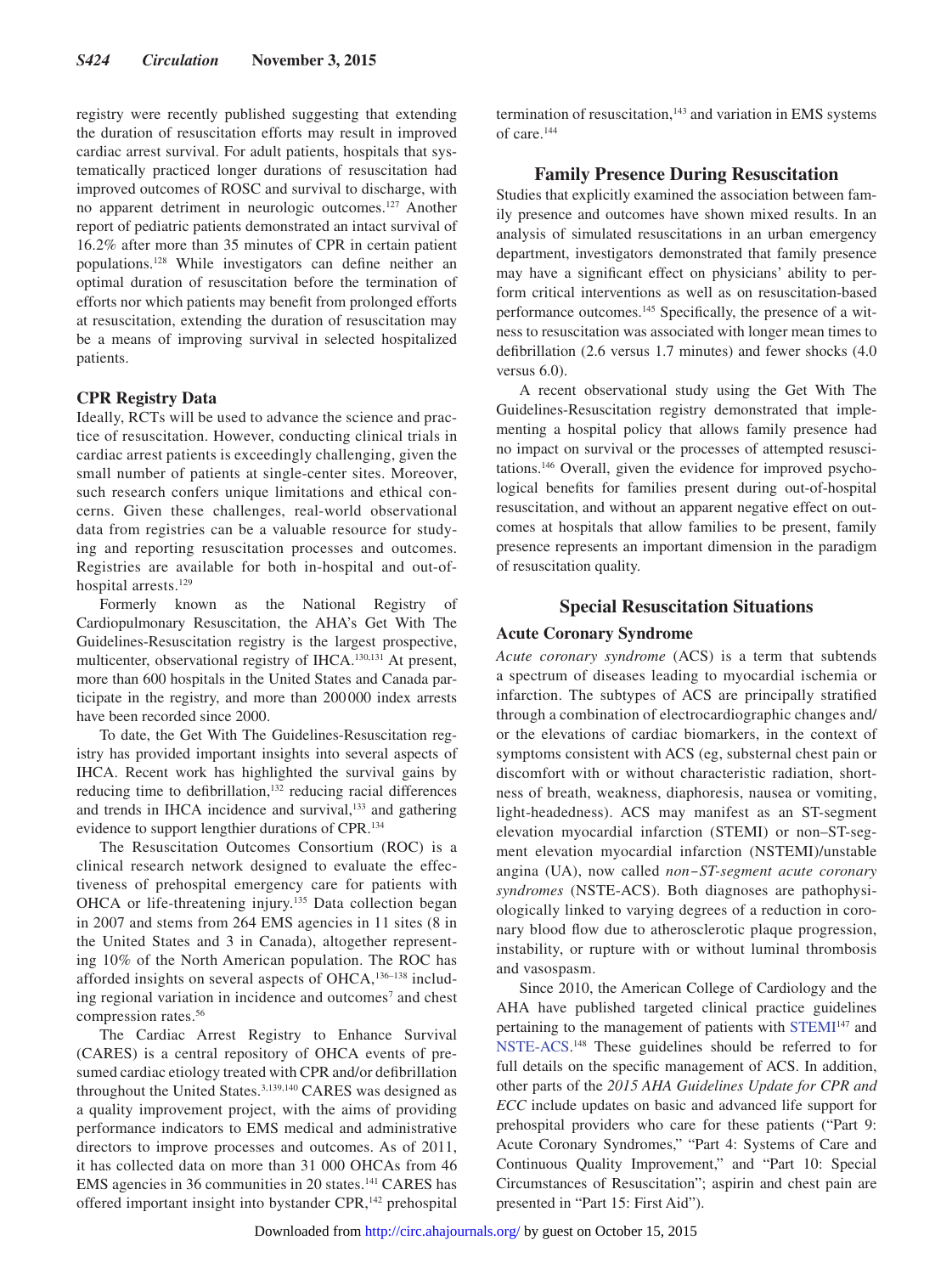## **Stroke**

Approximately 800000 people have a stroke each year in the United States, and stroke is a leading cause of severe, longterm disability and death.<sup>4</sup> Fibrinolytic therapy administered within the first hours of the onset of symptoms limits neurologic injury and improves outcome in selected patients with acute ischemic stroke. Effective therapy requires early detection of the signs of stroke; prompt activation of the EMS system and dispatch of EMS personnel; appropriate triage to a stroke center; prearrival notification; rapid triage, evaluation, and management in the emergency department; and prompt delivery of fibrinolytic therapy to eligible patients. Since 2010, the AHA and the American Stroke Association have published [clinical practice guidelines](http://stroke.ahajournals.org/content/44/3/870.full.pdf+html) pertaining to the early management of patients with acute ischemic stroke.<sup>149,150</sup>

#### **Drowning**

Drowning is a leading cause of unintentional injury and death worldwide and a preventable cause of death for more than 4000 Americans annually.151,152 The highest rates of morbidity and mortality are among children aged 1 to 4 years.152 The incidence of fatal drowning has declined from 1.45 deaths per 100 000 population in 2000 to 1.26 in 2013.152 Immediate resuscitation to restore oxygenation and ventilation—especially by bystanders—is essential for survival after a drowning incident.

This topic was last reviewed in 2010, and the treatment recommendations have not changed.

Since the 2010 Guidelines, there has been a growing appreciation for the fact that the response to the submersion victim often involves a multiagency approach with several different organizations responsible for different phases of the victim's care, from the initial aquatic rescue, on-scene resuscitation, transport to hospital, and in-hospital care. Attempting the rescue of a submerged victim has substantial resource implications and may place rescuers at risk themselves.

## **Unintentional Hypothermia**

This topic was last reviewed in 2010, and the treatment recommendations have not changed.

## **Foreign-Body Airway Obstruction**

This topic was last reviewed in 2010, and the treatment recommendations have not changed.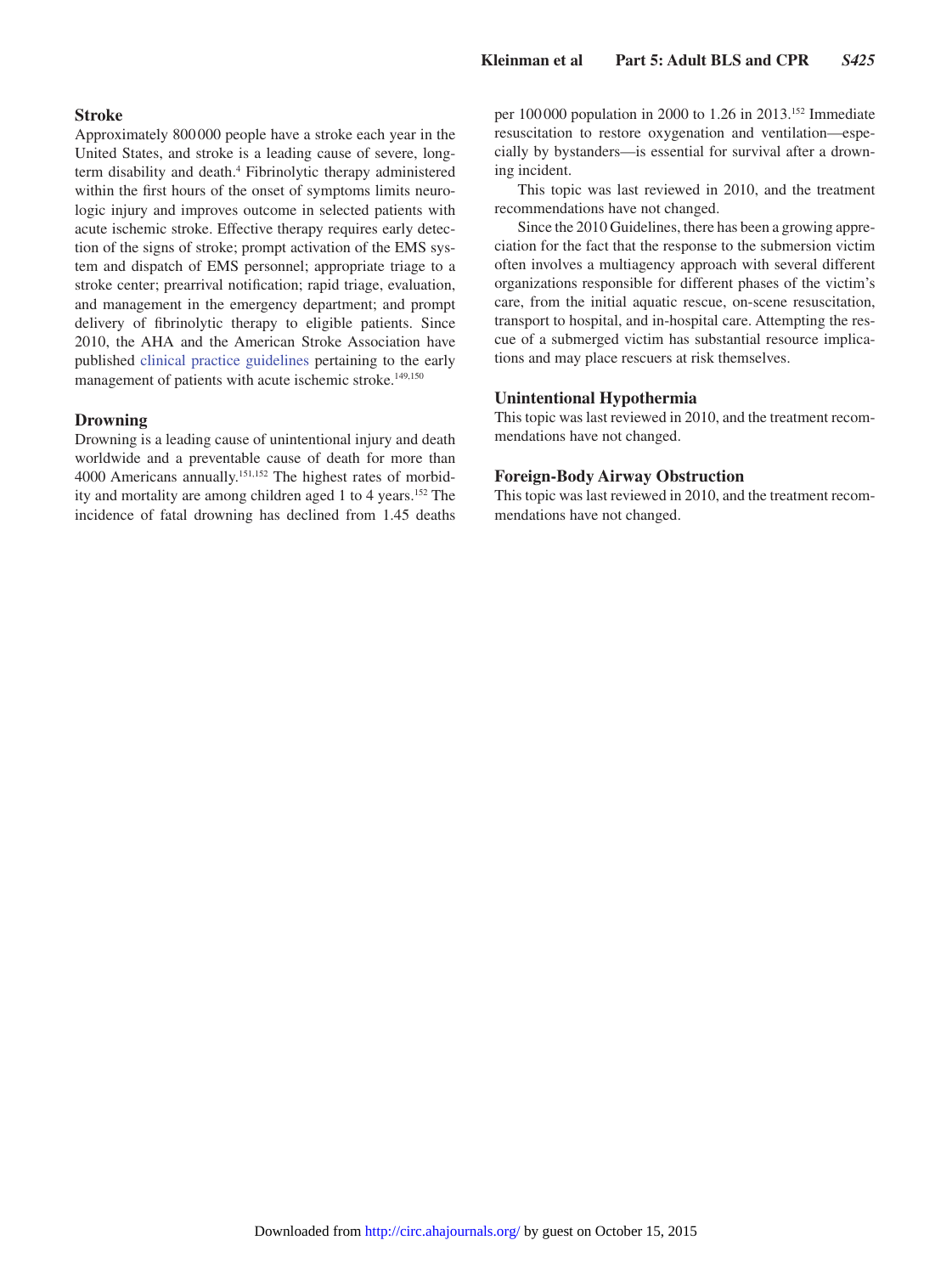## **Disclosures**

## **Part 5: Adult Basic Life Support and Cardiopulmonary Resuscitation Quality: 2015 Guidelines Update Writing Group Disclosures**

| <b>Writing Group</b><br>Member | Employment                                                                                                                                                      | <b>Research Grant</b>                                                                                                                                                                                                                                                                                                                                                                                                                                                         | Other<br>Research<br>Support | Speakers' Bureau/<br>Honoraria | Expert<br>Witness | Ownership<br>Interest | Consultant/<br><b>Advisory Board</b> | <b>Other</b>                 |
|--------------------------------|-----------------------------------------------------------------------------------------------------------------------------------------------------------------|-------------------------------------------------------------------------------------------------------------------------------------------------------------------------------------------------------------------------------------------------------------------------------------------------------------------------------------------------------------------------------------------------------------------------------------------------------------------------------|------------------------------|--------------------------------|-------------------|-----------------------|--------------------------------------|------------------------------|
| Monica E.<br>Kleinman          | <b>Boston Children's</b><br>Hospital                                                                                                                            | None                                                                                                                                                                                                                                                                                                                                                                                                                                                                          | None                         | None                           | None              | None                  | None                                 | None                         |
| Bentley J.<br><b>Bobrow</b>    | Arizona<br>Department of<br><b>Health Services</b>                                                                                                              | Medtronic Foundation+                                                                                                                                                                                                                                                                                                                                                                                                                                                         | None                         | None                           | None              | None                  | None                                 | None                         |
| Erin E. Brennan                | Queen's University                                                                                                                                              | None                                                                                                                                                                                                                                                                                                                                                                                                                                                                          | None                         | None                           | None              | None                  | None                                 | None                         |
| Raúl J. Gazmuri                | <b>Rosalind Franklin</b><br>University of<br>Medicine and<br>Science                                                                                            | <b>VA Merit Review</b><br>Grant†; Defense<br><b>Medical Research</b><br>and Development<br>Program (DMRDP),<br><b>Applied Research</b><br>and Technology<br><b>Development Award</b><br>(ARADTA)†; Chicago<br>Medical School and<br>Advocate Lutheran<br><b>General Hospital</b><br><b>Translational Research</b><br>Pilot Grant Program†;<br><b>Baxter Healthcare</b><br>Corporation†; Friends<br><b>Medical Research</b><br>Institute†; ZOLL<br><b>Medical Corporation+</b> | None                         | None                           | None              | None                  | None                                 | None                         |
| Zachary D.<br>Goldberger       | University of<br>Washington                                                                                                                                     | None                                                                                                                                                                                                                                                                                                                                                                                                                                                                          | None                         | None                           | None              | None                  | None                                 | None                         |
| <b>Thomas Rea</b>              | Department<br>of Medicine,<br>University of<br>Washington;<br>Public Health-<br>Seattle and<br>King County,<br>Emergency<br><b>Medical Services</b><br>Division | Philips*; Medtronic<br>Foundation*; NIH*;<br>Laerdal Foundation*;<br><b>Life Sciences Discovery</b><br>Fund*                                                                                                                                                                                                                                                                                                                                                                  | None                         | None                           | None              | None                  | None                                 | University of<br>Washington* |
| Robert A. Swor                 | <b>William Beaumont</b><br>Hospital                                                                                                                             | None                                                                                                                                                                                                                                                                                                                                                                                                                                                                          | None                         | None                           | None              | None                  | None                                 | None                         |
| <b>Mark Terry</b>              | Johnson County<br><b>MED-ACT</b>                                                                                                                                | None                                                                                                                                                                                                                                                                                                                                                                                                                                                                          | None                         | None                           | None              | None                  | None                                 | None                         |
| <b>Consultant</b>              |                                                                                                                                                                 |                                                                                                                                                                                                                                                                                                                                                                                                                                                                               |                              |                                |                   |                       |                                      |                              |
| Andrew H. Travers              | <b>Emergency Health</b><br>Services, Nova<br>Scotia                                                                                                             | None                                                                                                                                                                                                                                                                                                                                                                                                                                                                          | None                         | None                           | None              | None                  | American Heart<br>Association+       | None                         |

This table represents the relationships of writing group members that may be perceived as actual or reasonably perceived conflicts of interest as reported on the Disclosure Questionnaire, which all members of the writing group are required to complete and submit. A relationship is considered to be "significant" if (a) the person receives \$10 000 or more during any 12-month period, or 5% or more of the person's gross income; or (b) the person owns 5% or more of the voting stock or share of the entity, or owns \$10 000 or more of the fair market value of the entity. A relationship is considered to be "modest" if it is less than "significant" under the preceding definition.

\*Modest.

†Significant.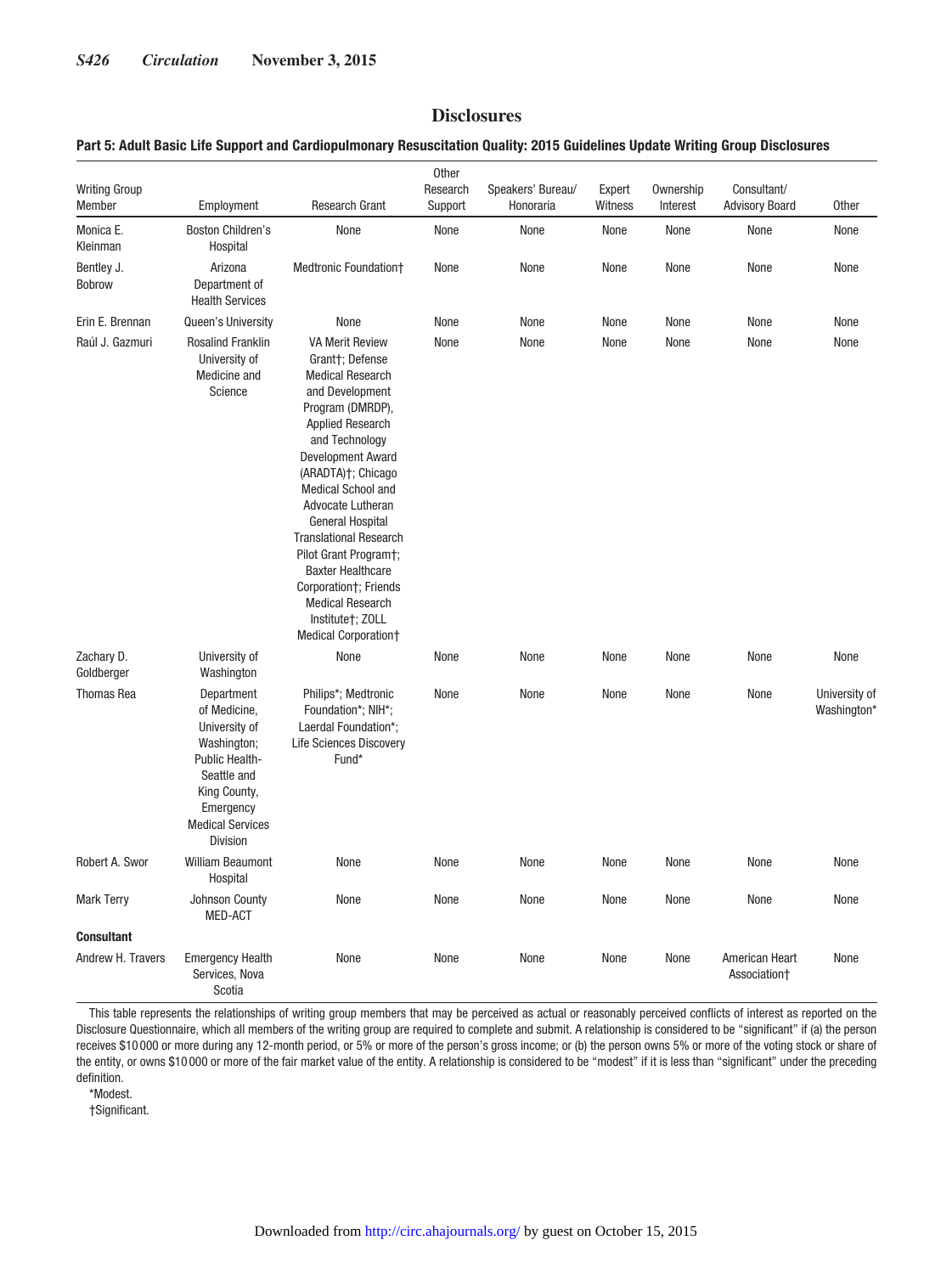## **Appendix**

## **2015 Guidelines Update: Part 5 Recommendations**

| Year Last<br>Reviewed | <b>Topic</b>                                                                                 | Recommendation                                                                                                                                                                                                                                                                                                                                         | Comments         |
|-----------------------|----------------------------------------------------------------------------------------------|--------------------------------------------------------------------------------------------------------------------------------------------------------------------------------------------------------------------------------------------------------------------------------------------------------------------------------------------------------|------------------|
| 2015                  | <b>Immediate Recognition</b><br>and Activation of the<br><b>Emergency Response</b><br>System | It is recommended that emergency dispatchers determine if a patient is unresponsive with<br>abnormal breathing after acquiring the requisite information to determine the location of the<br>event (Class I, LOE C-LD).                                                                                                                                | updated for 2015 |
| 2015                  | Immediate Recognition<br>and Activation of the<br><b>Emergency Response</b><br>System        | If the patient is unresponsive with abnormal or absent breathing, it is reasonable for the<br>emergency dispatcher to assume that the patient is in cardiac arrest (Class IIa, LOE C-LD).                                                                                                                                                              | updated for 2015 |
| 2015                  | Immediate Recognition<br>and Activation of the<br><b>Emergency Response</b><br>System        | Dispatchers should be educated to identify unresponsiveness with abnormal breathing and<br>agonal gasps across a range of clinical presentations and descriptions (Class I, LOE C-LD).                                                                                                                                                                 | updated for 2015 |
| 2015                  | Early CPR                                                                                    | Similar to the 2010 Guidelines, it may be reasonable for rescuers to initiate CPR with chest<br>compressions (Class IIb, LOE C-LD).                                                                                                                                                                                                                    | updated for 2015 |
| 2015                  | Untrained Lay Rescuer                                                                        | Untrained lay rescuers should provide compression-only CPR, with or without dispatcher<br>assistance (Class I, LOE C-LD).                                                                                                                                                                                                                              | updated for 2015 |
| 2015                  | Untrained Lay Rescuer                                                                        | The rescuer should continue compression-only CPR until the arrival of an AED or rescuers with<br>additional training (Class I, LOE C-LD).                                                                                                                                                                                                              | updated for 2015 |
| 2015                  | <b>Trained Lay Rescuer</b>                                                                   | All lay rescuers should, at a minimum, provide chest compressions for victims of cardiac arrest<br>(Class I, LOE C-LD). In addition, if the trained lay rescuer is able to perform rescue breaths, he or<br>she should add rescue breaths in a ratio of 30 compressions to 2 breaths.                                                                  | updated for 2015 |
| 2015                  | <b>Trained Lay Rescuer</b>                                                                   | The rescuer should continue CPR until an AED arrives and is ready for use or EMS providers take<br>over care of the victim (Class I, LOE C-LD).                                                                                                                                                                                                        | updated for 2015 |
| 2015                  | <b>Healthcare Provider</b>                                                                   | It is reasonable for healthcare providers to provide chest compressions and ventilation for all<br>adult patients in cardiac arrest, from either a cardiac or noncardiac cause (Class IIa, LOE C-LD).                                                                                                                                                  | updated for 2015 |
| 2015                  | <b>Delayed Ventilation</b>                                                                   | For witnessed OHCA with a shockable rhythm, it may be reasonable for EMS systems with<br>priority-based, multitiered response to delay positive-pressure ventilation by using a strategy<br>of up to 3 cycles of 200 continuous compressions with passive oxygen insufflation and airway<br>adjuncts (Class IIb, LOE C-LD).                            | new for 2015     |
| 2015                  | <b>Recognition of Arrest</b>                                                                 | Dispatchers should instruct rescuers to provide CPR if the victim is unresponsive with no normal<br>breathing, even when the victim demonstrates occasional gasps (Class I, LOE C-LD).                                                                                                                                                                 | updated for 2015 |
| 2015                  | <b>Suspected Opioid-</b><br><b>Related Life-Threatening</b><br>Emergency                     | For a patient with known or suspected opioid addiction who has a definite pulse but no normal<br>breathing or only gasping (ie, a respiratory arrest), in addition to providing standard BLS care, it<br>is reasonable for appropriately trained BLS healthcare providers to administer intramuscular or<br>intranasal naloxone (Class IIa, LOE C-LD). | new for 2015     |
| 2015                  | Suspected Opioid-<br>Related Life-Threatening<br>Emergency                                   | For patients in cardiac arrest, medication administration is ineffective without concomitant chest<br>compressions for drug delivery to the tissues, so naloxone administration may be considered<br>after initiation of CPR if there is high suspicion for opiate overdose (Class IIb, LOE C-EO).                                                     | new for 2015     |
| 2015                  | Suspected Opioid-<br>Related Life-Threatening<br>Emergency                                   | It is reasonable to provide opioid overdose response education with or without naloxone<br>distribution to persons at risk for opioid overdose in any setting (Class IIa, LOE C-LD).                                                                                                                                                                   | new for 2015     |
| 2015                  | <b>Hand Position During</b><br>Compressions                                                  | Consistent with the 2010 Guidelines, it is reasonable to position hands for chest compressions<br>on the lower half of the sternum in adults with cardiac arrest (Class IIa, LOE C-LD).                                                                                                                                                                | updated for 2015 |
| 2015                  | <b>Chest Compression Rate</b>                                                                | In adult victims of cardiac arrest, it is reasonable for rescuers to perform chest compressions at<br>a rate of 100/min to 120/min (Class IIa, LOE C-LD).                                                                                                                                                                                              | updated for 2015 |
| 2015                  | <b>Chest Compression Depth</b>                                                               | During manual CPR, rescuers should perform chest compressions to a depth of at least 2 inches<br>or 5 cm for an average adult, while avoiding excessive chest compression depths (greater than<br>2.4 inches or 6 cm) (Class I, LOE C-LD).                                                                                                             | updated for 2015 |
| 2015                  | <b>Chest Wall Recoil</b>                                                                     | It is reasonable for rescuers to avoid leaning on the chest between compressions to allow full<br>chest wall recoil for adults in cardiac arrest (Class IIa, LOE C-LD).                                                                                                                                                                                | updated for 2015 |
| 2015                  | Minimizing Interruptions in<br><b>Chest Compressions</b>                                     | In adult cardiac arrest, total preshock and postshock pauses in chest compressions should be as<br>short as possible (Class I, LOE C-LD).                                                                                                                                                                                                              | updated for 2015 |
| 2015                  | Minimizing Interruptions in<br><b>Chest Compressions</b>                                     | For adults in cardiac arrest receiving CPR without an advanced airway, it is reasonable to pause<br>compressions for less than 10 seconds to deliver 2 breaths (Class IIa, LOE C-LD).                                                                                                                                                                  | updated for 2015 |
|                       |                                                                                              |                                                                                                                                                                                                                                                                                                                                                        | (Continued)      |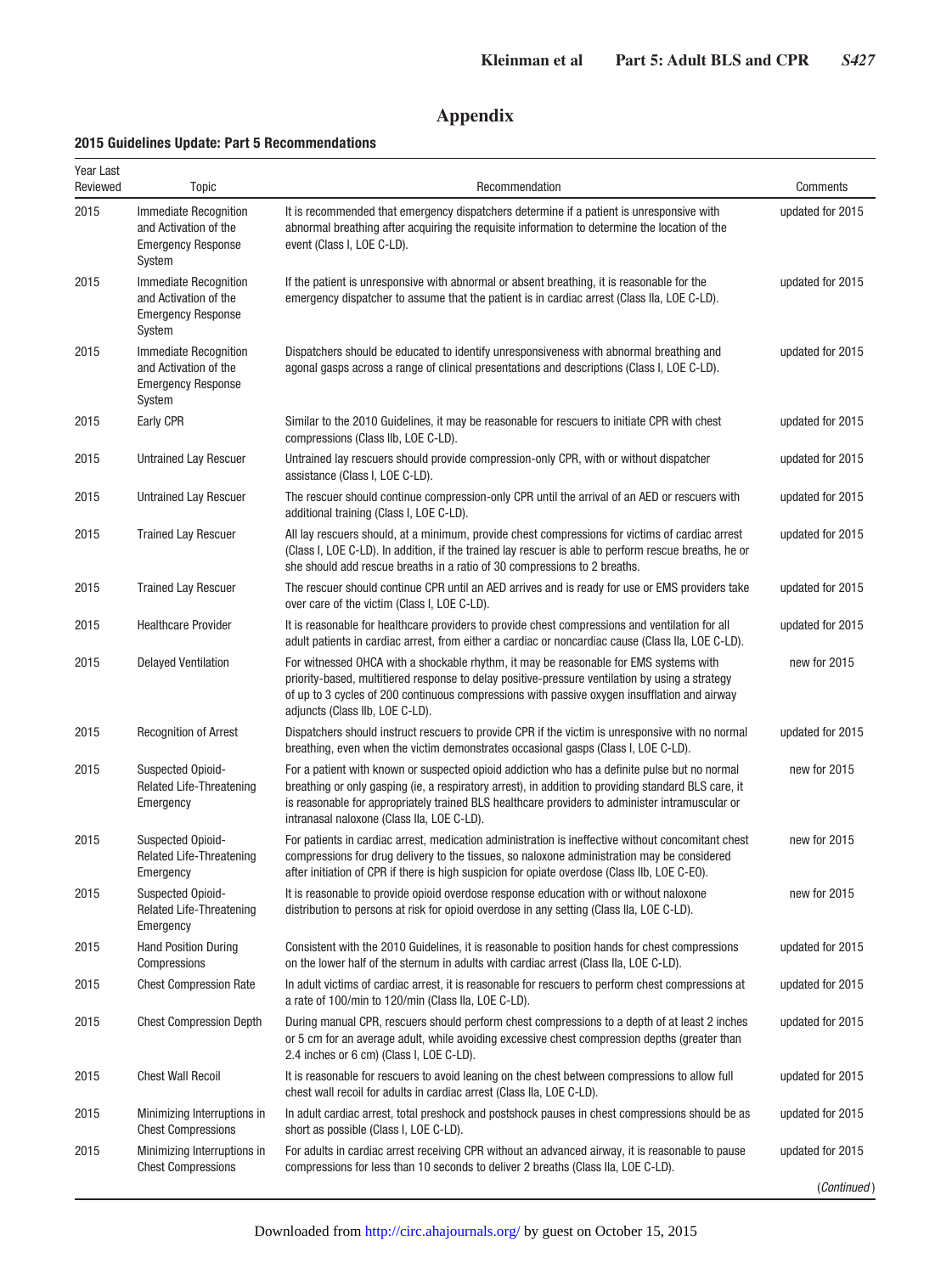## **2015 Guidelines Update: Part 5 Recommendations,** *Continued*

| Year Last<br>Reviewed | Topic                                                                       | Recommendation                                                                                                                                                                                                                                                                                                                                                                                      | Comments                            |
|-----------------------|-----------------------------------------------------------------------------|-----------------------------------------------------------------------------------------------------------------------------------------------------------------------------------------------------------------------------------------------------------------------------------------------------------------------------------------------------------------------------------------------------|-------------------------------------|
| 2015                  | Minimizing Interruptions in<br><b>Chest Compressions</b>                    | In adult cardiac arrest with an unprotected airway, it may be reasonable to perform CPR with the<br>goal of a chest compression fraction as high as possible, with a target of at least 60% (Class IIb,<br>LOE C-LD).                                                                                                                                                                               | new for 2015                        |
| 2015                  | Compression-to-Ventilation<br>Ratio                                         | Consistent with the 2010 Guidelines, it is reasonable for rescuers to provide a compression-to-<br>ventilation ratio of 30:2 for adults in cardiac arrest (Class IIa, LOE C-LD).                                                                                                                                                                                                                    | updated for 2015                    |
| 2015                  | Layperson-Compression-<br><b>Only CPR Versus</b><br><b>Conventional CPR</b> | Dispatchers should instruct untrained lay rescuers to provide compression-only CPR for adults<br>with sudden cardiac arrest (Class I, LOE B-R).                                                                                                                                                                                                                                                     | updated for 2015                    |
| 2015                  | Layperson-Compression-<br>Only CPR Versus<br><b>Conventional CPR</b>        | Compression-only CPR is a reasonable alternative to conventional CPR in the adult cardiac arrest<br>patient (Class IIa, LOE C-LD).                                                                                                                                                                                                                                                                  | updated for 2015                    |
| 2015                  | Layperson-Compression-<br>Only CPR Versus<br><b>Conventional CPR</b>        | For trained rescuers, ventilation may be considered in addition to chest compressions for the<br>adult in cardiac arrest (Class IIb, LOE C-LD).                                                                                                                                                                                                                                                     | updated for 2015                    |
| 2015                  | Open the Airway: Lay<br>Rescuer                                             | For victims with suspected spinal injury, rescuers should initially use manual spinal motion<br>restriction (eg, placing 1 hand on either side of the patient's head to hold it still) rather than<br>immobilization devices, because use of immobilization devices by lay rescuers may be harmful<br>(Class III: Harm, LOE C-LD).                                                                  | updated for 2015                    |
| 2015                  | <b>Bag-Mask Ventilation</b>                                                 | As long as the patient does not have an advanced airway in place, the rescuers should deliver<br>cycles of 30 compressions and 2 breaths during CPR. The rescuer delivers breaths during pauses<br>in compressions and delivers each breath over approximately 1 second (Class IIa, LOE C-LD).                                                                                                      | updated for 2015                    |
| 2015                  | Ventilation With an<br><b>Advanced Airway</b>                               | When the victim has an advanced airway in place during CPR, rescuers no longer deliver cycles<br>of 30 compressions and 2 breaths (ie, they no longer interrupt compressions to deliver 2 breaths).<br>Instead, it may be reasonable for the provider to deliver 1 breath every 6 seconds (10 breaths per<br>minute) while continuous chest compressions are being performed (Class IIb, LOE C-LD). | updated for 2015                    |
| 2015                  | Passive Oxygen Versus<br>Positive-Pressure Oxygen<br>During CPR             | We do not recommend the routine use of passive ventilation techniques during conventional CPR for<br>adults, because the usefulness/effectiveness of these techniques is unknown (Class IIb, LOE C-EO).                                                                                                                                                                                             | new for 2015                        |
| 2015                  | Passive Oxygen Versus<br>Positive-Pressure Oxygen<br>During CPR             | However, in EMS systems that use bundles of care involving continuous chest compressions, the use<br>of passive ventilation techniques may be considered as part of that bundle (Class IIb, LOE C-LD).                                                                                                                                                                                              | new for 2015                        |
| 2015                  | <b>CPR Before Defibrillation</b>                                            | For witnessed adult cardiac arrest when an AED is immediately available, it is reasonable that<br>the defibrillator be used as soon as possible (Class IIa, LOE C-LD).                                                                                                                                                                                                                              | updated for 2015                    |
| 2015                  | <b>CPR Before Defibrillation</b>                                            | For adults with unmonitored cardiac arrest or for whom an AED is not immediately available, it is<br>reasonable that CPR be initiated while the defibrillator equipment is being retrieved and applied<br>and that defibrillation, if indicated, be attempted as soon as the device is ready for use<br>(Class IIa, LOE B-R).                                                                       | updated for 2015                    |
| 2015                  | Analysis of Rhythm During<br>Compressions                                   | There is insufficient evidence to recommend the use of artifact-filtering algorithms for analysis of<br>ECG rhythm during CPR. Their use may be considered as part of a research program or if an EMS<br>system has already incorporated ECG artifact-filtering algorithms in its resuscitation protocols<br>(Class IIb, LOE C-EO).                                                                 | new for 2015                        |
| 2015                  | <b>Timing of Rhythm Check</b>                                               | It may be reasonable to immediately resume chest compressions after shock delivery for adults<br>in cardiac arrest in any setting (Class IIb, LOE C-LD).                                                                                                                                                                                                                                            | updated for 2015                    |
| 2015                  | <b>Chest Compression</b><br>Feedback                                        | It may be reasonable to use audiovisual feedback devices during CPR for real-time optimization<br>of CPR performance (Class IIb, LOE B-R).                                                                                                                                                                                                                                                          | updated for 2015                    |
|                       |                                                                             | The following recommendations were not reviewed in 2015. For more information, see the 2010 AHA Guidelines for CPR and ECC, "Part 5: Adult Basic Life Support."                                                                                                                                                                                                                                     |                                     |
| 2010                  | <b>Activating the Emergency</b><br><b>Response System</b>                   | The EMS system quality improvement process, including review of the quality of dispatcher CPR<br>instructions provided to specific callers, is considered an important component of a high-quality<br>lifesaving program (Class IIa, LOE B).                                                                                                                                                        | not reviewed in 2015                |
| 2010                  | <b>Pulse Check</b>                                                          | The healthcare provider should take no more than 10 seconds to check for a pulse and, if the<br>rescuer does not definitely feel a pulse within that time period, the rescuer should start chest<br>compressions (Class IIa, LOE C).                                                                                                                                                                | not reviewed in 2015                |
| 2010                  | <b>Chest Compressions</b>                                                   | Effective chest compressions are essential for providing blood flow during CPR. For this reason<br>all patients in cardiac arrest should receive chest compressions (Class I, LOE B).                                                                                                                                                                                                               | not reviewed in 2015                |
| 2010                  | <b>Rescue Breaths</b>                                                       | Deliver each rescue breath over 1 second (Class IIa, LOE C).                                                                                                                                                                                                                                                                                                                                        | not reviewed in 2015                |
| 2010                  | <b>Rescue Breaths</b>                                                       | Give a sufficient tidal volume to produce visible chest rise (Class IIa, LOE C).                                                                                                                                                                                                                                                                                                                    | not reviewed in 2015<br>(Continued) |

Downloaded from<http://circ.ahajournals.org/>by guest on October 15, 2015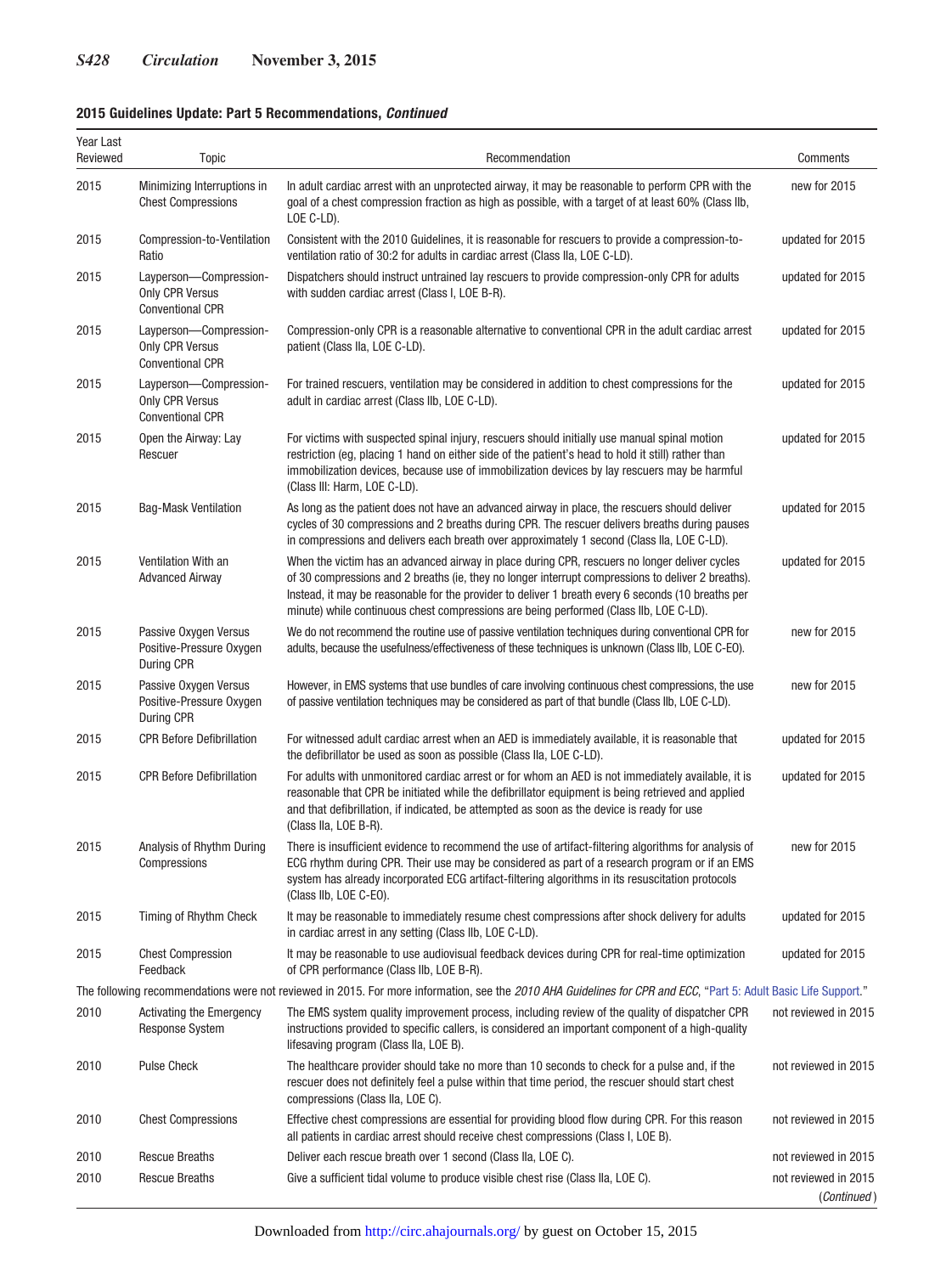## **2015 Guidelines Update: Part 5 Recommendations,** *Continued*

| Year Last<br>Reviewed | <b>Topic</b>                                     | Recommendation                                                                                                                                                                                                                                                                                                                                                                                                                         | Comments             |
|-----------------------|--------------------------------------------------|----------------------------------------------------------------------------------------------------------------------------------------------------------------------------------------------------------------------------------------------------------------------------------------------------------------------------------------------------------------------------------------------------------------------------------------|----------------------|
| 2010                  | <b>Early Defibrillation With</b><br>an AED       | When 2 or more rescuers are present, one rescuer should begin chest compressions while<br>a second rescuer activates the emergency response system and gets the AED (or a manual<br>defibrillator in most hospitals) (Class IIa, LOE C).                                                                                                                                                                                               | not reviewed in 2015 |
| 2010                  | <b>Recognition of Arrest</b>                     | The rescuer should treat the victim who has occasional gasps as if he or she is not breathing<br>(Class I, LOE C).                                                                                                                                                                                                                                                                                                                     | not reviewed in 2015 |
| 2010                  | Technique: Chest<br>Compressions                 | The rescuer should place the heel of one hand on the center (middle) of the victim's chest (which<br>is the lower half of the sternum) and the heel of the other hand on top of the first so that the<br>hands are overlapped and parallel (Class IIa, LOE B).                                                                                                                                                                         | not reviewed in 2015 |
| 2010                  | Technique: Chest<br>Compressions                 | Because of the difficulty in providing effective chest compressions while moving the patient during<br>CPR, the resuscitation should generally be conducted where the patient is found (Class IIa, LOE C).                                                                                                                                                                                                                             | not reviewed in 2015 |
| 2010                  | Compression-Ventilation<br>Ratio                 | Once an advanced airway is in place, 2 rescuers no longer need to pause chest compressions for<br>ventilations. Instead, the compressing rescuer should give continuous chest compressions at a<br>rate of at least 100 per minute without pauses for ventilation (Class IIa, LOE B).                                                                                                                                                  | not reviewed in 2015 |
| 2010                  | Open the Airway: Lay<br>Rescuer                  | The trained lay rescuer who feels confident that he or she can perform both compressions and<br>ventilations should open the airway using a head tilt–chin lift maneuver (Class IIa, LOE B).                                                                                                                                                                                                                                           | not reviewed in 2015 |
| 2010                  | Open the Airway:<br><b>Healthcare Provider</b>   | Although the head tilt-chin lift technique was developed using unconscious, paralyzed adult<br>volunteers and has not been studied in victims with cardiac arrest, clinical and radiographic<br>evidence and a case series have shown it to be effective (Class IIa, LOE B).                                                                                                                                                           | not reviewed in 2015 |
| 2010                  | Open the Airway:<br><b>Healthcare Provider</b>   | If healthcare providers suspect a cervical spine injury, they should open the airway using a jaw<br>thrust without head extension (Class IIb, LOE C).                                                                                                                                                                                                                                                                                  | not reviewed in 2015 |
| 2010                  | Open the Airway:<br><b>Healthcare Provider</b>   | Because maintaining a patent airway and providing adequate ventilation are priorities in CPR<br>(Class I, LOE C), use the head tilt-chin lift maneuver if the jaw thrust does not adequately open<br>the airway.                                                                                                                                                                                                                       | not reviewed in 2015 |
| 2010                  | <b>Rescue Breathing</b>                          | During adult CPR, tidal volumes of approximately 500 to 600 mL (6 to 7 mL/kg) should suffice<br>(Class IIa, LOE B).                                                                                                                                                                                                                                                                                                                    | not reviewed in 2015 |
| 2010                  | <b>Rescue Breathing</b>                          | Rescuers should avoid excessive ventilation (too many breaths or too large a volume) during CPR<br>(Class III, LOE B).                                                                                                                                                                                                                                                                                                                 | not reviewed in 2015 |
| 2010                  | Mouth-to-Mouth Rescue<br><b>Breathing</b>        | Give 1 breath over 1 second, take a "regular" (not a deep) breath, and give a second rescue<br>breath over 1 second (Class IIb, LOE C).                                                                                                                                                                                                                                                                                                | not reviewed in 2015 |
| 2010                  | Mouth-to-Mouth Rescue<br><b>Breathing</b>        | If an adult victim with spontaneous circulation (ie, strong and easily palpable pulses) requires<br>support of ventilation, the healthcare provider should give rescue breaths at a rate of about 1<br>breath every 5 to 6 seconds, or about 10 to 12 breaths per minute (Class IIb, LOE C).                                                                                                                                           | not reviewed in 2015 |
| 2010                  | Mouth-to-Nose and Mouth-<br>to-Stoma Ventilation | Mouth-to-nose ventilation is recommended if ventilation through the victim's mouth is<br>impossible (eg, the mouth is seriously injured), the mouth cannot be opened, the victim is in<br>water, or a mouth-to-mouth seal is difficult to achieve (Class IIa, LOE C).                                                                                                                                                                  | not reviewed in 2015 |
| 2010                  | Mouth-to-Nose and Mouth-<br>to-Stoma Ventilation | A reasonable alternative is to create a tight seal over the stoma with a round, pediatric face<br>mask (Class IIb, LOE C).                                                                                                                                                                                                                                                                                                             | not reviewed in 2015 |
| 2010                  | <b>Bag-Mask Ventilation</b>                      | The rescuer should use an adult (1 to 2 L) bag to deliver approximately 600 mL tidal volume<br>for adult victims. This amount is usually sufficient to produce visible chest rise and maintain<br>oxygenation and normocarbia in apneic patients (Class IIa, LOE C).                                                                                                                                                                   | not reviewed in 2015 |
| 2010                  | <b>Bag-Mask Ventilation</b>                      | The rescuer delivers ventilations during pauses in compressions and delivers each breath over 1<br>second (Class IIa, LOE C).                                                                                                                                                                                                                                                                                                          | not reviewed in 2015 |
| 2010                  | Mouth-to-Nose and Mouth-<br>to-Stoma Ventilation | Ventilation with a bag through these devices provides an acceptable alternative to bag-mask<br>ventilation for well-trained healthcare providers who have sufficient experience to use the<br>devices for airway management during cardiac arrest (Class IIa, LOE B).                                                                                                                                                                  | not reviewed in 2015 |
| 2010                  | <b>Cricoid Pressure</b>                          | The routine use of cricoid pressure in adult cardiac arrest is not recommended (Class III, LOE B).                                                                                                                                                                                                                                                                                                                                     | not reviewed in 2015 |
| 2010                  | <b>AED Defibrillation</b>                        | Rapid defibrillation is the treatment of choice for VF of short duration, such as for victims of<br>witnessed out-of-hospital cardiac arrest or for hospitalized patients whose heart rhythm is<br>monitored (Class I, LOE A).                                                                                                                                                                                                         | not reviewed in 2015 |
| 2010                  | <b>AED Defibrillation</b>                        | There is insufficient evidence to recommend for or against delaying defibrillation to provide a<br>period of CPR for patients in VF/pulseless VT out-of-hospital cardiac arrest. In settings with lay<br>rescuer AED programs (AED onsite and available) and for in-hospital environments, or if the EMS<br>rescuer witnesses the collapse, the rescuer should use the defibrillator as soon as it is available<br>(Class IIa, LOE C). | not reviewed in 2015 |
| 2010                  | <b>Recovery Position</b>                         | The position should be stable, near a true lateral position, with the head dependent and with no<br>pressure on the chest to impair breathing (Class IIa, LOE C).                                                                                                                                                                                                                                                                      | not reviewed in 2015 |
|                       |                                                  |                                                                                                                                                                                                                                                                                                                                                                                                                                        | (Continued)          |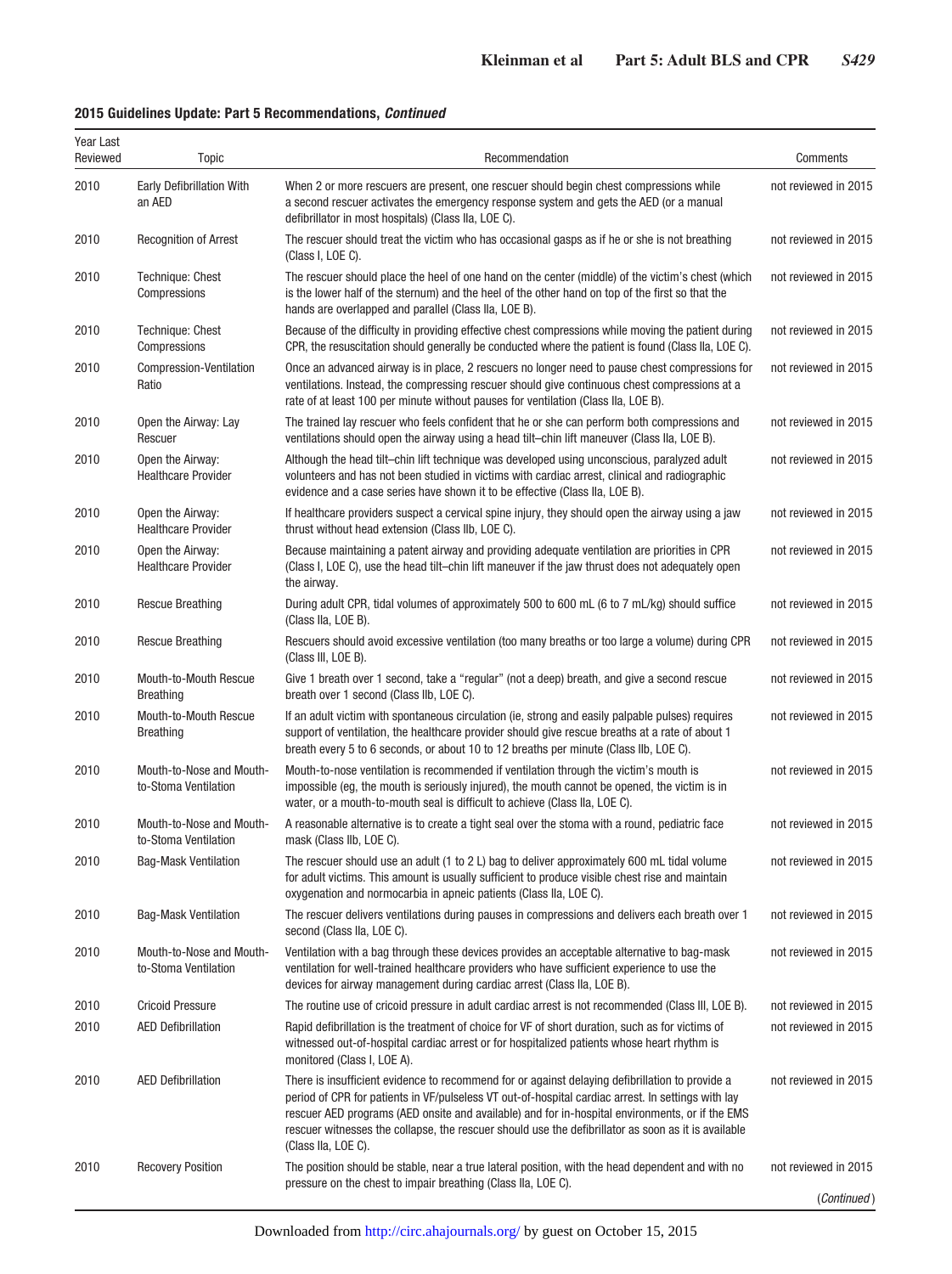#### **2015 Guidelines Update: Part 5 Recommendations,** *Continued*

| Year Last<br>Reviewed | Topic                           | Recommendation                                                                                                                                                                                                                                                                                                                                                                         | Comments             |
|-----------------------|---------------------------------|----------------------------------------------------------------------------------------------------------------------------------------------------------------------------------------------------------------------------------------------------------------------------------------------------------------------------------------------------------------------------------------|----------------------|
| 2010                  | <b>Acute Coronary Syndromes</b> | If the patient has not taken aspirin and has no history of aspirin allergy and no evidence of recent<br>gastrointestinal bleeding, EMS providers should give the patient nonenteric aspirin (160 to 325<br>mg) to chew (Class I, LOE C).                                                                                                                                               | not reviewed in 2015 |
| 2010                  | <b>Acute Coronary Syndromes</b> | Although it is reasonable to consider the early administration of nitroglycerin in select<br>hemodynamically stable patients, insufficient evidence exists to support or refute the routine<br>administration of nitroglycerin in the ED or prehospital setting in patients with a suspected ACS<br>(Class IIb, LOE B).                                                                | not reviewed in 2015 |
| 2010                  | <b>Stroke</b>                   | Patients at high risk for stroke, their family members, and BLS providers should learn to<br>recognize the signs and symptoms of stroke and to call EMS as soon as any signs of stroke are<br>present (Class I, LOE C).                                                                                                                                                                | not reviewed in 2015 |
| 2010                  | Stroke                          | EMS dispatchers should be trained to suspect stroke and rapidly dispatch emergency<br>responders. EMS personnel should be able to perform an out-of-hospital stroke assessment<br>(Class I, LOE B), establish the time of symptom onset when possible, provide cardiopulmonary<br>support, and notify the receiving hospital that a patient with possible stroke is being transported. | not reviewed in 2015 |
| 2010                  | <b>Stroke</b>                   | EMS systems should have protocols that address triaging the patient when possible directly to a<br>stroke center (Class I, LOE B).                                                                                                                                                                                                                                                     | not reviewed in 2015 |
| 2010                  | <b>Stroke</b>                   | Both out-of-hospital and inhospital medical personnel should administer supplementary oxygen<br>to hypoxemic (ie, oxygen saturation <94%) stroke patients (Class I, LOE C) or those with<br>unknown oxygen saturation.                                                                                                                                                                 | not reviewed in 2015 |
| 2010                  | <b>Stroke</b>                   | Unless the patient is hypotensive (systolic blood pressure <90 mm Hq), prehospital intervention<br>for blood pressure is not recommended (Class III, LOE C).                                                                                                                                                                                                                           | not reviewed in 2015 |
| 2010                  | Drowning                        | Mouth-to-mouth ventilation in the water may be helpful when administered by a trained rescuer<br>(Class IIb, LOE C).                                                                                                                                                                                                                                                                   | not reviewed in 2015 |

#### **References**

- 1. Travers AH, Perkins GD, Berg RA, Castren M, Considine J, Escalante R, Gazmuri RJ, Koster RW, Lim SH, Nation KJ, Olasveengen TM, Sakamoto T, Sayre MR, Sierra A, Smyth MA, Stanton D, Vaillancourt C; on behalf of the Basic Life Support Chapter Collaborators. Part 3: adult basic life support and automated external defibrillation: 2015 International Consensus on Cardiopulmonary Resuscitation and Emergency Cardiovascular Care Science With Treatment Recommendations. *Circulation*. 2015;132(suppl 1):S51–S83. doi: 10.1161/CIR.0000000000000272.
- 2. Perkins GD, Travers AH, Berg RA, Castren M, Considine J, Escalante R, Gazmuri RJ, Koster RW, Lim SH, Nation KJ, Olasveengen TM, Sakamoto T, Sayre MR, Sierra A, Smyth MA, Stanton D, Vaillancourt C; on behalf of the Basic Life Support Chapter Collaborators. Part 3: adult basic life support and automated external defibrillation: 2015 International Consensus on Cardiopulmonary Resuscitation and Emergency Cardiovascular Care Science With Treatment Recommendations. *Resuscitation*. 2015. In press.
- 2a. Morley PT, Lang E, Aickin R, Billi JE, Eigel B, Ferrer JME, Finn JC, Gent LM, Griffin RE, Hazinski MF, Maconochie IK, Montgomery WH, Morrison LJ, Nadkarni VM, Nikolaou NI, Nolan JP, Perkins GD, Sayre MR, Travers AH, Wyllie J, Zideman DA. Part 2: evidence evaluation and management of conflicts of interest: 2015 International Consensus on Cardiopulmonary Resuscitation and Emergency Cardiovascular Care Science With Treatment Recommendations. *Circulation*. 2015;132(suppl 1):S40–S50. doi: 10.1161/CIR.0000000000000271.
- 3. Centers for Disease Control and Prevention. 2014 Cardiac Arrest Registry to Enhance Survival (CARES) National Summary Report. 2014. [https://](http://mycares.net/sitepages/uploads/2015/2014%20Non-Traumatic%20National%20Summary%20Report.pdf) [mycares.net/sitepages/uploads/2015/2014%20Non-Traumatic%20](http://mycares.net/sitepages/uploads/2015/2014%20Non-Traumatic%20National%20Summary%20Report.pdf) [National%20Summary%20Report.pdf](http://mycares.net/sitepages/uploads/2015/2014%20Non-Traumatic%20National%20Summary%20Report.pdf). Accessed April 30, 2015.
- 4. Mozaffarian D, Benjamin EJ, Go AS, Arnett DK, Blaha MJ, Cushman M, de Ferranti S, Després JP, Fullerton HJ, Howard VJ, Huffman MD, Judd SE, Kissela BM, Lackland DT, Lichtman JH, Lisabeth LD, Liu S, Mackey RH, Matchar DB, McGuire DK, Mohler ER 3rd, Moy CS, Muntner P, Mussolino ME, Nasir K, Neumar RW, Nichol G, Palaniappan L, Pandey DK, Reeves MJ, Rodriguez CJ, Sorlie PD, Stein J, Towfighi A, Turan TN, Virani SS, Willey JZ, Woo D, Yeh RW, Turner MB; on behalf of the American Heart Association Statistics Committee and Stroke Statistics Subcommittee. Heart disease and stroke statistics—2015 update: a report from the American Heart Association. *Circulation*. 2015;131:e29–e322. doi: 10.1161/CIR.0000000000000152.
- 5. Daya MR, Schmicker RH, Zive DM, Rea TD, Nichol G, Buick JE, Brooks S, Christenson J, MacPhee R, Craig A, Rittenberger JC, Davis DP, May S, Wigginton J, Wang H; Resuscitation Outcomes Consortium Investigators. Out-of-hospital cardiac arrest survival improving over time: Results from the Resuscitation Outcomes Consortium (ROC). *Resuscitation*. 2015;91:108–115. doi: 10.1016/j.resuscitation.2015.02.003.
- 6. Public Health, Seattle and King County, Division of Emergency Medical Services. 2014 Annual Report. [http://www.kingcounty.gov/healthservices/](http://www.kingcounty.gov/healthservices/health/~/media/health/publichealth/documents/ems/2014AnnualReport.ashx) [health/~/media/health/publichealth/documents/ems/2014AnnualReport.](http://www.kingcounty.gov/healthservices/health/~/media/health/publichealth/documents/ems/2014AnnualReport.ashx) [ashx](http://www.kingcounty.gov/healthservices/health/~/media/health/publichealth/documents/ems/2014AnnualReport.ashx). Accessed May 7, 2015.
- 7. Nichol G, Thomas E, Callaway CW, Hedges J, Powell JL, Aufderheide TP, Rea T, Lowe R, Brown T, Dreyer J, Davis D, Idris A, Stiell I; Resuscitation Outcomes Consortium Investigators. Regional variation in out-of-hospital cardiac arrest incidence and outcome. *JAMA*. 2008;300:1423–1431. doi: 10.1001/jama.300.12.1423.
- 8. Chan PS, Nichol G, Krumholz HM, Spertus JA, Nallamothu BK; American Heart Association National Registry of Cardiopulmonary Resuscitation (NRCPR) Investigators. Hospital variation in time to defibrillation after in-hospital cardiac arrest. *Arch Intern Med*. 2009;169:1265–1273. doi: 10.1001/archinternmed.2009.196.
- 9. Chan PS, McNally B, Tang F, Kellermann A; CARES Surveillance Group. Recent trends in survival from out-of-hospital cardiac arrest in the United States. *Circulation*. 2014;130:1876–1882. doi: 10.1161/ CIRCULATIONAHA.114.009711.
- 10. Berg RA, Hemphill R, Abella BS, Aufderheide TP, Cave DM, Hazinski MF, Lerner EB, Rea TD, Sayre MR, Swor RA. Part 5: adult basic life support: 2010 American Heart Association Guidelines for Cardiopulmonary Resuscitation and Emergency Cardiovascular Care. *Circulation*. 2010;122(suppl 3):S685– S705. doi: 10.1161/CIRCULATIONAHA.110.970939.
- 11. Becker LB, Pepe PE. Ensuring the effectiveness of community-wide emergency cardiac care. *Ann Emerg Med*. 1993;22(2 pt 2):354–365.
- 12. Lerner EB, Rea TD, Bobrow BJ, Acker JE 3rd, Berg RA, Brooks SC, Cone DC, Gay M, Gent LM, Mears G, Nadkarni VM, O'Connor RE, Potts J, Sayre MR, Swor RA, Travers AH; American Heart Association Emergency Cardiovascular Care Committee; Council on Cardiopulmonary, Critical Care, Perioperative and Resuscitation. Emergency medical service dispatch cardiopulmonary resuscitation prearrival instructions to improve survival from out-of-hospital cardiac arrest: a scientific statement from the American Heart Association. *Circulation*. 2012;125:648–655. doi: 10.1161/CIR.0b013e31823ee5fc.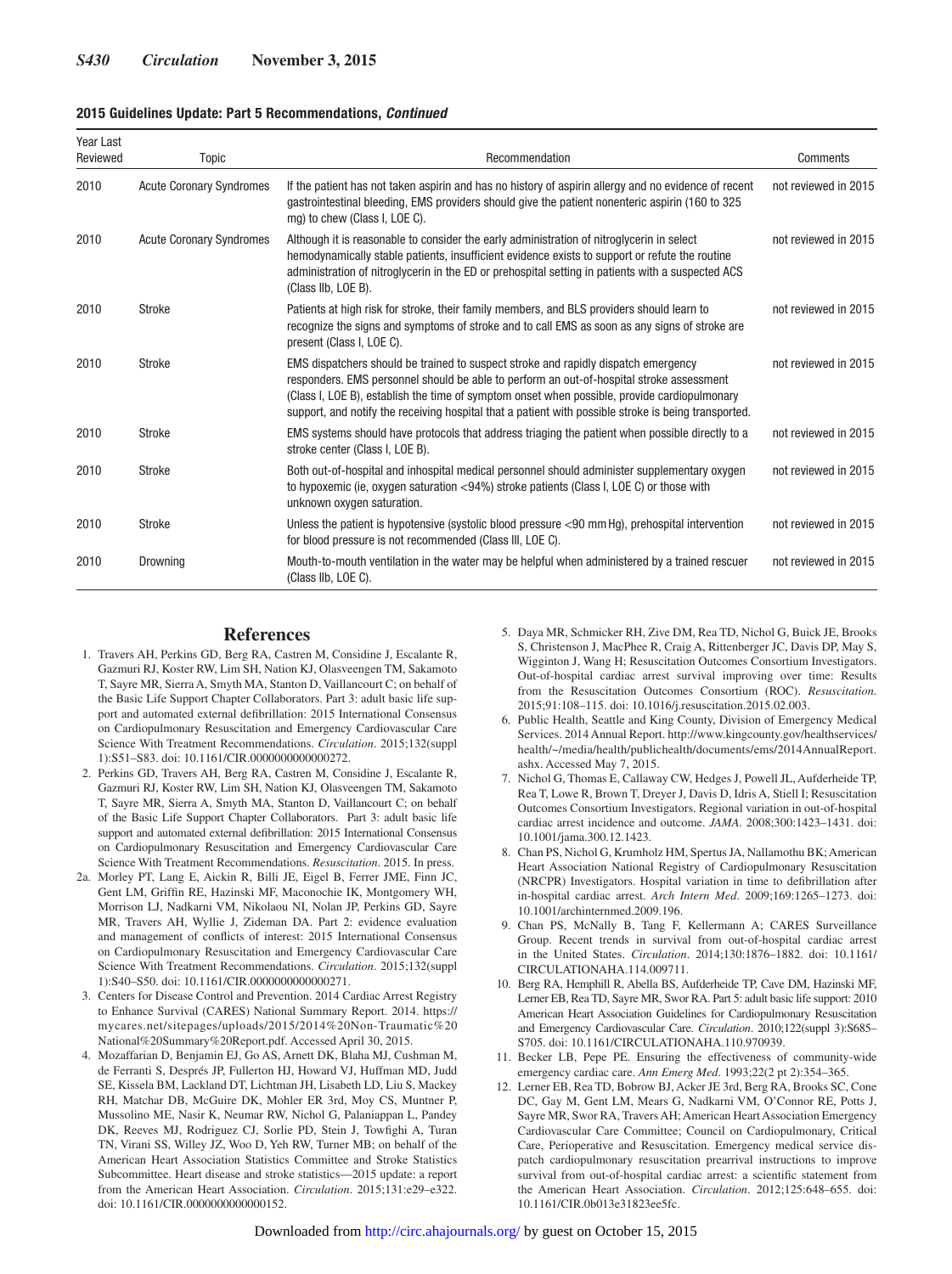- 13. Berdowski J, Beekhuis F, Zwinderman AH, Tijssen JG, Koster RW. Importance of the first link: description and recognition of an out-ofhospital cardiac arrest in an emergency call. *Circulation*. 2009;119:2096– 2102. doi: 10.1161/CIRCULATIONAHA.108.768325.
- 14. Hauff SR, Rea TD, Culley LL, Kerry F, Becker L, Eisenberg MS. Factors impeding dispatcher-assisted telephone cardiopulmonary resuscitation. *Ann Emerg Med*. 2003;42:731–737. doi: 10.1016/S0196064403004232.
- 15. Vaillancourt C, Verma A, Trickett J, Crete D, Beaudoin T, Nesbitt L, Wells GA, Stiell IG. Evaluating the effectiveness of dispatch-assisted cardiopulmonary resuscitation instructions. *Acad Emerg Med*. 2007;14:877–883. doi: 10.1197/j.aem.2007.06.021.
- 16. Bohm K, Rosenqvist M, Hollenberg J, Biber B, Engerström L, Svensson L. Dispatcher-assisted telephone-guided cardiopulmonary resuscitation: an underused lifesaving system. *Eur J Emerg Med*. 2007;14:256–259. doi: 10.1097/MEJ.0b013e32823a3cd1.
- 17. Hallstrom AP, Cobb LA, Johnson E, Copass MK. Dispatcher assisted CPR: implementation and potential benefit. A 12-year study. *Resuscitation*. 2003;57:123–129.
- 18. Nurmi J, Pettilä V, Biber B, Kuisma M, Komulainen R, Castrén M. Effect of protocol compliance to cardiac arrest identification by emergency medical dispatchers. *Resuscitation*. 2006;70:463–469. doi: 10.1016/j. resuscitation.2006.01.016.
- 19. Eisenberg MS, Hallstrom AP, Carter WB, Cummins RO, Bergner L, Pierce J. Emergency CPR instruction via telephone. *Am J Public Health*. 1985;75:47–50.
- 20. Garza AG, Gratton MC, Chen JJ, Carlson B. The accuracy of predicting cardiac arrest by emergency medical services dispatchers: the calling party effect. *Acad Emerg Med*. 2003;10:955–960.
- 21. Flynn J, Archer F, Morgans A. Sensitivity and specificity of the medical priority dispatch system in detecting cardiac arrest emergency calls in Melbourne. *Prehosp Disaster Med*. 2006;21:72–76.
- 22. Ma MH, Lu TC, Ng JC, Lin CH, Chiang WC, Ko PC, Shih FY, Huang CH, Hsiung KH, Chen SC, Chen WJ. Evaluation of emergency medical dispatch in out-of-hospital cardiac arrest in Taipei. *Resuscitation*. 2007;73:236–245. doi: 10.1016/j.resuscitation.2006.09.005.
- 23. Cairns KJ, Hamilton AJ, Marshall AH, Moore MJ, Adgey AA, Kee F. The obstacles to maximising the impact of public access defibrillation: an assessment of the dispatch mechanism for out-of-hospital cardiac arrest. *Heart*. 2008;94:349–353. doi: 10.1136/hrt.2006.109785.
- 24. Deakin CD, Evans S, King P. Evaluation of telephone-cardiopulmonary resuscitation advice for paediatric cardiac arrest. *Resuscitation*. 2010;81:853–856. doi: 10.1016/j.resuscitation.2010.02.007.
- 25. Bång A, Herlitz J, Martinell S. Interaction between emergency medical dispatcher and caller in suspected out-of-hospital cardiac arrest calls with focus on agonal breathing. A review of 100 tape recordings of true cardiac arrest cases. *Resuscitation*. 2003;56:25–34.
- 26. Akahane M, Ogawa T, Tanabe S, Koike S, Horiguchi H, Yasunaga H, Imamura T. Impact of telephone dispatcher assistance on the outcomes of pediatric out-of-hospital cardiac arrest. *Crit Care Med*. 2012;40:1410– 1416. doi: 10.1097/CCM.0b013e31823e99ae.
- 27. Svensson L, Bohm K, Castrèn M, Pettersson H, Engerström L, Herlitz J, Rosenqvist M. Compression-only CPR or standard CPR in out-ofhospital cardiac arrest. *N Engl J Med*. 2010;363:434–442. doi: 10.1056/ NEJMoa0908991.
- 28. Hallstrom AP. Dispatcher-assisted "phone" cardiopulmonary resuscitation by chest compression alone or with mouth-to-mouth ventilation. *Crit Care Med*. 2000;28(11 suppl):N190–N192.
- 29. Rea TD, Fahrenbruch C, Culley L, Donohoe RT, Hambly C, Innes J, Bloomingdale M, Subido C, Romines S, Eisenberg MS. CPR with chest compression alone or with rescue breathing. *N Engl J Med*. 2010;363:423– 433. doi: 10.1056/NEJMoa0908993.
- 30. Lubrano R, Cecchetti C, Bellelli E, Gentile I, Loayza Levano H, Orsini F, Bertazzoni G, Messi G, Rugolotto S, Pirozzi N, Elli M. Comparison of times of intervention during pediatric CPR maneuvers using ABC and CAB sequences: a randomized trial. *Resuscitation*. 2012;83:1473–1477. doi: 10.1016/j.resuscitation.2012.04.011.
- 31. Sekiguchi H, Kondo Y, Kukita I. Verification of changes in the time taken to initiate chest compressions according to modified basic life support guidelines. *Am J Emerg Med*. 2013;31:1248–1250. doi: 10.1016/j.ajem.2013.02.047.
- 32. Marsch S, Tschan F, Semmer NK, Zobrist R, Hunziker PR, Hunziker S. ABC versus CAB for cardiopulmonary resuscitation: a prospective, randomized simulator-based trial. *Swiss Med Wkly*. 2013;143:w13856. doi: 10.4414/smw.2013.13856.
- 33. Sasson C, Rogers MA, Dahl J, Kellermann AL. Predictors of survival from out-of-hospital cardiac arrest: a systematic review and

meta-analysis. *Circ Cardiovasc Qual Outcomes*. 2010;3:63–81. doi: 10.1161/CIRCOUTCOMES.109.889576.

- 34. Hüpfl M, Selig HF, Nagele P. Chest-compression-only versus standard cardiopulmonary resuscitation: a meta-analysis. *Lancet*. 2010;376:1552– 1557. doi: 10.1016/S0140-6736(10)61454-7.
- 35. Iwami T, Kawamura T, Hiraide A, Berg RA, Hayashi Y, Nishiuchi T, Kajino K, Yonemoto N, Yukioka H, Sugimoto H, Kakuchi H, Sase K, Yokoyama H, Nonogi H. Effectiveness of bystander-initiated cardiac-only resuscitation for patients with out-of-hospital cardiac arrest. *Circulation*. 2007;116:2900–2907. doi: 10.1161/ CIRCULATIONAHA.107.723411.
- 36. Kitamura T, Iwami T, Kawamura T, Nagao K, Tanaka H, Hiraide A; Implementation Working Group for All-Japan Utstein Registry of the Fire and Disaster Management Agency. Bystander-initiated rescue breathing for out-of-hospital cardiac arrests of noncardiac origin. *Circulation*. 2010;122:293–299. doi: 10.1161/CIRCULATIONAHA.109.926816.
- 37. Kitamura T, Iwami T, Kawamura T, Nagao K, Tanaka H, Berg RA, Hiraide A; Implementation Working Group for All-Japan Utstein Registry of the Fire and Disaster Management Agency. Time-dependent effectiveness of chest compression-only and conventional cardiopulmonary resuscitation for out-of-hospital cardiac arrest of cardiac origin. *Resuscitation*. 2011;82:3–9. doi: 10.1016/j.resuscitation.2010.09.468.
- 38. Ong ME, Ng FS, Anushia P, Tham LP, Leong BS, Ong VY, Tiah L, Lim SH, Anantharaman V. Comparison of chest compression only and standard cardiopulmonary resuscitation for out-of-hospital cardiac arrest in Singapore. *Resuscitation*. 2008;78:119–126. doi: 10.1016/j.resuscitation.2008.03.012.
- 39. SOS-KANTO Study Group. Cardiopulmonary resuscitation by bystanders with chest compression only (SOS-KANTO): an observational study. *Lancet*. 2007;369:920–926.
- 40. Bobrow BJ, Spaite DW, Berg RA, Stolz U, Sanders AB, Kern KB, Vadeboncoeur TF, Clark LL, Gallagher JV, Stapczynski JS, LoVecchio F, Mullins TJ, Humble WO, Ewy GA. Chest compression-only CPR by lay rescuers and survival from out-of-hospital cardiac arrest. *JAMA*. 2010;304:1447–1454. doi: 10.1001/jama.2010.1392.
- 41. Olasveengen TM, Wik L, Steen PA. Standard basic life support vs. continuous chest compressions only in out-of-hospital cardiac arrest. *Acta Anaesthesiol Scand*. 2008;52:914–919. doi: 10.1111/j.1399-6576.2008.01723.x.
- 42. Panchal AR, Bobrow BJ, Spaite DW, Berg RA, Stolz U, Vadeboncoeur TF, Sanders AB, Kern KB, Ewy GA. Chest compression-only cardiopulmonary resuscitation performed by lay rescuers for adult out-of-hospital cardiac arrest due to non-cardiac aetiologies. *Resuscitation*. 2013;84:435– 439. doi: 10.1016/j.resuscitation.2012.07.038.
- 43. Mosier J, Itty A, Sanders A, Mohler J, Wendel C, Poulsen J, Shellenberger J, Clark L, Bobrow B. Cardiocerebral resuscitation is associated with improved survival and neurologic outcome from out-of-hospital cardiac arrest in elders. *Acad Emerg Med*. 2010;17:269–275. doi: 10.1111/j.1553-2712.2010.00689.x.
- 44. Bobrow BJ, Clark LL, Ewy GA, Chikani V, Sanders AB, Berg RA, Richman PB, Kern KB. Minimally interrupted cardiac resuscitation by emergency medical services for out-of-hospital cardiac arrest. *JAMA*. 2008;299:1158–1165. doi: 10.1001/jama.299.10.1158.
- 45. Bobrow BJ, Ewy GA, Clark L, Chikani V, Berg RA, Sanders AB, Vadeboncoeur TF, Hilwig RW, Kern KB. Passive oxygen insufflation is superior to bag-valve-mask ventilation for witnessed ventricular fibrillation out-of-hospital cardiac arrest. *Ann Emerg Med*. 2009;54:656–662.e1. doi: 10.1016/j.annemergmed.2009.06.011.
- 46. Kellum MJ, Kennedy KW, Barney R, Keilhauer FA, Bellino M, Zuercher M, Ewy GA. Cardiocerebral resuscitation improves neurologically intact survival of patients with out-of-hospital cardiac arrest. *Ann Emerg Med*. 2008;52:244–252. doi: 10.1016/j.annemergmed.2008.02.006.
- 47. Kellum MJ, Kennedy KW, Ewy GA. Cardiocerebral resuscitation improves survival of patients with out-of-hospital cardiac arrest. *Am J Med*. 2006;119:335–340. doi: 10.1016/j.amjmed.2005.11.014.
- 48. US Food and Drug Administration. FDA News Release: FDA approves new hand-held auto-injector to reverse opioid overdose. 2015. [http://www.fda.gov/NewsEvents/Newsroom/PressAnnouncements/](http://www.fda.gov/NewsEvents/Newsroom/PressAnnouncements/ucm391465.htm) [ucm391465.htm](http://www.fda.gov/NewsEvents/Newsroom/PressAnnouncements/ucm391465.htm). Accessed May 11, 2015.
- 49. Walley AY, Doe-Simkins M, Quinn E, Pierce C, Xuan Z, Ozonoff A. Opioid overdose prevention with intranasal naloxone among people who take methadone. *J Subst Abuse Treat*. 2013;44:241–247. doi: 10.1016/j. jsat.2012.07.004.
- 50. Albert S, Brason FW 2nd, Sanford CK, Dasgupta N, Graham J, Lovette B. Project Lazarus: community-based overdose prevention in rural North Carolina. *Pain Med*. 2011;12 suppl 2:S77–S85. doi: 10.1111/j.1526-4637.2011.01128.x.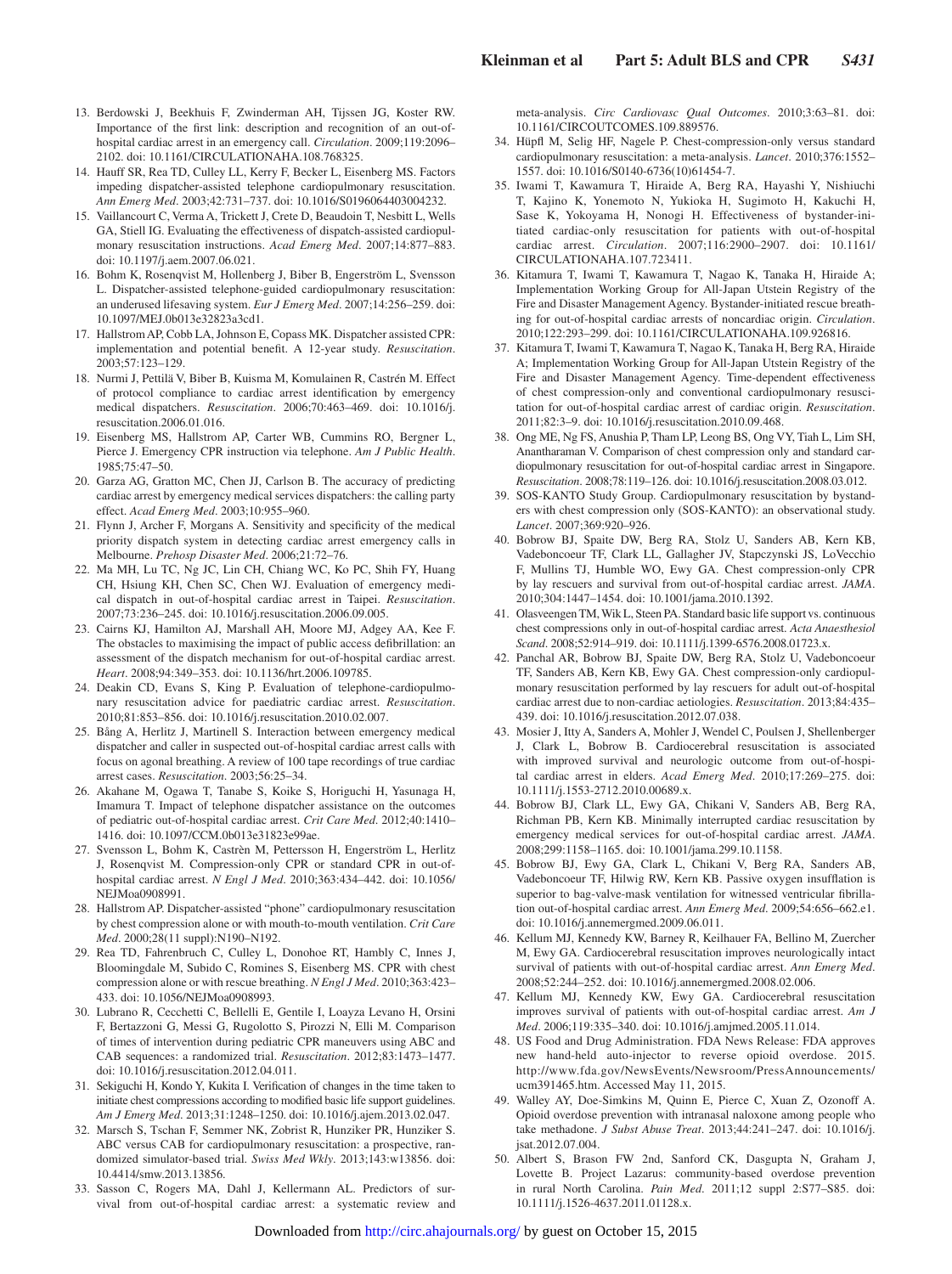- 51. Maxwell S, Bigg D, Stanczykiewicz K, Carlberg-Racich S. Prescribing naloxone to actively injecting heroin users: a program to reduce heroin overdose deaths. *J Addict Dis*. 2006;25:89–96. doi: 10.1300/J069v25n03\_11.
- 52. Cha KC, Kim HJ, Shin HJ, Kim H, Lee KH, Hwang SO. Hemodynamic effect of external chest compressions at the lower end of the sternum in cardiac arrest patients. *J Emerg Med*. 2013;44:691–697. doi: 10.1016/j. jemermed.2012.09.026.
- 53. Qvigstad E, Kramer-Johansen J, Tømte Ø, Skålhegg T, Sørensen Ø, Sunde K, Olasveengen TM. Clinical pilot study of different hand positions during manual chest compressions monitored with capnography. *Resuscitation*. 2013;84:1203–1207. doi: 10.1016/j.resuscitation.2013.03.010.
- 54. Orlowski JP. Optimum position for external cardiac compression in infants and young children. *Ann Emerg Med*. 1986;15:667–673.
- 55. Idris AH, Guffey D, Pepe PE, Brown SP, Brooks SC, Callaway CW, Christenson J, Davis DP, Daya MR, Gray R, Kudenchuk PJ, Larsen J, Lin S, Menegazzi JJ, Sheehan K, Sopko G, Stiell I, Nichol G, Aufderheide TP; Resuscitation Outcomes Consortium Investigators. Chest compression rates and survival following out-of-hospital cardiac arrest. *Crit Care Med*. 2015;43:840–848. doi: 10.1097/CCM.0000000000000824.
- 56. Idris AH, Guffey D, Aufderheide TP, Brown S, Morrison LJ, Nichols P, Powell J, Daya M, Bigham BL, Atkins DL, Berg R, Davis D, Stiell I, Sopko G, Nichol G; Resuscitation Outcomes Consortium (ROC) Investigators. Relationship between chest compression rates and outcomes from cardiac arrest. *Circulation*. 2012;125:3004–3012. doi: 10.1161/ CIRCULATIONAHA.111.059535.
- 57. Vadeboncoeur T, Stolz U, Panchal A, Silver A, Venuti M, Tobin J, Smith G, Nunez M, Karamooz M, Spaite D, Bobrow B. Chest compression depth and survival in out-of-hospital cardiac arrest. *Resuscitation*. 2014;85:182– 188. doi: 10.1016/j.resuscitation.2013.10.002.
- 58. Hostler D, Everson-Stewart S, Rea TD, Stiell IG, Callaway CW, Kudenchuk PJ, Sears GK, Emerson SS, Nichol G; Resuscitation Outcomes Consortium Investigators. Effect of real-time feedback during cardiopulmonary resuscitation outside hospital: prospective, cluster-randomised trial. *BMJ*. 2011;342:d512.
- 59. Stiell IG, Brown SP, Christenson J, Cheskes S, Nichol G, Powell J, Bigham B, Morrison LJ, Larsen J, Hess E, Vaillancourt C, Davis DP, Callaway CW; Resuscitation Outcomes Consortium (ROC) Investigators. What is the role of chest compression depth during out-of-hospital cardiac arrest resuscitation? *Crit Care Med*. 2012;40:1192–1198. doi: 10.1097/ CCM.0b013e31823bc8bb.
- 60. Stiell IG, Brown SP, Nichol G, Cheskes S, Vaillancourt C, Callaway CW, Morrison LJ, Christenson J, Aufderheide TP, Davis DP, Free C, Hostler D, Stouffer JA, Idris AH; Resuscitation Outcomes Consortium Investigators. What is the optimal chest compression depth during out-of-hospital cardiac arrest resuscitation of adult patients? *Circulation*. 2014;130:1962– 1970. doi: 10.1161/CIRCULATIONAHA.114.008671.
- 61. Kramer-Johansen J, Myklebust H, Wik L, Fellows B, Svensson L, Sørebø H, Steen PA. Quality of out-of-hospital cardiopulmonary resuscitation with real time automated feedback: a prospective interventional study. *Resuscitation*. 2006;71:283–292. doi: 10.1016/j. resuscitation.2006.05.011.
- 62. Edelson DP, Abella BS, Kramer-Johansen J, Wik L, Myklebust H, Barry AM, Merchant RM, Hoek TL, Steen PA, Becker LB. Effects of compression depth and pre-shock pauses predict defibrillation failure during cardiac arrest. *Resuscitation*. 2006;71:137–145. doi: 10.1016/j. resuscitation.2006.04.008.
- 63. Edelson DP, Litzinger B, Arora V, Walsh D, Kim S, Lauderdale DS, Vanden Hoek TL, Becker LB, Abella BS. Improving in-hospital cardiac arrest process and outcomes with performance debriefing. *Arch Intern Med*. 2008;168:1063–1069. doi: 10.1001/archinte.168.10.1063.
- 64. Babbs CF, Kemeny AE, Quan W, Freeman G. A new paradigm for human resuscitation research using intelligent devices. *Resuscitation*. 2008;77:306–315. doi: 10.1016/j.resuscitation.2007.12.018.
- 65. Bohn A, Weber TP, Wecker S, Harding U, Osada N, Van Aken H, Lukas RP. The addition of voice prompts to audiovisual feedback and debriefing does not modify CPR quality or outcomes in out of hospital cardiac arrest–a prospective, randomized trial. *Resuscitation*. 2011;82:257–262. doi: 10.1016/j.resuscitation.2010.11.006.
- 66. Hellevuo H, Sainio M, Nevalainen R, Huhtala H, Olkkola KT, Tenhunen J, Hoppu S. Deeper chest compression - more complications for cardiac arrest patients? *Resuscitation*. 2013;84:760–765. doi: 10.1016/j. resuscitation.2013.02.015.
- 67. Zuercher M, Hilwig RW, Ranger-Moore J, Nysaether J, Nadkarni VM, Berg MD, Kern KB, Sutton R, Berg RA. Leaning during chest compressions impairs cardiac output and left ventricular myocardial blood flow in

piglet cardiac arrest. *Crit Care Med*. 2010;38:1141–1146. doi: 10.1097/ CCM.0b013e3181ce1fe2.

- 68. Niles DE, Sutton RM, Nadkarni VM, Glatz A, Zuercher M, Maltese MR, Eilevstjønn J, Abella BS, Becker LB, Berg RA. Prevalence and hemodynamic effects of leaning during CPR. *Resuscitation*. 2011;82 suppl 2:S23–S26. doi: 10.1016/S0300-9572(11)70147-2.
- 69. Fried DA, Leary M, Smith DA, Sutton RM, Niles D, Herzberg DL, Becker LB, Abella BS. The prevalence of chest compression leaning during inhospital cardiopulmonary resuscitation. *Resuscitation*. 2011;82:1019– 1024. doi: 10.1016/j.resuscitation.2011.02.032.
- 70. Niles D, Nysaether J, Sutton R, Nishisaki A, Abella BS, Arbogast K, Maltese MR, Berg RA, Helfaer M, Nadkarni V. Leaning is common during in-hospital pediatric CPR, and decreased with automated corrective feedback. *Resuscitation*. 2009;80:553–557. doi: 10.1016/j. resuscitation.2009.02.012.
- 71. Yannopoulos D, McKnite S, Aufderheide TP, Sigurdsson G, Pirrallo RG, Benditt D, Lurie KG. Effects of incomplete chest wall decompression during cardiopulmonary resuscitation on coronary and cerebral perfusion pressures in a porcine model of cardiac arrest. *Resuscitation*. 2005;64:363–372. doi: 10.1016/j.resuscitation.2004.10.009.
- 72. Glatz AC, Nishisaki A, Niles DE, Hanna BD, Eilevstjonn J, Diaz LK, Gillespie MJ, Rome JJ, Sutton RM, Berg RA, Nadkarni VM. Sternal wall pressure comparable to leaning during CPR impacts intrathoracic pressure and haemodynamics in anaesthetized children during cardiac catheterization. *Resuscitation*. 2013;84:1674–1679. doi: 10.1016/j. resuscitation.2013.07.010.
- 73. Meaney PA, Bobrow BJ, Mancini ME, Christenson J, de Caen AR, Bhanji F, Abella BS, Kleinman ME, Edelson DP, Berg RA, Aufderheide TP, Menon V, Leary M; CPR Quality Summit Investigators, the American Heart Association Emergency Cardiovascular Care Committee, and the Council on Cardiopulmonary, Critical Care, Perioperative and Resuscitation. Cardiopulmonary resuscitation quality: [corrected] improving cardiac resuscitation outcomes both inside and outside the hospital: a consensus statement from the American Heart Association. *Circulation*. 2013;128:417–435. doi: 10.1161/CIR.0b013e31829d8654.
- 74. Sell RE, Sarno R, Lawrence B, Castillo EM, Fisher R, Brainard C, Dunford JV, Davis DP. Minimizing pre- and post-defibrillation pauses increases the likelihood of return of spontaneous circulation (ROSC). *Resuscitation*. 2010;81:822–825. doi: 10.1016/j.resuscitation.2010.03.013.
- 75. Cheskes S, Schmicker RH, Christenson J, Salcido DD, Rea T, Powell J, Edelson DP, Sell R, May S, Menegazzi JJ, Van Ottingham L, Olsufka M, Pennington S, Simonini J, Berg RA, Stiell I, Idris A, Bigham B, Morrison L; Resuscitation Outcomes Consortium (ROC) Investigators. Perishock pause: an independent predictor of survival from out-of-hospital shockable cardiac arrest. *Circulation*. 2011;124:58–66. doi: 10.1161/ CIRCULATIONAHA.110.010736.
- 76. Cheskes S, Schmicker RH, Verbeek PR, Salcido DD, Brown SP, Brooks S, Menegazzi JJ, Vaillancourt C, Powell J, May S, Berg RA, Sell R, Idris A, Kampp M, Schmidt T, Christenson J; Resuscitation Outcomes Consortium (ROC) investigators. The impact of peri-shock pause on survival from outof-hospital shockable cardiac arrest during the Resuscitation Outcomes Consortium PRIMED trial. *Resuscitation*. 2014;85:336–342. doi: 10.1016/j.resuscitation.2013.10.014.
- 77. Christenson J, Andrusiek D, Everson-Stewart S, Kudenchuk P, Hostler D, Powell J, Callaway CW, Bishop D, Vaillancourt C, Davis D, Aufderheide TP, Idris A, Stouffer JA, Stiell I, Berg R; Resuscitation Outcomes Consortium Investigators. Chest compression fraction determines survival in patients with out-of-hospital ventricular fibrillation. *Circulation*. 2009;120:1241–1247. doi: 10.1161/CIRCULATIONAHA.109.852202.
- 78. Vaillancourt C, Everson-Stewart S, Christenson J, Andrusiek D, Powell J, Nichol G, Cheskes S, Aufderheide TP, Berg R, Stiell IG; Resuscitation Outcomes Consortium Investigators. The impact of increased chest compression fraction on return of spontaneous circulation for out-of-hospital cardiac arrest patients not in ventricular fibrillation. *Resuscitation*. 2011;82:1501–1507. doi: 10.1016/j.resuscitation.2011.07.011.
- 79. Jost D, Degrange H, Verret C, Hersan O, Banville IL, Chapman FW, Lank P, Petit JL, Fuilla C, Migliani R, Carpentier JP; DEFI 2005 Work Group. DEFI 2005: a randomized controlled trial of the effect of automated external defibrillator cardiopulmonary resuscitation protocol on outcome from out-of-hospital cardiac arrest. *Circulation*. 2010;121:1614–1622. doi: 10.1161/CIRCULATIONAHA.109.878389.
- 80. Beesems SG, Wijmans L, Tijssen JG, Koster RW. Duration of ventilations during cardiopulmonary resuscitation by lay rescuers and first responders: relationship between delivering chest compressions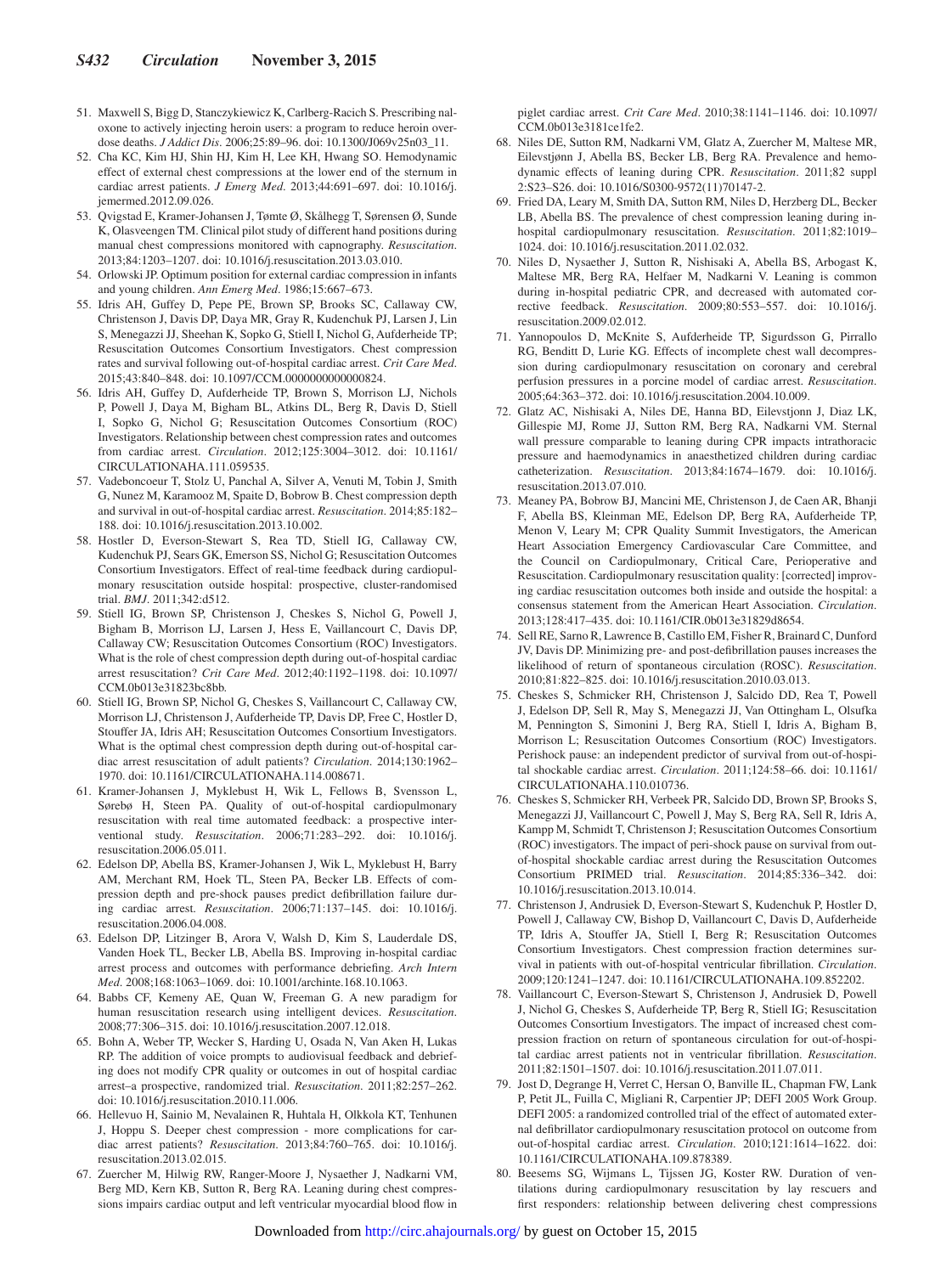and outcomes. *Circulation*. 2013;127:1585–1590. doi: 10.1161/ CIRCULATIONAHA.112.000841.

- 81. Hinchey PR, Myers JB, Lewis R, De Maio VJ, Reyer E, Licatese D, Zalkin J, Snyder G; Capital County Research Consortium. Improved out-of-hospital cardiac arrest survival after the sequential implementation of 2005 AHA guidelines for compressions, ventilations, and induced hypothermia: the Wake County experience. *Ann Emerg Med*. 2010;56:348–357. doi: 10.1016/j.annemergmed.2010.01.036.
- 82. Olasveengen TM, Vik E, Kuzovlev A, Sunde K. Effect of implementation of new resuscitation guidelines on quality of cardiopulmonary resuscitation and survival. *Resuscitation*. 2009;80:407–411. doi: 10.1016/j. resuscitation.2008.12.005.
- 83. Sayre MR, Cantrell SA, White LJ, Hiestand BC, Keseg DP, Koser S. Impact of the 2005 American Heart Association cardiopulmonary resuscitation and emergency cardiovascular care guidelines on out-of-hospital cardiac arrest survival. *Prehosp Emerg Care*. 2009;13:469–477. doi: 10.1080/10903120903144965.
- 84. Steinmetz J, Barnung S, Nielsen SL, Risom M, Rasmussen LS. Improved survival after an out-of-hospital cardiac arrest using new guidelines. *Acta Anaesthesiol Scand*. 2008;52:908–913. doi: 10.1111/j.1399-6576.2008.01657.x.
- 85. Hallstrom A, Cobb L, Johnson E, Copass M. Cardiopulmonary resuscitation by chest compression alone or with mouth-to-mouth ventilation. *N Engl J Med*. 2000;342:1546–1553. doi: 10.1056/NEJM200005253422101.
- 86. Bohm K, Rosenqvist M, Herlitz J, Hollenberg J, Svensson L. Survival is similar after standard treatment and chest compression only in out-of-hospital bystander cardiopulmonary resuscitation. *Circulation*. 2007;116:2908–2912. doi: 10.1161/ CIRCULATIONAHA.107.710194.
- 87. Holmberg M, Holmberg S, Herlitz J; Swedish Cardiac Arrest Registry. Factors modifying the effect of bystander cardiopulmonary resuscitation on survival in out-of-hospital cardiac arrest patients in Sweden. *Eur Heart J*. 2001;22:511–519.
- 88. Bossaert L, Van Hoeyweghen R. Evaluation of cardiopulmonary resuscitation (CPR) techniques. The Cerebral Resuscitation Study Group. *Resuscitation*. 1989;17 suppl:S99–S109; discussion S199.
- 89. Gallagher EJ, Lombardi G, Gennis P. Effectiveness of bystander cardiopulmonary resuscitation and survival following out-of-hospital cardiac arrest. *JAMA*. 1995;274:1922–1925.
- 90. Mohler MJ, Wendel CS, Mosier J, Itty A, Fain M, Clark L, Bobrow B, Sanders AB. Cardiocerebral resuscitation improves out-of-hospital survival in older adults. *J Am Geriatr Soc*. 2011;59:822–826. doi: 10.1111/j.1532-5415.2011.03400.x.
- 91. Hastings RH, Wood PR. Head extension and laryngeal view during laryngoscopy with cervical spine stabilization maneuvers. *Anesthesiology*. 1994;80:825–831.
- 92. Gerling MC, Davis DP, Hamilton RS, Morris GF, Vilke GM, Garfin SR, Hayden SR. Effects of cervical spine immobilization technique and laryngoscope blade selection on an unstable cervical spine in a cadaver model of intubation. *Ann Emerg Med*. 2000;36:293–300. doi: 10.1067/ mem.2000.109442.
- 93. Saïssy JM, Boussignac G, Cheptel E, Rouvin B, Fontaine D, Bargues L, Levecque JP, Michel A, Brochard L. Efficacy of continuous insufflation of oxygen combined with active cardiac compression-decompression during out-of-hospital cardiorespiratory arrest. *Anesthesiology*. 2000;92:1523–1530.
- 94. Bertrand C, Hemery F, Carli P, Goldstein P, Espesson C, Rüttimann M, Macher JM, Raffy B, Fuster P, Dolveck F, Rozenberg A, Lecarpentier E, Duvaldestin P, Saissy JM, Boussignac G, Brochard L; Boussignac Study Group. Constant flow insufflation of oxygen as the sole mode of ventilation during out-of-hospital cardiac arrest. *Intensive Care Med*. 2006;32:843–851. doi: 10.1007/s00134-006-0137-2.
- 95. Hallstrom AP, Ornato JP, Weisfeldt M, Travers A, Christenson J, McBurnie MA, Zalenski R, Becker LB, Schron EB, Proschan M; Public Access Defibrillation Trial Investigators. Public-access defibrillation and survival after out-of-hospital cardiac arrest. *N Engl J Med*. 2004;351:637–646. doi: 10.1056/NEJMoa040566.
- 96. Valenzuela TD, Roe DJ, Nichol G, Clark LL, Spaite DW, Hardman RG. Outcomes of rapid defibrillation by security officers after cardiac arrest in casinos. *N Engl J Med*. 2000;343:1206–1209. doi: 10.1056/ NEJM200010263431701.
- 97. Agarwal DA, Hess EP, Atkinson EJ, White RD. Ventricular fibrillation in Rochester, Minnesota: experience over 18 years. *Resuscitation*. 2009;80:1253–1258. doi: 10.1016/j.resuscitation.2009.07.019.
- 98. Rea TD, Cook AJ, Stiell IG, Powell J, Bigham B, Callaway CW, Chugh S, Aufderheide TP, Morrison L, Terndrup TE, Beaudoin T, Wittwer L, Davis D, Idris A, Nichol G; Resuscitation Outcomes Consortium Investigators. Predicting survival after out-of-hospital cardiac arrest: role of the Utstein data elements. *Ann Emerg Med*. 2010;55:249–257. doi: 10.1016/j.annemergmed.2009.09.018.
- 99. Caffrey SL, Willoughby PJ, Pepe PE, Becker LB. Public use of automated external defibrillators. *N Engl J Med*. 2002;347:1242–1247. doi: 10.1056/NEJMoa020932.
- 100. Wik L, Hansen TB, Fylling F, Steen T, Vaagenes P, Auestad BH, Steen PA. Delaying defibrillation to give basic cardiopulmonary resuscitation to patients with out-of-hospital ventricular fibrillation: a randomized trial. *JAMA*. 2003;289:1389–1395.
- 101. Jacobs IG, Finn JC, Oxer HF, Jelinek GA. CPR before defibrillation in out-of-hospital cardiac arrest: a randomized trial. *Emerg Med Australas*. 2005;17:39–45. doi: 10.1111/j.1742-6723.2005.00694.x.
- 102. Baker PW, Conway J, Cotton C, Ashby DT, Smyth J, Woodman RJ, Grantham H; Clinical Investigators. Defibrillation or cardiopulmonary resuscitation first for patients with out-of-hospital cardiac arrests found by paramedics to be in ventricular fibrillation? A randomised control trial. *Resuscitation*. 2008;79:424–431. doi: 10.1016/j.resuscitation.2008.07.017.
- 103. Stiell IG, Nichol G, Leroux BG, Rea TD, Ornato JP, Powell J, Christenson J, Callaway CW, Kudenchuk PJ, Aufderheide TP, Idris AH, Daya MR, Wang HE, Morrison LJ, Davis D, Andrusiek D, Stephens S, Cheskes S, Schmicker RH, Fowler R, Vaillancourt C, Hostler D, Zive D, Pirrallo RG, Vilke GM, Sopko G, Weisfeldt M; ROC Investigators. Early versus later rhythm analysis in patients with out-of-hospital cardiac arrest. *N Engl J Med*. 2011;365:787–797. doi: 10.1056/NEJMoa1010076.
- 104. Ma MH, Chiang WC, Ko PC, Yang CW, Wang HC, Chen SY, Chang WT, Huang CH, Chou HC, Lai MS, Chien KL, Lee BC, Hwang CH, Wang YC, Hsiung GH, Hsiao YW, Chang AM, Chen WJ, Chen SC. A randomized trial of compression first or analyze first strategies in patients with out-ofhospital cardiac arrest: results from an Asian community. *Resuscitation*. 2012;83:806–812. doi: 10.1016/j.resuscitation.2012.01.009.
- 105. Cobb LA, Fahrenbruch CE, Walsh TR, Copass MK, Olsufka M, Breskin M, Hallstrom AP. Influence of cardiopulmonary resuscitation prior to defibrillation in patients with out-of-hospital ventricular fibrillation. *JAMA*. 1999;281:1182–1188.
- 106. Hayakawa M, Gando S, Okamoto H, Asai Y, Uegaki S, Makise H. Shortening of cardiopulmonary resuscitation time before the defibrillation worsens the outcome in out-of-hospital VF patients. *Am J Emerg Med*. 2009;27:470–474. doi: 10.1016/j.ajem.2008.03.043.
- 107. Bradley SM, Gabriel EE, Aufderheide TP, Barnes R, Christenson J, Davis DP, Stiell IG, Nichol G; Resuscitation Outcomes Consortium Investigators. Survival increases with CPR by Emergency Medical Services before defibrillation of out-of-hospital ventricular fibrillation or ventricular tachycardia: observations from the Resuscitation Outcomes Consortium. *Resuscitation*. 2010;81:155–162. doi: 10.1016/j. resuscitation.2009.10.026.
- 108. Koike S, Tanabe S, Ogawa T, Akahane M, Yasunaga H, Horiguchi H, Matsumoto S, Imamura T. Immediate defibrillation or defibrillation after cardiopulmonary resuscitation. *Prehosp Emerg Care*. 2011;15:393–400. doi: 10.3109/10903127.2011.569848.
- 109. Meier P, Baker P, Jost D, Jacobs I, Henzi B, Knapp G, Sasson C. Chest compressions before defibrillation for out-of-hospital cardiac arrest: a meta-analysis of randomized controlled clinical trials. *BMC Med*. 2010;8:52. doi: 10.1186/1741-7015-8-52.
- 110. Simpson PM, Goodger MS, Bendall JC. Delayed versus immediate defibrillation for out-of-hospital cardiac arrest due to ventricular fibrillation: A systematic review and meta-analysis of randomised controlled trials. *Resuscitation*. 2010;81:925–931. doi: 10.1016/j. resuscitation.2010.04.016.
- 111. Huang Y, He Q, Yang LJ, Liu GJ, Jones A. Cardiopulmonary resuscitation (CPR) plus delayed defibrillation versus immediate defibrillation for out-of-hospital cardiac arrest. *Cochrane Database Syst Rev*. 2014;9:CD009803. doi: 10.1002/14651858.CD009803.pub2.
- 112. Rea T, Prince D, Morrison L, Callaway C, Aufderheide T, Daya M, Stiell I, Christenson J, Powell J, Warden C, van Ottingham L, Kudenchuk P, Weisfeldt M. Association between survival and early versus later rhythm analysis in out-of-hospital cardiac arrest: do agency-level factors influence outcomes? *Ann Emerg Med*. 2014;64:1–8. doi: 10.1016/j. annemergmed.2014.01.014.
- 113. Rea TD, Helbock M, Perry S, Garcia M, Cloyd D, Becker L, Eisenberg M. Increasing use of cardiopulmonary resuscitation during outof-hospital ventricular fibrillation arrest: survival implications of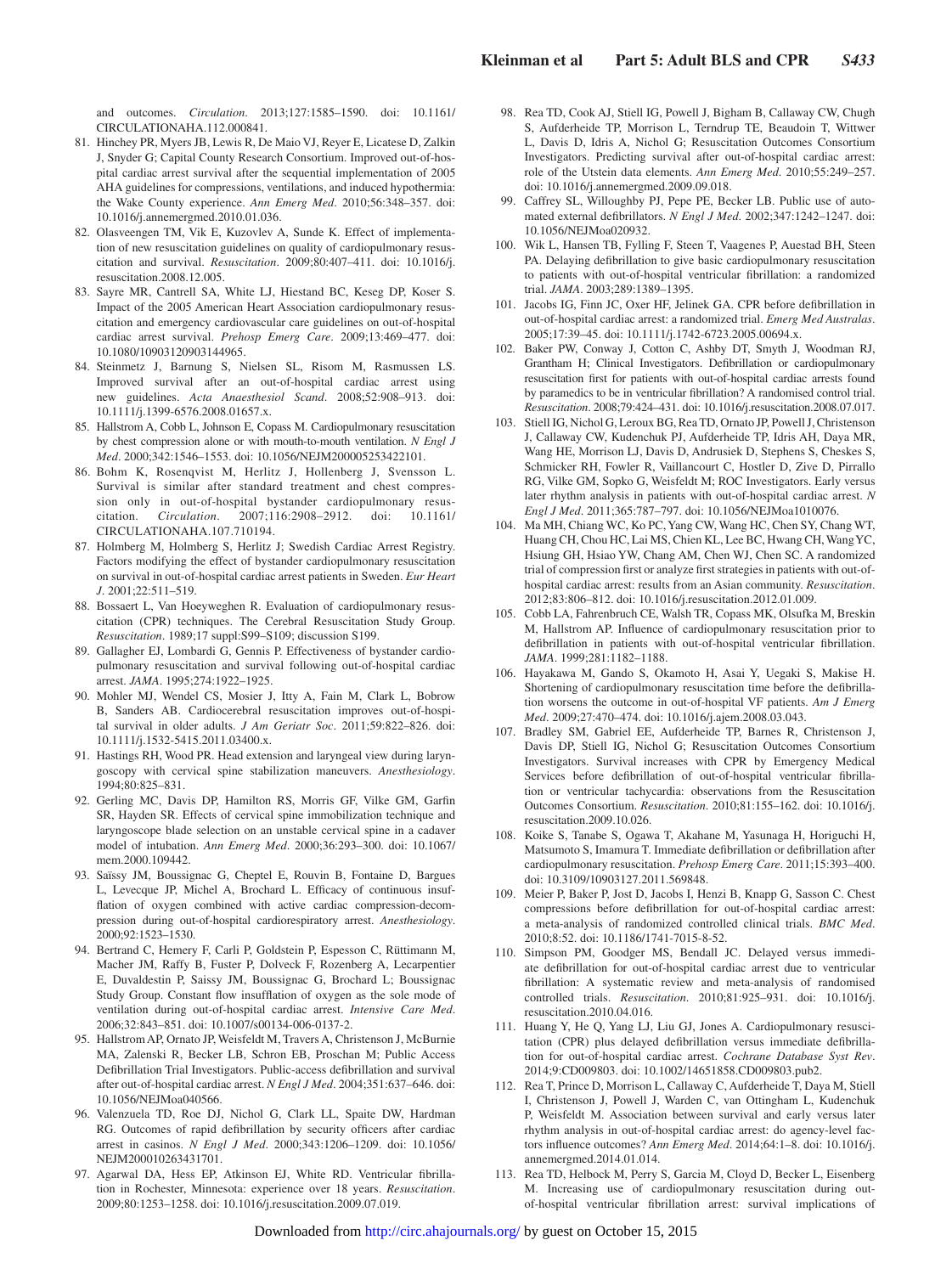guideline changes. *Circulation*. 2006;114:2760–2765. doi: 10.1161/ CIRCULATIONAHA.106.654715.

- 114. Berdowski J, Tijssen JG, Koster RW. Chest compressions cause recurrence of ventricular fibrillation after the first successful conversion by defibrillation in out-of-hospital cardiac arrest. *Circ Arrhythm Electrophysiol*. 2010;3:72–78. doi: 10.1161/CIRCEP.109.902114.
- 115. Vadeboncoeur T, Bobrow BJ, Cone DC, Chikani V, Abella BS. Instant replay: perform CPR with immediate feedback. *JEMS*. 2011;36:50–63. doi: 10.1016/S0197-2510(11)70057-2.
- 116. Jollis JG, Granger CB, Henry TD, Antman EM, Berger PB, Moyer PH, Pratt FD, Rokos IC, Acuña AR, Roettig ML, Jacobs AK. Systems of care for ST-segment-elevation myocardial infarction: a report From the American Heart Association's Mission: Lifeline. *Circ Cardiovasc Qual Outcomes*. 2012;5:423–428. doi: 10.1161/CIRCOUTCOMES.111.964668.
- 117. Nestler DM, Noheria A, Haro LH, Stead LG, Decker WW, Scanlan-Hanson LN, Lennon RJ, Lim CC, Holmes DR Jr, Rihal CS, Bell MR, Ting HH. Sustaining improvement in door-to-balloon time over 4 years: the Mayo clinic ST-elevation myocardial infarction protocol. *Circ Cardiovasc Qual Outcomes*. 2009;2:508–513. doi: 10.1161/ CIRCOUTCOMES.108.839225.
- 118. Santana MJ, Stelfox HT. Quality indicators used by trauma centers for performance measurement. *J Trauma Acute Care Surg*. 2012;72:1298– 1302; discussion 12303. doi: 10.1097/TA.0b013e318246584c.
- 119. Abella BS, Edelson DP, Kim S, Retzer E, Myklebust H, Barry AM, O'Hearn N, Hoek TL, Becker LB. CPR quality improvement during in-hospital cardiac arrest using a real-time audiovisual feedback system. *Resuscitation*. 2007;73:54–61. doi: 10.1016/j. resuscitation.2006.10.027.
- 120. Bobrow BJ, Vadeboncoeur TF, Stolz U, Silver AE, Tobin JM, Crawford SA, Mason TK, Schirmer J, Smith GA, Spaite DW. The influence of scenario-based training and real-time audiovisual feedback on out-ofhospital cardiopulmonary resuscitation quality and survival from outof-hospital cardiac arrest. *Ann Emerg Med*. 2013;62:47–56.e1. doi: 10.1016/j.annemergmed.2012.12.020.
- 121. Sutton RM, Niles D, French B, Maltese MR, Leffelman J, Eilevstjønn J, Wolfe H, Nishisaki A, Meaney PA, Berg RA, Nadkarni VM. First quantitative analysis of cardiopulmonary resuscitation quality during in-hospital cardiac arrests of young children. *Resuscitation*. 2014;85:70–74. doi: 10.1016/j.resuscitation.2013.08.014.
- 122. Chiang WC, Chen WJ, Chen SY, Ko PC, Lin CH, Tsai MS, Chang WT, Chen SC, Tsan CY, Ma MH. Better adherence to the guidelines during cardiopulmonary resuscitation through the provision of audio-prompts. *Resuscitation*. 2005;64:297–301. doi: 10.1016/j. resuscitation.2004.09.010.
- 123. Lukas RP, Gräsner JT, Seewald S, Lefering R, Weber TP, Van Aken H, Fischer M, Bohn A. Chest compression quality management and return of spontaneous circulation: a matched-pair registry study. *Resuscitation*. 2012;83:1212–1218. doi: 10.1016/j.resuscitation.2012.03.027.
- 124. Sainio M, Kämäräinen A, Huhtala H, Aaltonen P, Tenhunen J, Olkkola KT, Hoppu S. Real-time audiovisual feedback system in a physicianstaffed helicopter emergency medical service in Finland: the quality results and barriers to implementation. *Scand J Trauma Resusc Emerg Med*. 2013;21:50. doi: 10.1186/1757-7241-21-50.
- 125. Ballew KA, Philbrick JT, Caven DE, Schorling JB. Predictors of survival following in-hospital cardiopulmonary resuscitation. A moving target. *Arch Intern Med*. 1994;154:2426–2432.
- 126. Shih CL, Lu TC, Jerng JS, Lin CC, Liu YP, Chen WJ, Lin FY. A webbased Utstein style registry system of in-hospital cardiopulmonary resuscitation in Taiwan. *Resuscitation*. 2007;72:394–403. doi: 10.1016/j. resuscitation.2006.07.020.
- 127. Bradley SM, Huszti E, Warren SA, Merchant RM, Sayre MR, Nichol G. Duration of hospital participation in Get With the Guidelines-Resuscitation and survival of in-hospital cardiac arrest. *Resuscitation*. 2012;83:1349–1357. doi: 10.1016/j.resuscitation.2012.03.014.
- 128. Matos RI, Watson RS, Nadkarni VM, Huang HH, Berg RA, Meaney PA, Carroll CL, Berens RJ, Praestgaard A, Weissfeld L, Spinella PC; American Heart Association's Get With The Guidelines–Resuscitation (Formerly the National Registry of Cardiopulmonary Resuscitation) Investigators. Duration of cardiopulmonary resuscitation and illness category impact survival and neurologic outcomes for in-hospital pediatric cardiac arrests. *Circulation*. 2013;127:442–451. doi: 10.1161/ CIRCULATIONAHA.112.125625.
- 129. Goldberger ZD, Nichol G. Registries to measure and improve outcomes after cardiac arrest. *Curr Opin Crit Care*. 2013;19:208–213. doi: 10.1097/MCC.0b013e328360ad06.
- 130. American Heart Association. Get With The Guidelines-Resuscitation. [http://www.heart.org/HEARTORG/HealthcareResearch/GetWithThe](http://www.heart.org/HEARTORG/HealthcareResearch/GetWithTheGuidelines-Resuscitation/Get-With-The-GuidelinesResuscitation_UCM_314496_SubHomePage.jsp) [Guidelines-Resuscitation/Get-With-The-GuidelinesResuscitation\\_](http://www.heart.org/HEARTORG/HealthcareResearch/GetWithTheGuidelines-Resuscitation/Get-With-The-GuidelinesResuscitation_UCM_314496_SubHomePage.jsp) [UCM\\_314496\\_SubHomePage.jsp.](http://www.heart.org/HEARTORG/HealthcareResearch/GetWithTheGuidelines-Resuscitation/Get-With-The-GuidelinesResuscitation_UCM_314496_SubHomePage.jsp) Accessed May 9, 2015.
- 131. Peberdy MA, Kaye W, Ornato JP, Larkin GL, Nadkarni V, Mancini ME, Berg RA, Nichol G, Lane-Trultt T. Cardiopulmonary resuscitation of adults in the hospital: a report of 14720 cardiac arrests from the National Registry of Cardiopulmonary Resuscitation. *Resuscitation*. 2003;58:297–308.
- 132. Chan PS, Krumholz HM, Nichol G, Nallamothu BK; American Heart Association National Registry of Cardiopulmonary Resuscitation Investigators. Delayed time to defibrillation after in-hospital cardiac arrest. *N Engl J Med*. 2008;358:9–17. doi: 10.1056/NEJMoa0706467.
- 133. Chan PS, Nichol G, Krumholz HM, Spertus JA, Jones PG, Peterson ED, Rathore SS, Nallamothu BK; American Heart Association National Registry of Cardiopulmonary Resuscitation (NRCPR) Investigators. Racial differences in survival after in-hospital cardiac arrest. *JAMA*. 2009;302:1195–1201. doi: 10.1001/jama.2009.1340.
- 134. Goldberger ZD, Chan PS, Berg RA, Kronick SL, Cooke CR, Lu M, Banerjee M, Hayward RA, Krumholz HM, Nallamothu BK; American Heart Association Get With The Guidelines—Resuscitation (formerly National Registry of Cardiopulmonary Resuscitation) Investigators. Duration of resuscitation efforts and survival after in-hospital cardiac arrest: an observational study. *Lancet*. 2012;380:1473–1481. doi: 10.1016/S0140-6736(12)60862-9.
- 135. Resuscitation Outcomes Consortium. [https://roc.uwctc.org/tiki/tiki](http://roc.uwctc.org/tiki/tiki-index.php?page=roc-public-home)[index.php?page=roc-public-home.](http://roc.uwctc.org/tiki/tiki-index.php?page=roc-public-home) Accessed May 6, 2015.
- 136. Aufderheide TP, Nichol G, Rea TD, Brown SP, Leroux BG, Pepe PE, Kudenchuk PJ, Christenson J, Daya MR, Dorian P, Callaway CW, Idris AH, Andrusiek D, Stephens SW, Hostler D, Davis DP, Dunford JV, Pirrallo RG, Stiell IG, Clement CM, Craig A, Van Ottingham L, Schmidt TA, Wang HE, Weisfeldt ML, Ornato JP, Sopko G; Resuscitation Outcomes Consortium (ROC) Investigators. A trial of an impedance threshold device in out-of-hospital cardiac arrest. *N Engl J Med*. 2011;365:798–806. doi: 10.1056/NEJMoa1010821.
- 137. Kim F, Nichol G, Maynard C, Hallstrom A, Kudenchuk PJ, Rea T, Copass MK, Carlbom D, Deem S, Longstreth WT Jr, Olsufka M, Cobb LA. Effect of prehospital induction of mild hypothermia on survival and neurological status among adults with cardiac arrest: a randomized clinical trial. *JAMA*. 2014;311:45–52. doi: 10.1001/ jama.2013.282173.
- 138. Newgard CD, Koprowicz K, Wang H, Monnig A, Kerby JD, Sears GK, Davis DP, Bulger E, Stephens SW, Daya MR; ROC Investigators. Variation in the type, rate, and selection of patients for out-of-hospital airway procedures among injured children and adults. *Acad Emerg Med*. 2009;16:1269–1276. doi: 10.1111/j.1553-2712. 2009.00604.x.
- 139. National Center for Chronic Disease Prevention and Health Promotion, Division for Heart Disease and Stroke Prevention. Improving Emergency Cardiac Care Saves Lives: CARES Brochure. 2015. [http://www.cdc.gov/](http://www.cdc.gov/dhdsp/docs/CARES_Brochure.pdf) [dhdsp/docs/CARES\\_Brochure.pdf.](http://www.cdc.gov/dhdsp/docs/CARES_Brochure.pdf) Accessed May 9, 2015.
- 140. Centers for Disease and Control Prevention, Emory Woodruff Health Sciences Center. CARES: Cardiac Arrest Registry to Enhance Survival. 2015. [https://mycares.net/](http://mycares.net/). Accessed May 19, 2015.
- 141. McNally B, Robb R, Mehta M, Vellano K, Valderrama AL, Yoon PW, Sasson C, Crouch A, Perez AB, Merritt R, Kellermann A; Centers for Disease Control and Prevention. Out-of-hospital cardiac arrest surveillance—Cardiac Arrest Registry to Enhance Survival (CARES), United States, October 1, 2005–December 31, 2010. *MMWR Surveill Summ*. 2011;60:1–19.
- 142. Sasson C, Magid DJ, Haukoos JS. Neighborhood characteristics and bystander-initiated CPR. *N Engl J Med*. 2013;368:391–392. doi: 10.1056/NEJMc1214188.
- 143. Sasson C, Hegg AJ, Macy M, Park A, Kellermann A, McNally B; CARES Surveillance Group. Prehospital termination of resuscitation in cases of refractory out-of-hospital cardiac arrest. *JAMA*. 2008;300:1432–1438. doi: 10.1001/jama.300.12.1432.
- 144. Govindarajan P, Lin L, Landman A, McMullan JT, McNally BF, Crouch AJ, Sasson C. Practice variability among the EMS systems participating in Cardiac Arrest Registry to Enhance Survival (CARES). *Resuscitation*. 2012;83:76–80. doi: 10.1016/j.resuscitation.2011.06.026.
- 145. Fernandez R, Compton S, Jones KA, Velilla MA. The presence of a family witness impacts physician performance during simulated medical codes. *Crit Care Med*. 2009;37:1956–1960. doi: 10.1097/ CCM.0b013e3181a00818.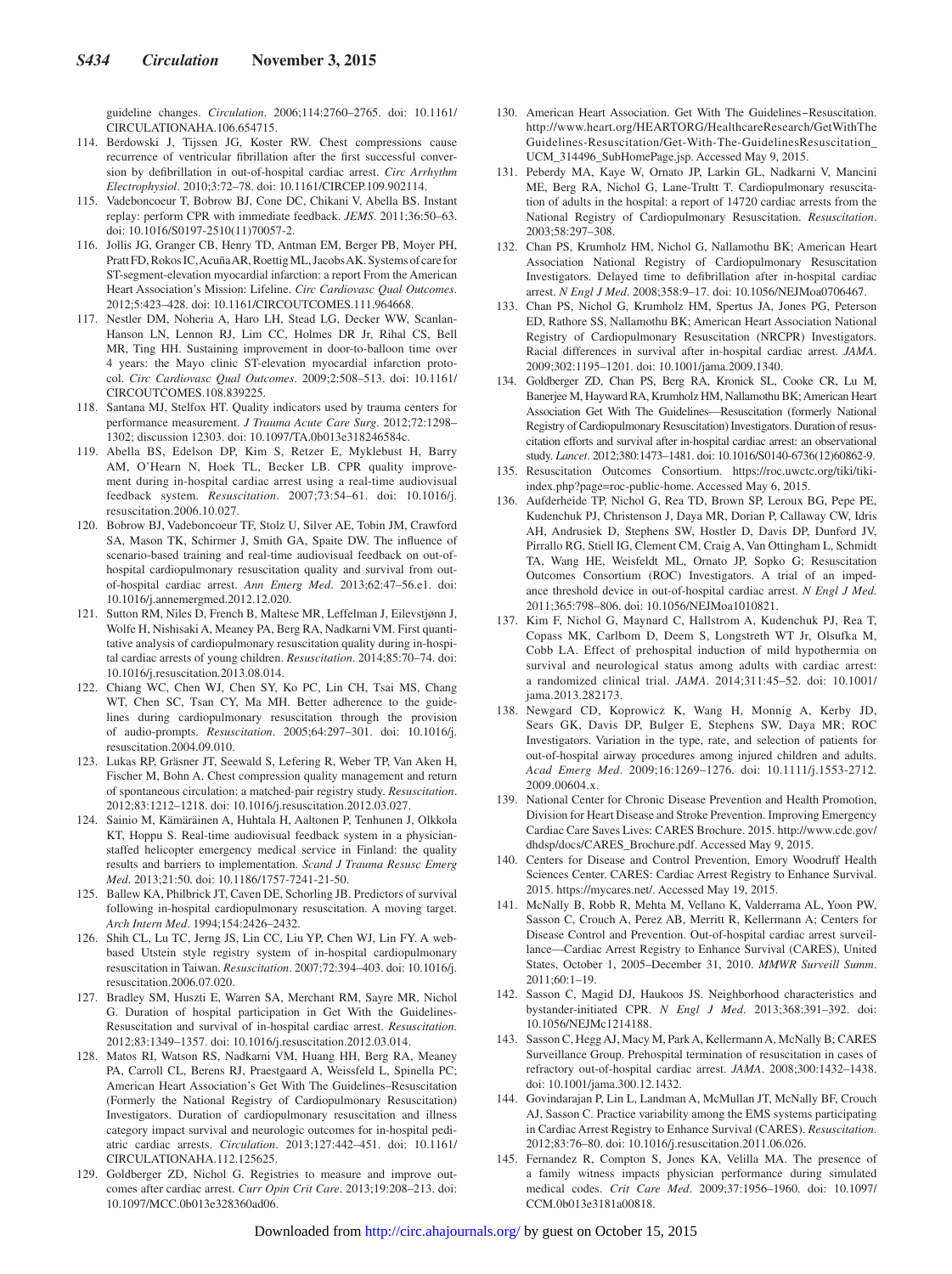- 146. Goldberger ZD, Nallamothu BK, Nichol G, Chan PS, Curtis JR, Cooke CR; American Heart Association's Get With the Guidelines– Resuscitation Investigators. Policies allowing family presence during resuscitation and patterns of care during in-hospital cardiac arrest. *Circ Cardiovasc Qual Outcomes*. 2015;8:226–234. doi: 10.1161/ CIRCOUTCOMES.114.001272.
- 147. O'Gara PT, Kushner FG, Ascheim DD, Casey DE Jr, Chung MK, de Lemos JA, Ettinger SM, Fang JC, Fesmire FM, Franklin BA, Granger CB, Krumholz HM, Linderbaum JA, Morrow DA, Newby LK, Ornato JP, Ou N, Radford MJ, Tamis-Holland JE, Tommaso JE, Tracy CM, Woo YJ, Zhao DX. 2013 ACCF/AHA guideline for the management of ST-elevation myocardial infarction: executive summary: a report of the American College of Cardiology Foundation/American Heart Association Task Force on Practice Guidelines. *Circulation*. 2013;127:529–555. doi: 10.1161/CIR.0b013e3182742c84.
- 148. Amsterdam EA, Wenger NK, Brindis RG, Casey DE Jr, Ganiats TG, Holmes DR Jr, Jaffe AS, Jneid H, Kelly RF, Kontos MC, Levine GN, Liebson PR, Mukherjee D, Peterson ED, Sabatine MS, Smalling RW, Zieman SJ. 2014 AHA/ACC guideline for the management of patients with non-ST-elevation acute coronary syndromes: a report of the American College of Cardiology/ American Heart Association Task Force on Practice Guidelines. *Circulation*. 2014;130:e344–e426. doi: 10.1161/CIR.0000000000000134.
- 149. Jauch EC, Saver JL, Adams HP Jr, Bruno A, Connors JJ, Demaerschalk BM, Khatri P, McMullan PW Jr, Qureshi AI, Rosenfield K, Scott PA, Summers DR, Wang DZ, Wintermark M, Yonas H; American Heart

Association Stroke Council; Council on Cardiovascular Nursing; Council on Peripheral Vascular Disease; Council on Clinical Cardiology. Guidelines for the early management of patients with acute ischemic stroke: a guideline for healthcare professionals from the American Heart Association/American Stroke Association. *Stroke*. 2013;44:870–947. doi: 10.1161/STR.0b013e318284056a.

- 150. Powers WJ, Derdeyn CP, Biller J, Coffey CS, Hoh BL, Jauch EC, Johnston KC, Johnston SC, Khalessi AA, Kidwell CS, Meschia JF, Ovbiagele B; Yavagal DR; on behalf of the American Heart Association Stroke Council. 2015 American Heart Association/ American Stroke Association focused update of the 2013 guidelines for the early management of patients with acute ischemic stroke regarding endovascular treatment: a guideline for healthcare professionals from the American Heart Association/American Stroke Association. *Stroke*. 2015;46:3024–3039. doi: 10.1161/ STR.0000000000000074.
- 151. Centers for Disease Control and Prevention. Drowning―United States, 2005–2009. *MMWR Morb Mortal Wkly Rep*. 2012;61:344–347.
- 152. Centers for Disease, Control, and Prevention. Fatal Injury Reports. Injury Prevention & Control: Data & Statistics (WISQARS). 2015. [http://www.cdc.gov/injury/wisqars/fatal\\_injury\\_reports.html.](http://www.cdc.gov/injury/wisqars/fatal_injury_reports.html) Accessed May 9, 2015.

KEY WORDS: cardiac arrest ■ cardiopulmonary resuscitation ■ defibrillation ■ emergency